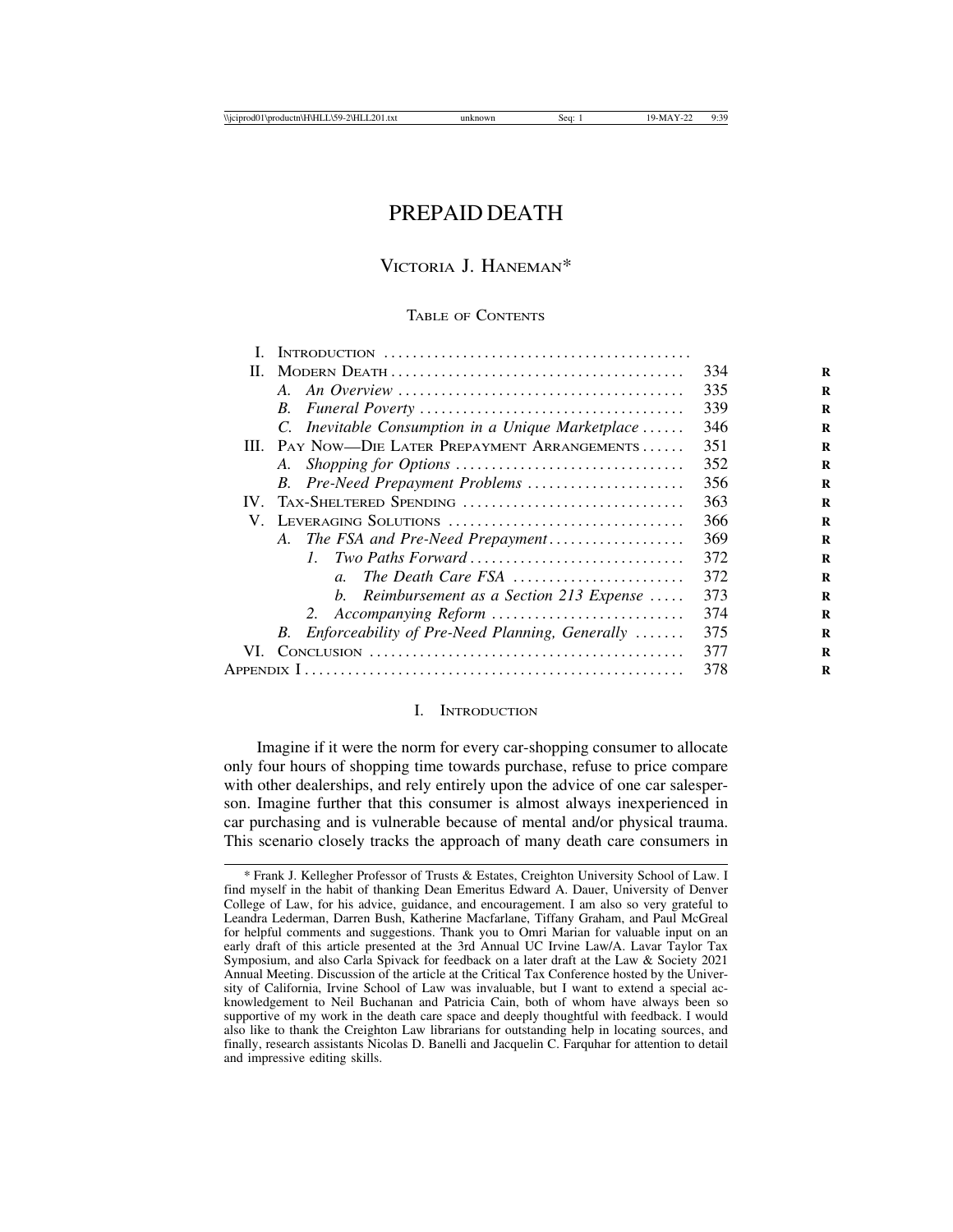the United States, with few adults doing any lifetime planning for cremation, composting, funeral, burial, and/or any memorial that may follow. In fact, it has become the norm for all death care planning to be shifted to the (often) inexperienced survivor to engage in time-consuming and complicated planning for the third largest category of expense incurred over a lifetime<sup>1</sup> while subject to time constraints and vulnerable due to grief.<sup>2</sup>

In the United States, the median cost of an adult funeral exceeds \$9,000 for a viewing and burial.3 The business of death is managed by a death care industrial complex with revenues projected to exceed \$68 billion by 2023.4 It is a marketplace of inevitable consumption because everyone, to date, eventually dies.<sup>5</sup> We have the luxury of being extraordinarily distanced from dying and neurotic about death, and often rely heavily upon the guidance of industry experts with a profit-seeking motive in making decisions perceived by the consumer as irreversible.<sup>6</sup> The industry benefits both from information asymmetry and etiquette uncertainty.7

<sup>2</sup> "It does not do to leave a live dragon out of your calculations, if you live near one." J.R.R. TOLKIEN, THE HOBBIT, OR THERE AND BACK AGAIN, 207 (Ballentine Books rev. ed. 1985) (1938). <sup>3</sup> *2019 NFDA General Price List Study Shows Funeral Costs Not Rising as Fast as Rate of*

<sup>1</sup> The third largest expense after home and automobile purchase. *Funerals and Related Services*, AARP POLICY BOOK 2020–2021, https://policybook.aarp.org/policy-book/consumerrights-and-protection/other-consumer-protections/funerals-and-related-services [https:// perma.cc/H2UN-GMTE]. The price for funerals and burials in the United States has risen 227.1% from 1986–2017, as compared to 123.4% for all consumer items. *The Rising Cost of Dying, 1986*–*2017*, Bureau of Labor Statistics, U.S. Dep't of Labor: The Economics Daily (2017), https://www.bls.gov/opub/ted/2017/the-rising-cost-of-dying-1986-2017.htm? [https://

*Inflation*, NAT'L FUNERAL DIRS. ASS'N (Dec. 19, 2020), https://www.nfda.org/news/mediacenter/nfda-news-releases/id/4797/2019-nfda-general-price-list-study-shows-funeral-costs-notrising-as-fast-as-rate-of-inflation [https://perma.cc/GD7P-N9Z4]. Cemetery costs vary dramatically based upon location. It is estimated that the average cost of American funeral with burial exceeds \$9,000. CYNTHIA WILLIAMS RESOR, DISCOVERING QUACKS, UTOPIAS, AND CEM-ETERIES: MODERN LESSONS FROM HISTORICAL THEMES 106–07 (2019); *see also* Lisa Dingman, *Rest in Peace: 10 Expensive Locations to Lay Down the Dead*, THERICHEST (Jan. 4, 2014), http://www.therichest.com/most-expensive/rest-in-peace-10-expensive-locations-to-lay-downthe-dead/ [https://perma.cc/G57X-76ZU] (noting that in 2009, Westwood Village Memorial Park in Los Angeles sold a crypt on eBay for \$4,602,100). <sup>4</sup> *See* Caroline Capponi, *Digitization in Deathcare*, FORBES: COLUM. BUS. SCH. (Apr. 29,

<sup>2021, 3:00</sup> PM), http://www.forbes.com/sites/columbiabusinessschool/2021/04/29/digitization-in-deathcare/?sh=7ba3318d464c [https://perma.cc/K3LH-VLBB].

<sup>&</sup>lt;sup>5</sup> Almost every person in the United States will purchase death care services for themselves or on behalf of another. Steven W. Kopp & Elyria Kemp, *The Death Care Industry: A Review of Regulatory and Consumer Issues*, 41 J. CONSUMER AFF. 150, 150 (2007). <sup>6</sup> BUREAU OF CONSUMER PROT., FUNERAL INDUSTRY PRACTICES: FINAL STAFF REPORT TO

THE FTC AND RECOMMENDED TRADE REGULATION RULE (16 CFR PART 453) 4 (1978) ("While the 'traditional' funeral may be beneficial to some, its widespread advocacy by funeral directors has served to restrict unreasonably consumers' choices in arranging for disposition of the dead. In many instances, funeral 'counseling' is really thinly-disguised salesmanship designed to persuade consumers to purchase additional and costlier funeral merchandise and services.").<br><sup>7</sup> In a 1995 study, the top three reasons a funeral home was selected were that the con-

sumer had used the funeral home in the past (45%), geographic convenience (33%), and ethnic or religious affiliation (11%). Joshua L. Slocum, *The Funeral Rule: Where It Came from, Why It Matters, and How to Bring It to the 21st Century*, 8 WAKE FOREST J.L. & POL'Y 89, 109 n.47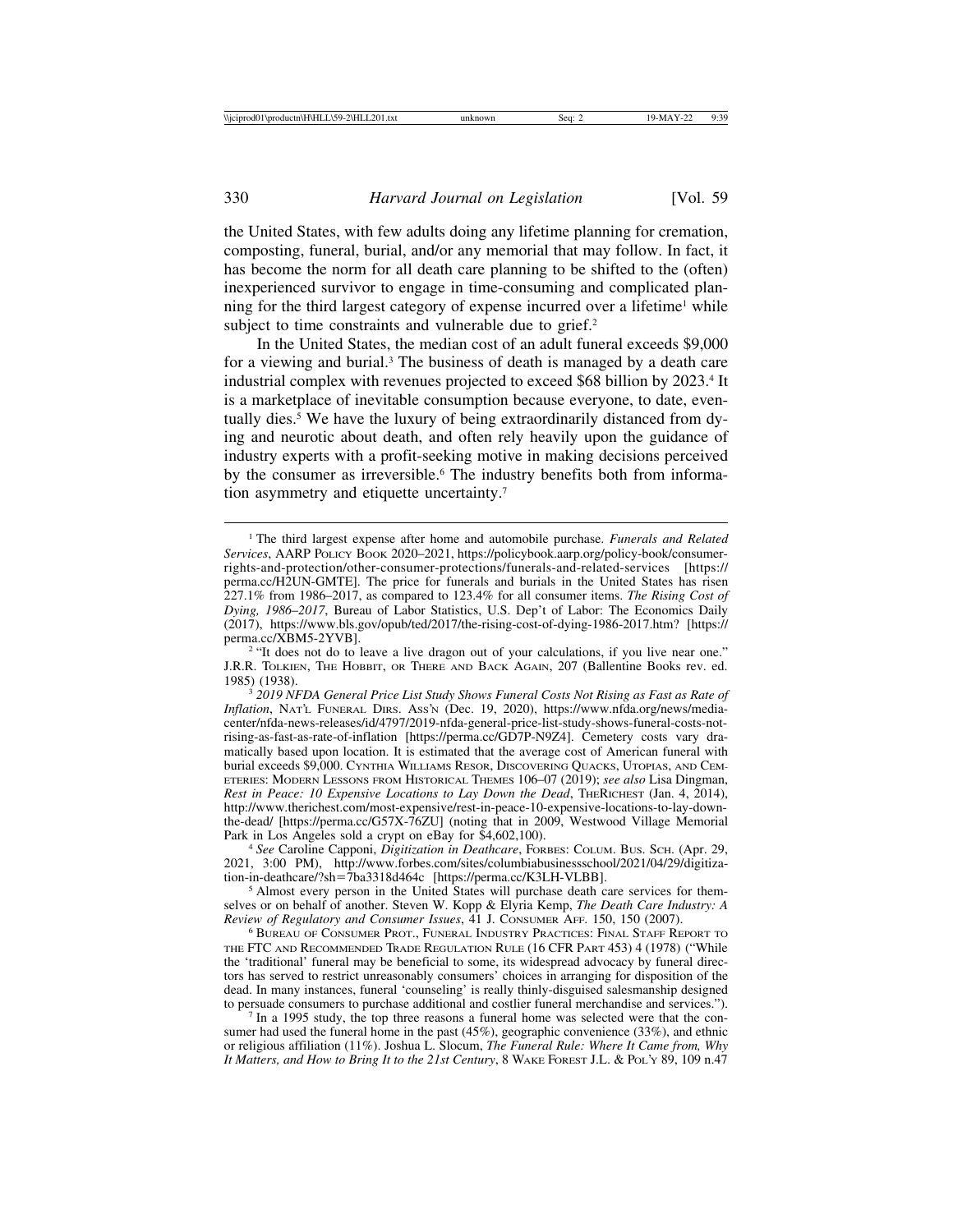And yet, the death care industry is as inescapable for most American families as death itself. The financial challenge to consumers is universal and in many cases devastating, and the fact that this has not appeared on the political radar until very recently is surprising given its scale and impact. Fewer than 4 in 10 Americans are able to pay an unexpected \$1,000 expense out of savings,<sup>8</sup> and the substantial number of withdrawals from retirement accounts as a COVID-19 emergency measure under the CARES Act has signaled to some lawmakers the importance of emergency savings.<sup>9</sup> Research suggests that 60% of adults will live for at least one year below the official poverty line,10 and when we consider economic well-being across the span of a lifetime, unplanned or cascading deaths or tragedies are more likely to cause a spiral into poverty.<sup>11</sup> This becomes even more problematic in the context of funerary expense<sup>12</sup> because lower-income families spend far more than higher-income families, relative to total expenditures.<sup>13</sup>

An important path by which the vulnerable consumer may become less vulnerable is through planning and prepayment before death ("pre-need") rather than purchasing after death ("at-need"). The pre-need consumer is cost-sensitive and far less likely to make decisions that are time-pressured or driven by guilt. Although decisions may be unfamiliar, there is time to research and familiarize oneself with options and providers—including new and innovative death care technologies that may not be on the menu of choices offered at one's local funeral home. This also allows the low- and middle-income consumer to explore financing options for an inevitable expense, because it is well-established that reliable and accessible credit and

<sup>(2018).</sup> Josh Slocum notes "how strikingly different these answers are to what the average consumer would say if asked how they choose a college or university, an auto dealer, or any other major service provider."  $Id$ .

<sup>&</sup>lt;sup>8</sup> Lorie Konish, *Many Americans Can't Afford an Emergency Expense. Some Are Calling for Employers to Help with That*, CNBC (May 14, 2021, 3:00 PM), https://www.cnbc.com/ 2021/05/14/many-americans-dont-have-emergency-savings-how-employers-may-help.html [https://perma.cc/YH2U-2ZYT]. <sup>9</sup> *Id*. <sup>10</sup> MARK ROBERT RANK, LAWRENCE M. EPPARD & HEATHER E. BULLOCK, POORLY UN-

DERSTOOD: WHAT AMERICA GETS WRONG ABOUT POVERTY 10 (2021).<br><sup>11</sup> The hardship of the COVID-19 pandemic illuminates this issue. It has been reported

that more than one in three children living in rental housing dealt with food and/or housing hardship; thirty-eight percent of all the adults in the United States reported it was "somewhat or very difficult" to cover usual household expenses in December 2020; twelve percent of adults living with children reported that their households did not have enough to eat. *Tracking the COVID-19 Economy's Effects on Food, Housing, and Employment Hardships*, CBPP (July 1, 2021), https://www.cbpp.org/research/poverty-and-inequality/tracking-the-covid-19-econo-

 $12$  "Funerary expense" refers to cremations, funerals, memorials, burials, and all associated death care expenses.

<sup>&</sup>lt;sup>13</sup> In every year that has been studied since 1996. *See* RESOR, *supra* note 3, at 106; *see also* ELIZABETH CURRID-HALKETT, THE SUM OF SMALL THINGS: A THEORY OF THE ASPIRA-TIONAL CLASS 33 (2017).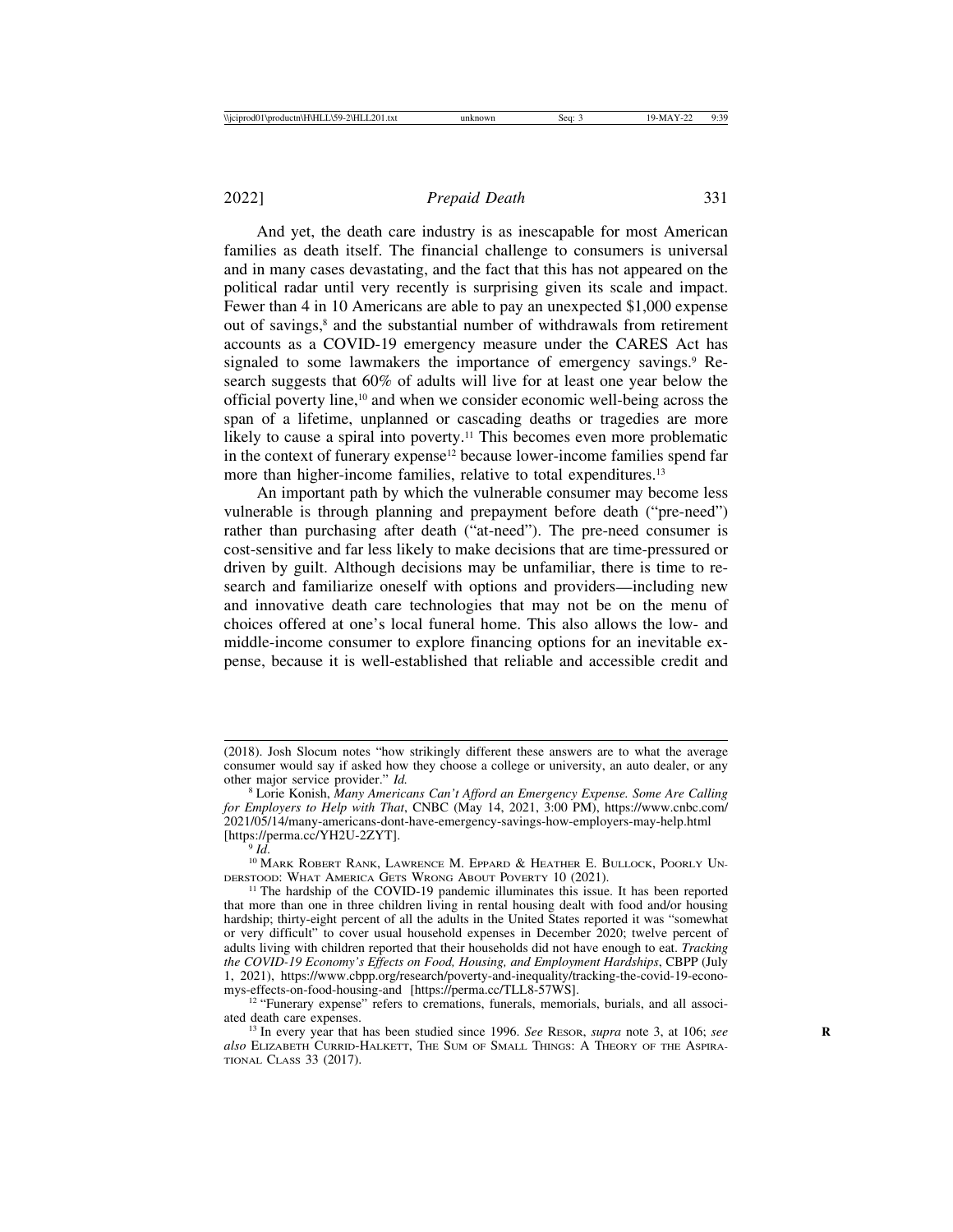financial tools are meaningful for poverty reduction and disproportionately assist the poor. $14$ 

Unfortunately, the consumer will discover a market failure: available pre-need prepayment options are so deeply flawed that conventional wisdom recommends strongly against pre-need prepayment.15 The consumer must, ineluctably, contend with expense that is shaped by the structure, the excesses, and the current regulatory environment of the industry itself. Preneed prepayment for death care services is entirely regulated at the state level by an industry that often has excessive influence over its regulators (referred to as regulatory capture)<sup>16</sup> and apparently lacks the will to design flexible, reliable, and consumer-safe, pre-need instruments.17 A proposal for

dressed in this article is pre-need planning and prepayment. Prepayment becomes problematic unless it is done for purposes of Medicaid spend-down. *See* Leanne Potts, *8 Tips for Funeral Planning*, AARP (July 7, 2021), https://www.aarp.org/home-family/friends-family/info-2020/ funeral-planning-tips.html [https://perma.cc/55KH-AFHE] (sharing the advice of Joshua Slocum, executive director of industry non-profit watchdog group Funeral Consumers Alliance, that "[F]uneral homes sell plans that promise better rates if you buy a package now, years before you die. Don't do it."); Helen Simon, *3 Reasons You Should Never Prepay Funeral Expenses*, MOTLEY FOOL (Jan. 5, 2016, 1:06 PM), http://www.fool.com/investing/general/ 2016/01/05/3-reasons-you-should-never-prepay-funeral-expenses.aspx [https://perma.cc/ PE8K-RD8D] (noting that funeral homes go out of business, and there are often no provisions allowing for transfer in the event of relocation); Jack Suntrup, *Prepaid Funeral Plans on Rise in Missouri, Offer Peace of Mind*, MISSOURIAN (June 1, 2015), http:// www.columbiamissourian.com/news/local/prepaid-funeral-plans-on-rise-in-missouri-offerpeace-of-mind/article\_9ec9064c-fd66-11e4-8a54-9fe74856b81a.html [https://perma.cc/7BKT-UQB4] ("We always recommend preplanning, but not prepaying," according to the treasurer of the Funeral Consumers Alliance of Greater Kansas City.); Pat McKeough, *Hidden Risks of Prepaid Funerals*, TSI NETWORK (July 2, 2020), http://www.tsinetwork.ca/daily-advice/ wealth-management/hidden-risks-investing-money-prepaid-funerals/ [https://perma.cc/ 9GGW-MM5F] (listing drawbacks of prepaid funerals, including the fact that prepaid funerals limit options and they "may not rise as much as" anticipated); Robert Patrick, *Father, Son Plead Guilty in St. Louis Prepaid Funeral Scam Case*, ST. LOUIS TODAY (July 4, 2013), http:// www.stltoday.com/news/local/crime-and-courts/father-son-plead-guilty-in-st-louis-prepaidfuneralscam-case/article\_64cc95bc-a953-5881-a5b5-fe55c3741b65.html [https://perma.cc/ GC8M-RNEB] (detailing the father and son prepaid funeral Ponzi scheme that "affected up to 150,000 customers who paid up to \$10,000"); *Prepaid Funeral Scam: Fitting End to Multi-State Fraud Scheme*, FBI NEWS (Jan. 17, 2014), http://www.fbi.gov/news/stories/prepaid-funeral-scam [https://perma.cc/Z9DE-53EL] (describing a prepaid funeral scam that involved "[s]camming nuns . . . [t]aking advantage of the mentally disabled . . . [s]tealing from the

 $^{16}$  The topic of regulatory capture has been discussed since at least the 1950s. There is, however, some academic skepticism over the idea of regulatory capture. Some scholars, acknowledging that business often has an outsized voice in the regulatory process but that there have nonetheless been few empirical studies, have shown de facto control over agency decisions. Newer capture scholarship acknowledges that capture does indeed exist but may be addressed through institutional design. For more on this scholarship, see Daniel Walters, *Capturing the Regulatory Agenda: An Empirical Study of Agency Responsiveness to Rulemaking Petitions*, 43 HARV. ENVTL. L. REV. 175 (2019); Dorit Rubinstein Reiss, *The Benefits of Cap-*

 $t<sup>17</sup>$  It is often difficult to detect regulatory capture within an industry, if for no other reason that excessive influence against public interest is not an issue that lurks in the light. There are,

<sup>&</sup>lt;sup>14</sup> Shawna-Gay White, Access to Credit: A Viable Means of Poverty Alleviation (June 2, 2010) (M.A. thesis, Stanford University) (on file with author).<br><sup>15</sup> Today, the consumer may and should engage in pre-need planning. The problem ad-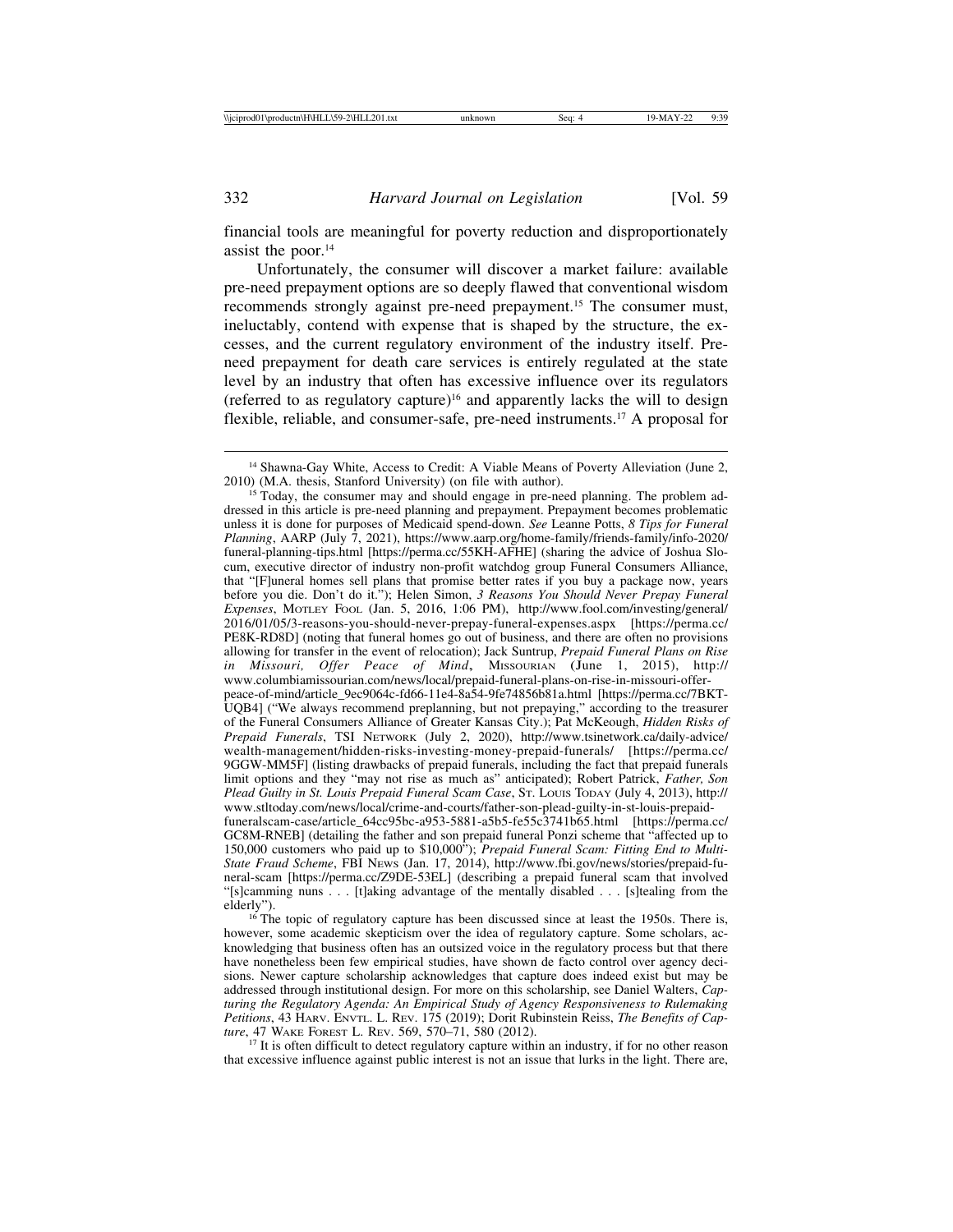change may amount to a Sisyphean task<sup>18</sup> unless the realities of state-level regulatory capture are meaningfully addressed.19

This Article borrows from nudge theory<sup>20</sup> to shape an intervention (in this case, an incentive or carrot)<sup>21</sup> that will correct unfairness and inefficiency in an imperfect market, in a way that deftly sidesteps an all-out attack on the industry itself.22 The proposed paradigm shapes an incentive that allows the consumer to pay for pre-need death care service with pre-tax earnings through Internal Revenue Code section 125 ("section 125") and flexible spending account principles.23 The significance of this one incentive is several-fold. Untangling regulatory capture becomes unnecessary: federal tax-sheltering of pre-need prepayment dollars will generate consumer de-

however, blatant examples within the death care marketplace that demonstrate that regulatory oversight is often little more than a puppet of the industry itself. A recent example involves the monks of Saint Joseph Abbe of Saint Benedict in Louisiana who violated a rent-seeking state criminal statute when they sold cypress caskets handmade from local fallen trees without a funeral director's license. *See* George F. Will, *George Will: Will the Supreme Court Answer Monks' Prayers?* WASH. POST (Nov. 14, 2012), https://www.washingtonpost.com/opinions/ george-will-will-the-supreme-court-answer-monks-prayers/2012/11/14/ec6a30c8-2dcb-11e2 beb2-4b4cf5087636\_story.html [https://perma.cc/5X2W-TKMP]. A second example involves a successful lawsuit brought against the Pennsylvania State Board of Funeral Directors alleging that "the relationship between the state board and [the Pennsylvania Funeral Directors Association] has developed to such an extent that the relationship is the quintessential example of a trade association's regulatory capture of its state regulatory agency." Chris Mondics, *Judge Overturns Pa. Funeral Regulations*, PHILA. INQUIRER (May 15, 2012), http:// www.inquirer.com/philly/business/20120515\_Judge\_overturns\_Pa\_\_funeral\_regulations.html [https://perma.cc/6ANV-X7F5]. A third recent example involves the Florida funeral industry in 1999. "Direct disposers" (with direct disposal licenses) handled twenty percent of the state cremations until the law was changed (to eliminate competition) and direct disposers were required to have a licensed funeral director supervise all facilities. This change dramatically increased costs for the consumer. Roger V. Abbott, *Is Economic Protectionism a Legitimate Governmental Interest Under Rational Basis Review?*, 62 CATH. U. L. REV. 475, 500–01

 $^{18}$  A task that is impossible to complete, derived from Greek mythology and the punishment of Sisyphus. *Sisyphean, Promethean or Herculean*, GRAMMARIST, https://gram-<br>marist.com/usage/sisyphean-promethean-or-herculean/ [https://perma.cc/FRS7-N9B9].

<sup>19</sup> Lorelei Laird, *Consumer Activists Seek to Challenge 'Protectionist' Funeral Laws*, ABAJOURNAL (Aug. 1, 2014, 9:30 AM), http://www.abajournal.com/magazine/article/consumer activists seek to challenge protectionist funeral laws/ [https://perma.cc/QY6R-WYN4].<br><sup>20</sup> The term "nudge" is meant to describe some form of intervention that directs behavior

"in a predictable way without forbidding any options or significantly changing their economic incentives." RICHARD H. THALER & CASS R. SUNSTEIN, NUDGE: IMPROVING DECISIONS ABOUT

HEALTH, WEALTH, AND HAPPINESS 6 (2d ed. 2009).<br><sup>21</sup> "Borrows from" nudge theory is used to mean going slightly beyond the traditional use of the term "nudge" to embedding behavioral insights into a paradigm that shapes a solution that does not implicitly reduce human freedom—for either the consumer or the death care

 $22$  "To code, nudge, or notice? That is the question today's regulators face—at least the growing number who would influence citizen or firm behavior without passing new laws against conduct." Ryan Calo, *Code, Nudge, or Notice?*, 99 Iowa L. Rev. 773, 775 (2014). <sup>23</sup> "[T]he people for whom nudges are most effective are exactly those who are the least

forward-looking—they aren't the kind of people who weigh the future heavily in their present decisions." Brian Galle, *Tax, Command* . . . *or Nudge?: Evaluating the New Regulation*, 92 TEX. L. REV. 837, 878 (2014).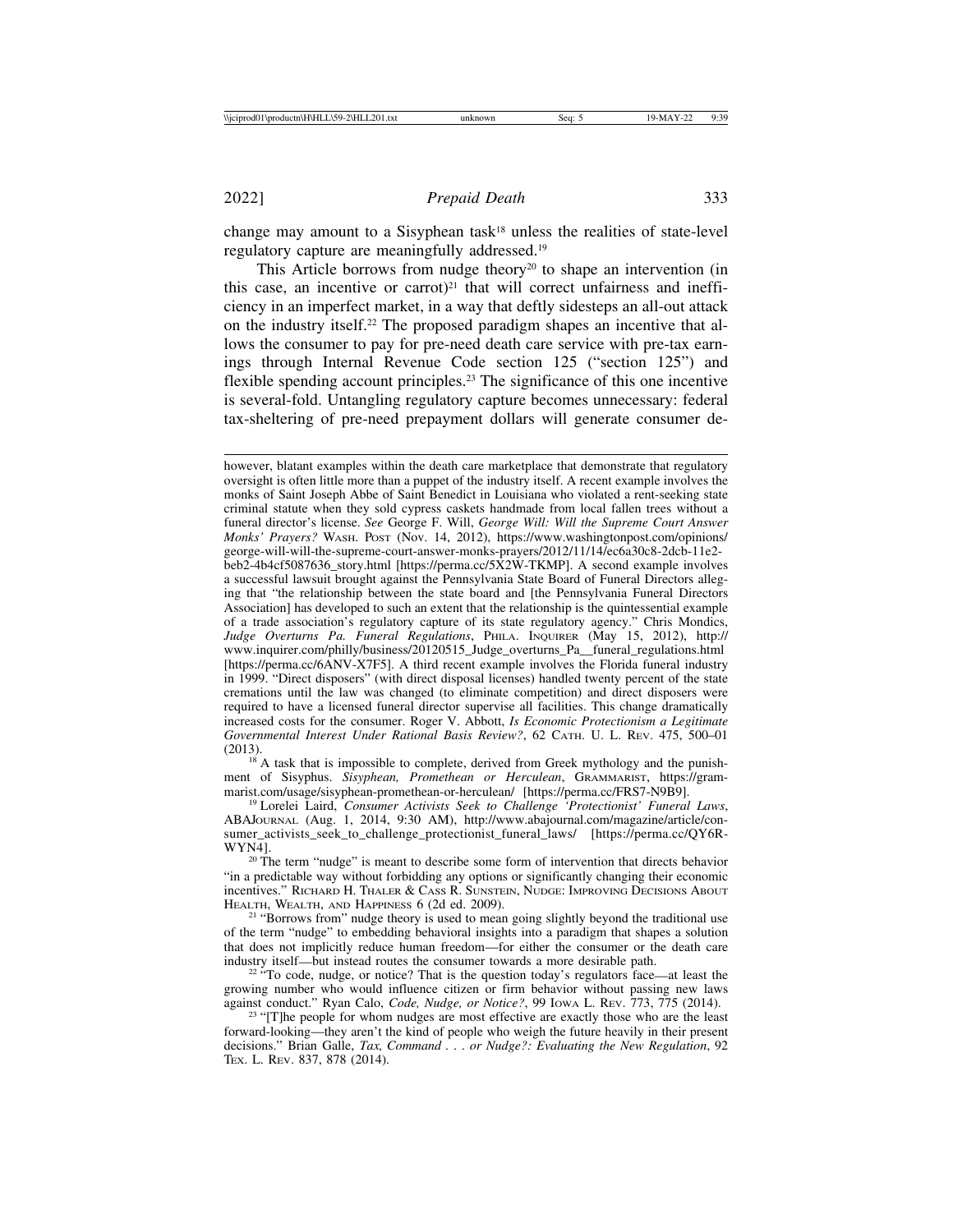mand for reliable and qualified pre-need prepayment financial instruments.<sup>24</sup> An increased demand for pre-need instruments will, in turn, provide an incentive for funeral providers to offer the attractive terms necessary to compete for this new base.

This Article is as much about leveraging a tax expenditure to protect as much as incentivize. The economics of shuffling off this mortal coil are considered in Section II, with an overview of the professionalization of the death care industry, modern funeral custom in the United States, exploration of both the unique structural features of the marketplace, and idiosyncratic behavior of the bereaved, at-need consumer.<sup>25</sup> Behavioral strategists agree that precommitment strategies are effective at shifting undesirable behavior and Section III considers the need for "pay now—die later" arrangements as a beneficial consumer precommitment strategy.<sup>26</sup> The deficiencies of available pre-need prepayment options and the obstacles that stand in the way of implementing solutions are also discussed. Section IV provides an overview of Internal Revenue Code section 125 flexible spending plans, which allow participants the opportunity to receive qualified benefits on a pretax basis. Section V leverages the existing section 125 framework to propose a model meant to nudge the consumer towards pre-need prepayment, while also setting forth consumer protections required for any pre-need prepayment instrument to be eligible for tax-favored, pre-tax spending.

#### II. MODERN DEATH

The death industrial complex in the United States is estimated to reach revenues of \$68 billion annually by 2023.<sup>27</sup> After the cost of buying a house

<sup>&</sup>lt;sup>24</sup> The issue of state-level regulatory capture will never be comprehensively addressed with one proposal in one article. In the context of funerary expenses, this will be the subject of further examination in future publications.<br><sup>25</sup> WILLIAM SHAKESPEARE, HAMLET act 3, sc. 1, ll. 65–70 ("Devoutly to be wish'd. To die,

to sleep; / / To sleep, perchance to dream. . . . For in that sleep of death what dreams may come / / When we have shuffled off this mortal coil / / Must give us pause. There's the respect / /

 $26$  The classic example of a precommitment strategy in action comes from the story of Ulysses (or Odysseus) and the Sirens of Homer's Odyssey. As you no doubt recall, Odysseus knew that if he heard the Siren's son, he would fall under their spell. In other words, he would enter a state of abnormal agency that had a certain level of risk associated with it. To enable him to hear their song, without realizing the associated level of risk, he forced his shipmates to put wax in their ears and to bind him to the mast of the ship. This way, he was unable to do any harm to the ship.

COGNITIVE ENHANCEMENT: AN INTERDISCIPLINARY PERSPECTIVE 297 (Elisabeth Hildt & An-<br>dreas G. Franke eds., 2013).

<sup>&</sup>lt;sup>27</sup> Based upon a market analysis that studied market size and growth rate for the forecast period 2018–2023. *United States Death Care Market Report 2018*–*2023: Market Is Estimated to Reach Revenues of Around \$68 Billion*, CISION PR NEWSWIRE (Nov. 27, 2018, 9:30 AM), http://www.prnewswire.com/news-releases/united-states-death-care-market-report-2018-2023 market-is-estimated-to-reach-revenues-of-around-68-billion-300755813.html [http://perma.cc/ Q6NJ-9KWH]. A global market study incorporated slower growth projections because of COVID setbacks, increasing from \$102.4 billion in 2020 to \$124.8 billion in 2023. *Insights*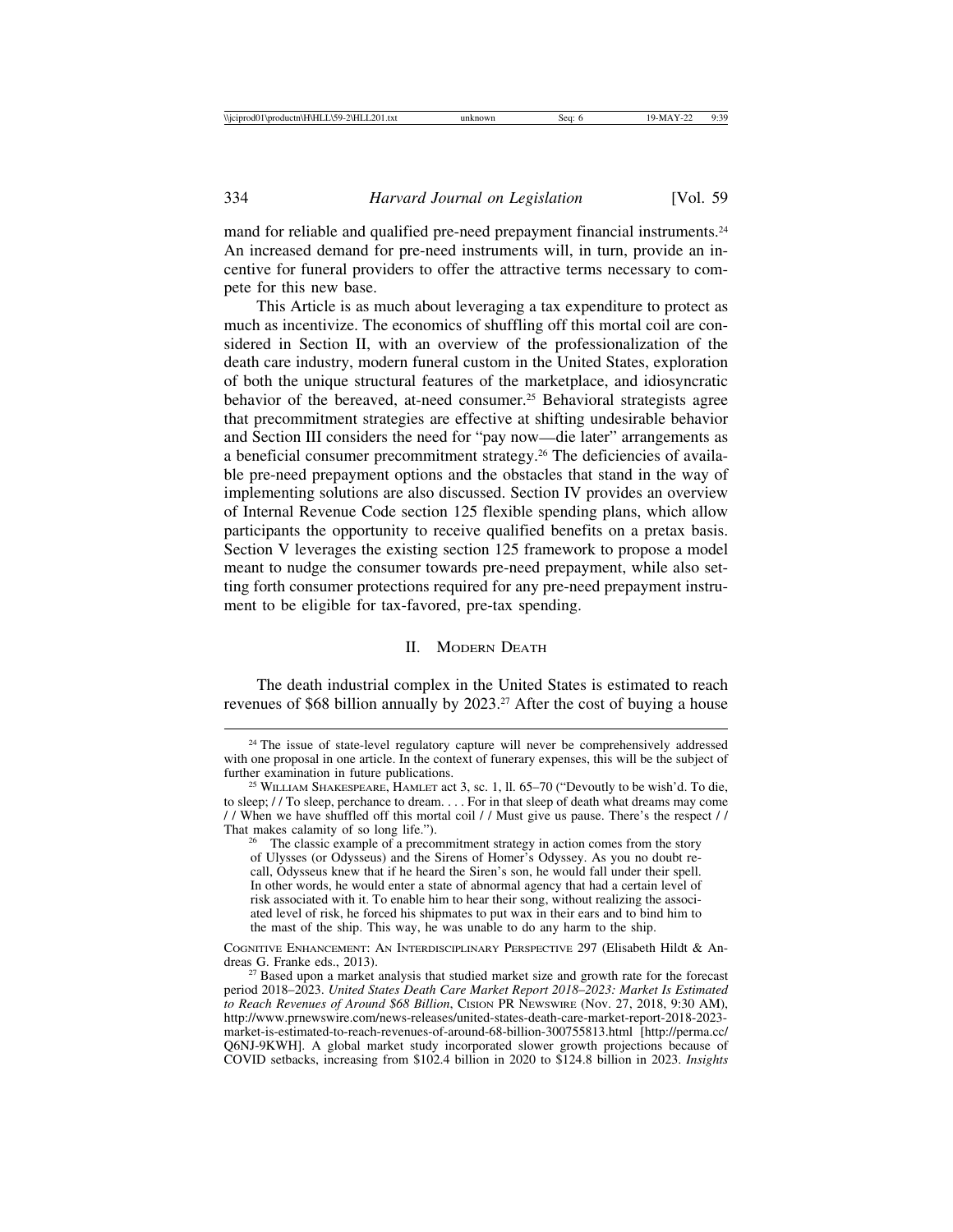and a car, paying for death care is reportedly the third largest consumer expense.28 This category of household expense often arises as a result of life's most stressful event: the loss of a loved other. The bereaved consumer may suffer from guilt, sadness, and/or anger, and one-third of survivors are impacted by adverse mental or physical health following a major loss.29 Cultural attitudes toward death, psychological obstacles, bereavement of the consumer, and a marketplace of inevitable consumption coalesce to create challenges and obstacles that differentiate death care from other types of consumer spending. Section II of this Article provides an overview of modern funeral practice in the United States and considers the idiosyncratic nature of this consumer household expense, along with unique marketplace obstacles and challenges.

#### *A. An Overview*

Death has become a large, lucrative, bureaucratic, corporate business over the span of five generations.30 Prior to the Civil War, it was an organic transition that was woven into the fabric of everyday life—with infant mortality rates exceeding 100 per 1,000 live births and adult life expectancy in one's late  $30s^{31}$  Home funerals were traditional practice,  $32$  with groups of women supporting one another through the preparation of the deceased and the menfolk responsible for digging graves.33 For affluent families, the parlor became the part of the home in which finery was displayed and visitation of

*into the Worldwide Death Care Services Industry to 2030*, BUSINESSWIRE (Apr. 28, 2020, 12:32 PM), http://www.businesswire.com/news/home/20200428005812/en/Insights-into-the-Worldwide-Death-Care-Services-Industry-to-2030—-Understand-how-the-Market-is-Being-Affected-by-the-Coronavirus---ResearchAndMarkets.com [http://perma.cc/QH42-F52F].

<sup>&</sup>lt;sup>28</sup> FTC, REPORT TO THE WHITE HOUSE COUNCIL ON WOMEN AND GIRLS 19 (2009).<br><sup>29</sup> Colin Murray Parkes, *Bereavement in Adult Life*, 316 BRIT. MED. J. 856, 856 (1998).

One study found that death following termination of life support induced stress levels on par with survivors of construction and ferry disasters, and more than twice as high as those who have lost their personal residence to fire. *OHSU Researchers Discover Powerful Role of Advance Directives in Relieving Family Stress*, OR. HEALTH SCI. UNIV. (Mar. 15, 2001), https:// news.ohsu.edu/2001/03/15/ohsu-researchers-discover-powerful-role-of-advance-directives-in-<br>relieving-family-stress [http://perma.cc/RY7H-N4SN].

 $\frac{30}{10}$  For purposes of this Article, a generation is a rough unit of measurement approximating thirty years. *See* Donn Devine, *How Long Is a Generation? Science Proves an Answer*, INT'L Soc'y GENETIC GENEALOGY (Nov. 16, 2016), https://isogg.org/wiki/How\_long\_is\_a\_genera tion%3F Science provides an answer [http://perma.cc/CS6H-DZG8].

<sup>&</sup>lt;sup>31</sup> See generally Clayne L. Pope, *Adult Mortality in America Before 1900: A View from Family Histories*, *in* STRATEGIC FACTORS IN NINETEENTH CENTURY AMERICAN ECONOMIC HISTORY 267, 267, 276-77 (Claudia Goldin & Hugh Rockoff eds., 1992).

<sup>&</sup>lt;sup>32</sup> Paul K. Williams, *Your Old House Had Dead Bones in It—Almost Guaranteed*, THE HOUSE HISTORY MAN (Apr. 11, 2012), http://househistoryman.blogspot.com/2012/04/yourold-house-had-dead-bodies-in-it.html [https://perma.cc/89LS-B8WF] (noting that "[m]ost D.C. residents held their funeral at home, especially before modern funeral homes were licensed beginning in the 1930s").

<sup>&</sup>lt;sup>33</sup> Maggie Jones, *The Movement to Bring Death Closer*, N.Y. TIMES MAG. (Dec. 19, 2019), http://www.nytimes.com/2019/12/19/magazine/home-funeral.html [http://perma.cc/ 2VUG-SCPA]*.*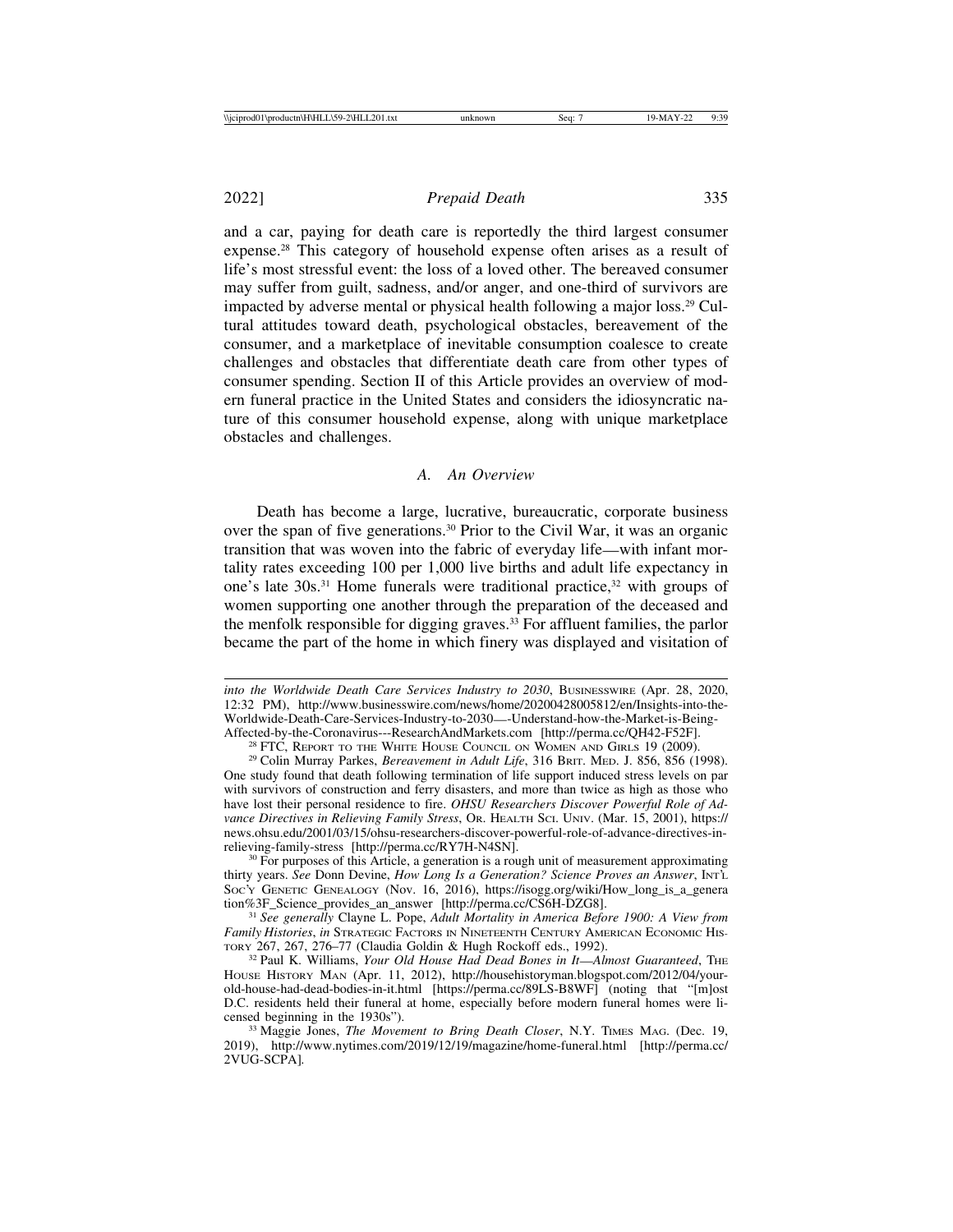the deceased took place.<sup>34</sup> A death door was built into the finer nineteenthcentury homes so that the deceased was never removed from the home through the same door as that used by the living—and also never feet first.<sup>35</sup>

With the Civil War came a funerary cultural shift.<sup>36</sup> Embalming<sup>37</sup> became normalized, and though increased use was initially driven out by the need to return remains of soldiers from the battlefield,<sup>38</sup> the preservative process swiftly became cloaked in the mantle of public health necessity.39 Increased urbanization and the rise of the funeral industrial complex resulted in families ceding control over the dead and wholly outsourcing the process to a funeral director,<sup>40</sup> with attendant increases in costs.<sup>41</sup> Modern funerary custom generally involves a menu of options that is made available by a

Some wealthy northern families were willing to pay to have the bodies of deceased soldiers returned to them. But before the invention of refrigeration, this often became a mess, as the heat and humidity would cause the body to decompose in a matter of a couple of days . . . . [O]pportunistic Americans began performing rudimentary embalmings on the corpses of northern soldiers to preserve them for the train ride home. The most common technique involved replacing the body's blood with arsenic and mercury . . . . While we do not have statistics on the increase in embalmings during this time, there is ample evidence that the Civil War had a profound effect on how Americans treated death. Victorian mourning traditions gave way to funeral homes and hearses.

Brian Walsh, *When You Die, You'll Probably Be Embalmed. Thank Abraham Lincoln for That*, SMITHSONIAN MAG. (Nov. 1, 2017), http://www.smithsonianmag.com/science-nature/howlincolns-embrace-embalming-birthed-american-funeral-industry-180967038/ [https://

<sup>37</sup> Arterial embalming was developed by a French chemist in 1838 through the injection of arsenic into the carotid artery. Tracy L. Hineman, *The Influence of the Civil War on the American Funeral*, RICHMOND TIMES DISPATCH (Aug. 15, 2018), http://richmond.com/sponsored/ morrissett/the-influence-of-the-civil-war-on-the-american-funeral/article\_73426bb6-a08e-11e8<br>-b065-5348a5dbce49.html [https://perma.cc/PF3U-EF8N].

<sup>38</sup> Id.<br><sup>39</sup> See What Is Embalming?, FUNERAL CONSUMER ALL. STANISLAUS & MERCED CNTYS., http://www.fcasmc.org/copy-of-conventional-burial [https://perma.cc/6WKX-DCGG] (last visited Mar. 8, 2022) ("Embalming provides no public health benefit, according to the U.S. Centers for Disease Control . . . ."); *Embalming Toxins*, ENV'T. MAG. (July 20, 2004), http:// emagazine.com/embalming-toxins/ [https://perma.cc/YA35-9NYF] ("Embalming is by no means the public health necessity the funeral industry implies."); *Embalming: What You Should Know*, FUNERAL CONSUMER ALL. (Nov. 26, 2007), http://funerals.org/what-youshould-know-about-embalming/ [https://perma.cc/5RES-BJTA] (arguing the perception of embalming as a necessity was created by the funeral industry).

<sup>40</sup> There may be no other rite of passage around which we have become more passive. We carefully vet the doctors or midwives who will deliver our babies. We pore over options for wedding venues and officiants. But often we don't plan for death. So when it arrives, we take what's easily available . . . . If death practices reveal a culture's values, we choose convenience, outsourcing, an aversion to knowing and seeing too much.

# Jones, *supra* note 33.<br><sup>41</sup> Walsh, *supra* note 36.

<sup>34</sup> *"Living Room" What We Call Today, Was Actually Called "Death Room" in the 19th Century!*, VINTAGE EVERYDAY (Jan. 10, 2018), http://www.vintag.es/2018/01/living-room-

<sup>&</sup>lt;sup>35</sup> *North American Funeral, History of U.S. Traditions*, FUNERAL SOURCE, http://thefuneralsource.org/hi0301.html [https://perma.cc/AJD6-HDW5] (last visited Mar. 8, 2022).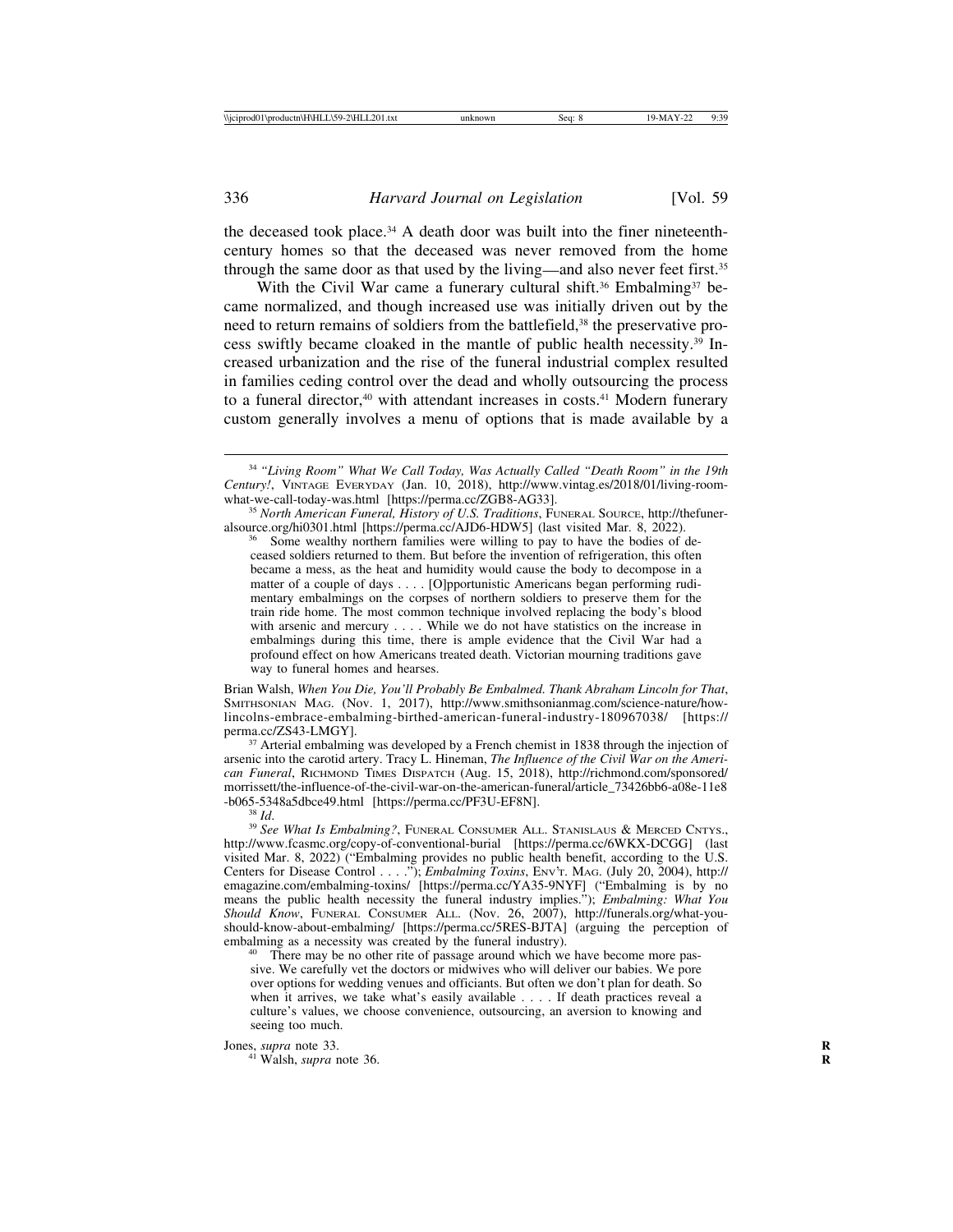funeral director, with some details that may be selected to personalize the experience. The death industrial complex is structured around a system that routes the deceased through one of three customary paths: casket, crematorium, or medical donation.42

Death care varies dramatically from decedent to decedent often based upon whether the individual was churched or unchurched. For the churched, religious affiliation often dictates customs and practices.<sup>43</sup> And though format varies significantly, a reference to a traditional American funeral generally means cosmeticized, adorned, and embalmed remains are viewed prior to a funeral (stage one), memorialized in some type of funeral ceremony (stage two), and then interred in a cemetery plot or mausoleum (stage three). Visitation or viewing of the deceased takes place shortly before the funeral and is called either a "viewing" or a "wake." Although state law does not require embalming for a viewing (with the exception of Minnesota, in limited circumstances),<sup>44</sup> funeral directors may insist that embalming is necessary for reasons that are wholly unsupported by science (e.g., mental health, sanitation, or hygiene).45 This is an important business development strategy. Removing the viewing for a traditional funeral renders the corpse itself less central to the event, thereby reducing the expense that accompanies presenting aesthetically pleasing remains (as opposed to remains that may be bloated or discolored), including embalming and silk-lined casket.<sup>46</sup>

<sup>42</sup> Brendan Kiley, *The Architect Who Wants to Redesign Being Dead*, INSURANCENEW-SNET (Apr. 1, 2015), http://insurancenewsnet.com/oarticle/The-Architect-Who-Wants-to-Rede sign-Being-Dead-a-609801#.Xt8DvBNKhQI [https://perma.cc/6XEH-P4GQ].

The American dead, like American voters, fall roughly into two camps. In this . . . analogy, the conventional burial industry is like the Republican Party: a lot of suits, a lot of money, lobbyists to protect their interests, and a general acceptance that cutting down trees (for caskets), pouring concrete (for vaults), and putting toxic chemicals underground (embalming fluids) are simply part of the American way. Cremationists are more like the Democratic Party: slightly looser dress code, still interested in profit margins but perhaps not as fanatically (there is a lot less money to be made from a \$400 urn than a \$3000 casket), and a belief that they are on the progressive side of history.

*Id*. 43 Roughly 22.8% of people surveyed identify as religiously unaffiliated or religious "nones" in the United States. *Religious Landscape Study*, PEW RSCH. CTR., http://<br>www.pewforum.org/religious-landscape-study [http://perma.cc/228A-QYFQ].

<sup>&</sup>lt;sup>44</sup> Minnesota requires embalming if "a body will be transported by public transportation . . . if final disposition will not be accomplished within 72 hours after death, . . . if the body will be publicly viewed,  $\dots$  [and] if so ordered by the commissioner of health  $\dots$ ." MINN. STAT. § 149A.91(3)(1-4) (Current with legis. Effective through Mar. 19, 2022 from the 2022

Reg. Sess.). <sup>45</sup> *See* JESSICA MITFORD, THE AMERICAN WAY OF DEATH REVISITED 70 (Vintage Books, 2000). <sup>46</sup> Embalming is a violent multi-step preservation step where, for lack of a better descrip-

tion, we pickle our loved ones. Massage is used to alleviate rigor mortis. There is also the process of "setting the face," which involves stitching the lips and wiring the jaw closed. For more information, see Stephen E. Nash, *The Weird, Wild World of Mortuary Customs*, SAPIENS (Mar. 8, 2018), http://www.sapiens.org/column/curiosities/embalming-culture-mortuary-cus toms/ [https://perma.cc/P3LL-TCQ7].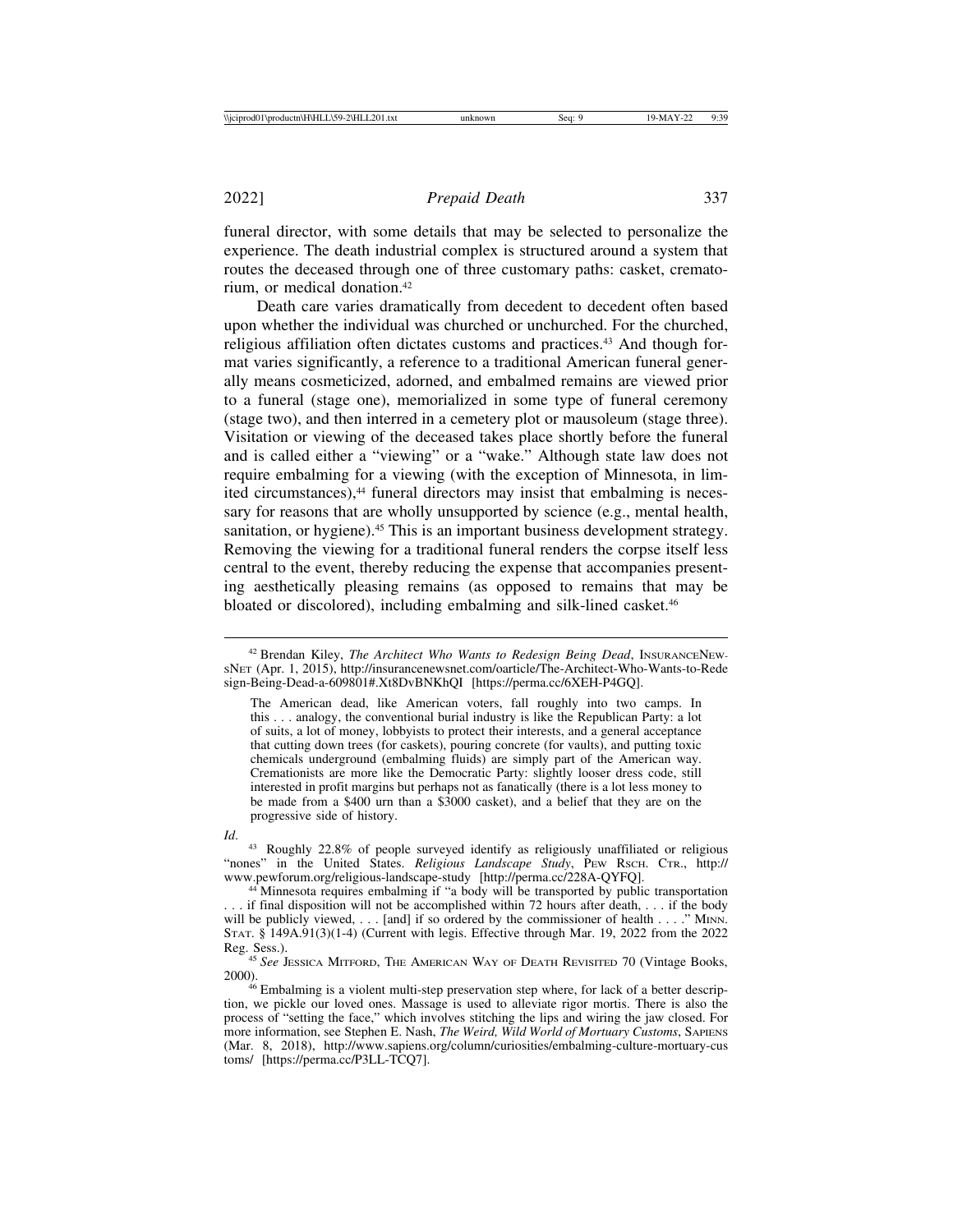The funeral service may take place at a church, religious center, or home. It may involve clergy, prayers, and/or eulogies. The stage two service may be the last time that the body of the deceased is viewed. Often, chosen pallbearers carry the casket from the service to the awaiting vehicle that will transport the casket to its end destination (cemetery or crematorium). The burial site (e.g., a grave, tomb, or mausoleum) may be prepared in advance and a procession of mourners will follow the casket from funeral service to burial site for a final ceremony of some form. It is relatively common for stage three to conclude with a less formal (sometimes festive) event or gathering that involves consumption of food and beverages—from light cocktail fare to a full banquet. In some cultures, this burial "after party" is treated as an informal way to toast and honor the deceased.

American funeral custom may find itself on the precipice of another major funerary cultural shift. Some reports suggest that the somber formal funeral $47$  is gradually being supplanted by more personalized approaches. $48$ Any number of unrelated factors are likely coming to bear on this shift. Over the past decade, the alt-death or death positive movement has sought to bring empowerment around freely discussing all aspects of death.49 There is declining interest in organized religion (only thirty-six percent regularly attend religious services),<sup>50</sup> which coincides with less of an interest in visiting cemeteries.51 More consumers are concerned with the environment,52 and green death care alternatives are highlighting the extraordinary toxicity and waste

<sup>&</sup>lt;sup>47</sup> The luxury funeral business is thriving in many parts of the world, with \$100,000 gold plated caskets and seven figure burial plots. Razak Ahmad & Angie Teo, *Lavish Funerals in Vogue as Rich Asians Go Out in Style*, REUTERS (Sept. 24, 2010, 1:07 AM), http:// www.reuters.com/article/us-malaysia-funerals/lavish-funerals-in-vogue-as-rich-asians-go-out-<br>in-style-idUSTRE68N0OX20100924 [https://perma.cc/Z6AJ-3E26].

<sup>&</sup>lt;sup>48</sup> "Somber, embalmed-body funerals, with their \$9,000 industry average price tag, are, for many families, a relic. Instead, end-of-life ceremonies are being personalized: golf-course cocktail send-offs, backyard potluck memorials, more Sinatra and Clapton, less 'Ave Maria,' more Hawaiian shirts, fewer dark suits. Families want to put the 'fun' in funerals." Karen Heller, *The Funeral as We Know It Is Becoming a Relic* – *Just in Time for a Death Boom*, WASH. POST (Apr. 15, 2019, 2:00 AM), http://www.washingtonpost.com/lifestyle/style/the-fu neral-as-we-know-it-is-becoming-a-relic—just-in-time-for-a-death-boom/2019/04/14/a49003<br>c4-50c2-11e9-8d28-f5149e5a2fda\_story.html [https://perma.cc/XM2H-H9YL].

 $49$  Mortician and best-selling author Caitlin Doughty has popularized the use of the phrase "death positive movement." Tai Gooden, *The Death Positive Movement Encourages Us to Face Death Directly*, NERDIST (Nov. 25, 2020, 7:41 AM) https://nerdist.com/article/death-posi

tive-movement-movement<br><sup>51</sup> At least one study confirms that individual religiosity is a predictor of cemetery visits. Asher D. Colombo & Eleonora Vlach, *Why Do We Go to the Cemetery? Religion, Civicness and the Cult of the Dead in Twenty-First Century Italy*, 63 Rev. Religious Rsch. 217, 239 (2021).

 $52$ <sup>52</sup> These consumers see cemeteries as toxic, expensive, golf-course-landfills for the dead. Cary Funk & Brian Kennedy, *How Americans See Climate Change and the Environment in 7 Charts*, PEW RSCH. CTR. (Apr. 21, 2020), http://www.pewresearch.org/fact-tank/2020/04/21/ how-americans-see-climate-change-and-the-environment-in-7-charts [https://perma.cc/ULL3- DL3Y].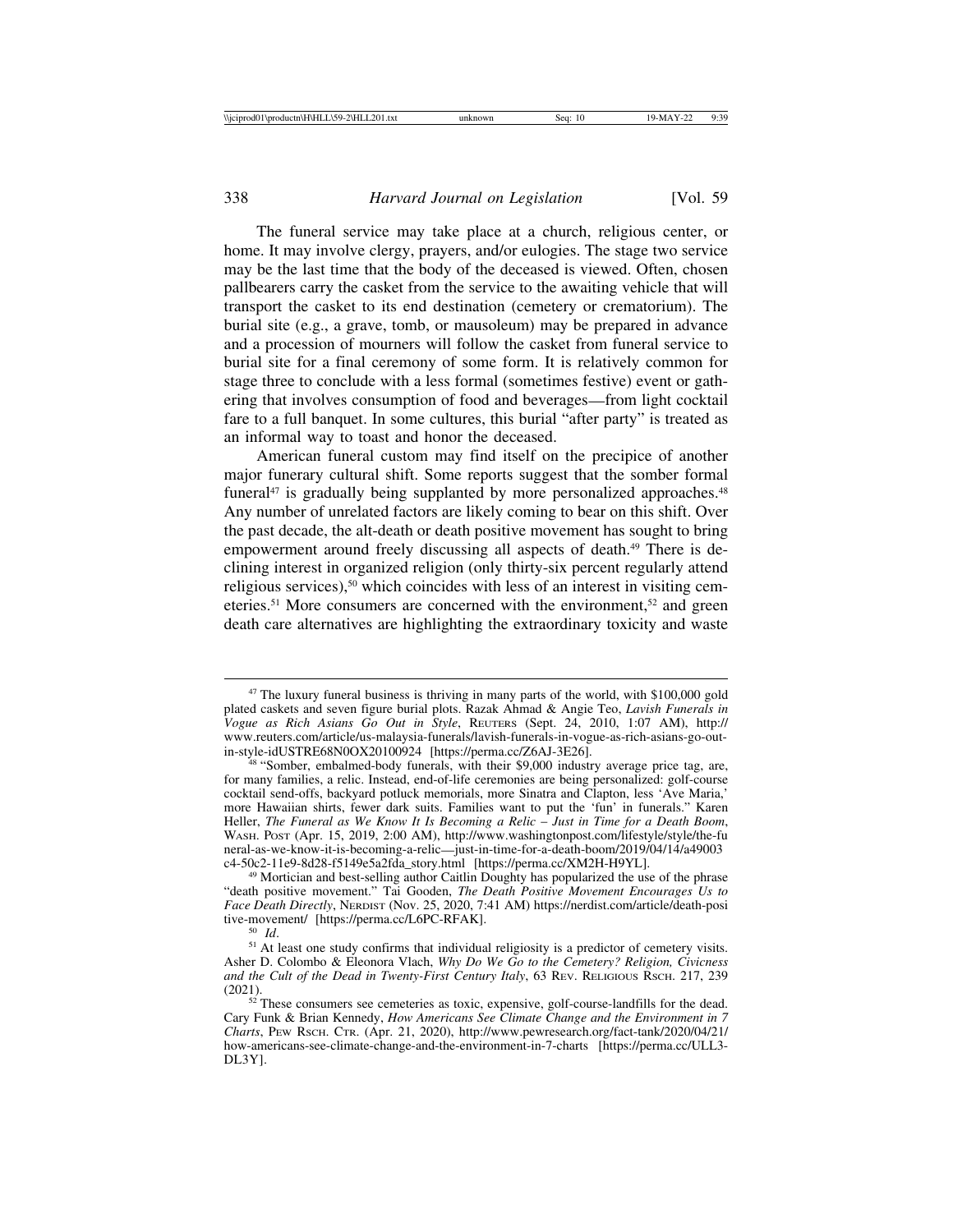of traditional funeral practice.53 Rising costs in three fundamental areas (health care, housing, and education) may be creating pressure for lower cost alternatives. And though the inevitability of death renders demand for services intact, rising demand for fire-based cremation has finally surpassed traditional burial in the U.S.:  $5\%$  in 1970,  $55\%$  in 2016, and projected  $71\%$ by 2030.54

#### *B. Funeral Poverty*

It is estimated that 40% of Americans would have great difficulty contending with an unexpected  $$400$  expense<sup>55</sup> and fewer than  $40\%$  could afford to pay the surprise  $$1,000$  expense out of savings.<sup>56</sup> Death of a cherished loved one may be emotionally devastating for the living, but it may also be economically shattering. These transactional, economic realities are rarely discussed. The term "funeral poverty" has recently been coined to facilitate conversation about the unaffordability of the transitioning of human remains.57 And though the term "poverty" is generally used to reference an inability to meet one's basic needs,<sup>58</sup> the reality of poverty is far more sweeping than this deceptively simple definition. A failure to provide for oneself or one's dependents is stigmatized and often accompanied by feelings of shame, inadequacy, and inferiority.59 Bereavement compounds this sense of

<sup>53</sup> *See* Victoria Haneman, *Tax Incentives for Green Burial*, 21 NEV. L.J. 491, 492 (2021) (noting that an "estimated 5.3 million gallons of embalming chemicals are buried annually in what are essentially luxury landfills-slash-golf-courses, with landscaping and grass to maintain and mow, in coffins that are typically constructed of nonbiodegradable chipboard").

<sup>&</sup>lt;sup>54</sup> Leanne Pott, *6 Funeral Trends That Are Changing Death Rituals*, AARP (Nov. 20, 2017), http://www.aarp.org/home-family/friends-family/info-2017/funeral-ceremony-trends-

<sup>&</sup>lt;sup>55</sup> BD. OF GOVERNORS OF THE FED. RESERVE SYS., REPORT ON THE ECONOMIC WELL-BEING OF U.S. HOUSEHOLDS IN 2018 21 (2019) [hereinafter FED REPORT] https:// www.federalreserve.gov/publications/files/2018-report-economic-well-being-us-households-201905.pdf [https://perma.cc/YC8R-YA8V] (noting four in ten adults, if faced with an unexpected expense of \$400, would either not be able to cover it or would cover it by selling something or borrowing money).<br><sup>56</sup> Konish, *supra* note 8.<br><sup>57</sup> The concept of "funeral poverty" is thus used in a number of contexts encom-

passing poverty and financial hardship, indebtedness, welfare reform, use of food banks, constraints on and challenges for the funeral industry, the experience of grief, and provision of bereavement services and support. Within these various contexts are different perspectives and emphases. But there is no definition of "funeral poverty" or general agreement on what it means.

Anne Corden & Michael Hirst, *The Meaning of Funeral Poverty: An Exploratory Study* 3–4 (Univ. of York Soc. Pol'y Rsch. Unit, Working Paper No. 2668, 2015), http://www.mariecurie. org.uk/globalassets/media/documents/policy/policy-publications/march-2016/meaning-of-fu-

<sup>&</sup>lt;sup>58</sup> Brian Fikkert, *The Crisis of Global Poverty*, SHARED JUST. (Aug. 24, 2016), http:// www.sharedjustice.org/international-justice/2016/8/24/the-crisis-of-global-poverty [https:// perma.cc/CCP3-JT3E] ("For a poor person everything is terrible—illness, humiliation, shame. We are cripples; we are afraid of everything; we depend on everyone."). <sup>59</sup> *Id*.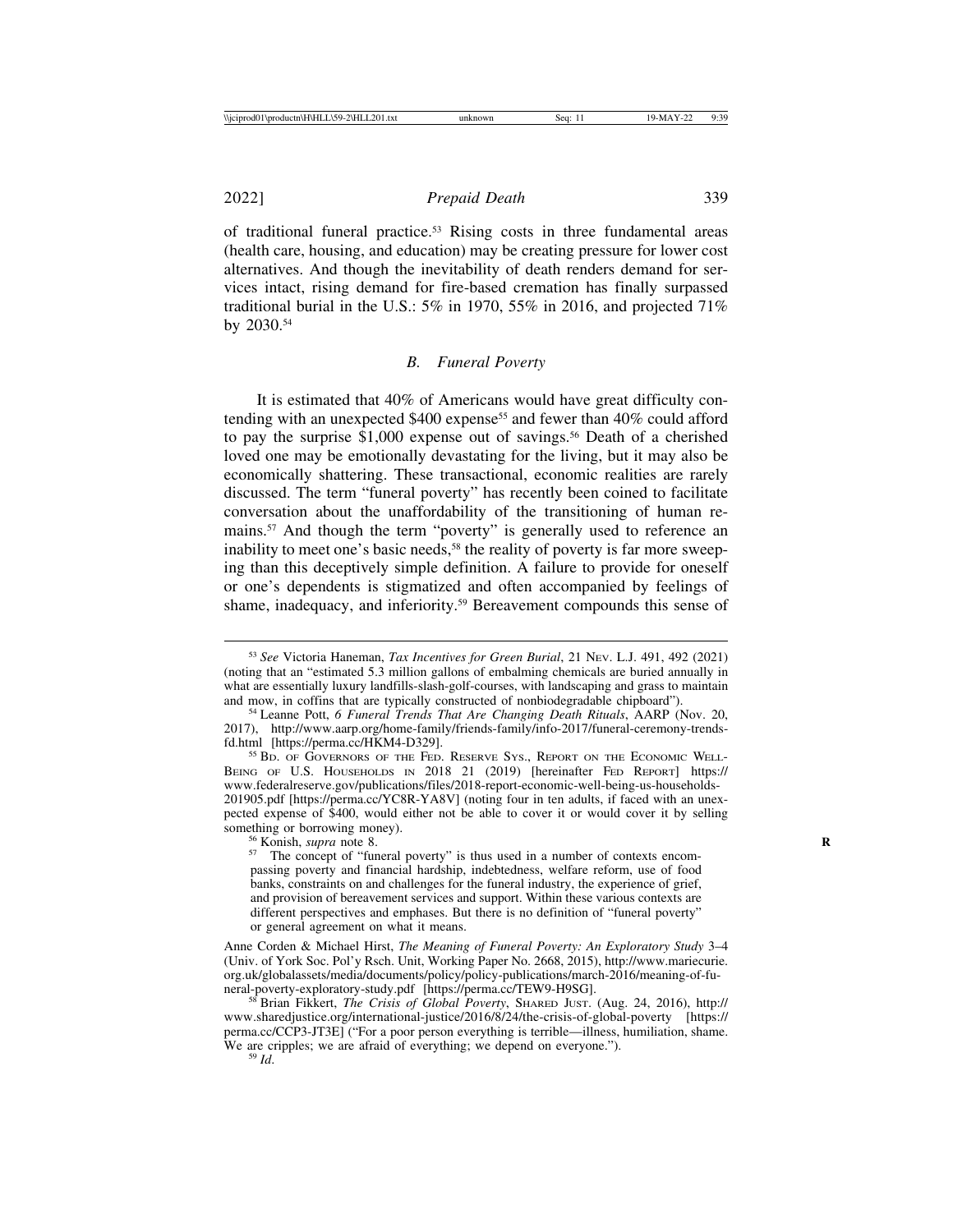failure—when not being able to afford to pay for ritualization and memorialization that reflect societal and cultural beliefs and values may translate to dishonoring or disrespecting the dead or their memory.60 Death of a loved one is not viewed by most as the appropriate time to bargain shop or select "cheap" alternatives.

Interestingly, lower-income families in the United States spend far more on death care services than higher-income families (relative to total household expenditures) in every year studied since 1996.<sup>61</sup> And in an era where conspicuous goods have become broadly available, expensive watches and boats are status items for the wealthy, while the American funeral is the notable expenditure among lower-income families.<sup>62</sup> In 2014, the top 1% spent less on funerals than everyone else—in share of total expenditures, but also (and more surprisingly), in absolute dollars.<sup>63</sup> Conversely, the poor spent a "26% greater share of total expenditures than the national average."<sup>64</sup> This trend is not without historical precedent, with one historian noting that funerals were an important display of status for the working class in Edwardian and Victorian England: opportunities for bourgeois conspicuous consumption were few and far between for the common man of the day, and perhaps these working class and poor communities rely more upon social capital generated by performative displays of grief.65 Or the simpler explanation may be that the richer and more educated are more likely to opt for considerably less expensive cremation services versus more traditional funerals and burials.66

The state plays a dominant role in imposing economic burden upon customers of the death care services industry through the laws that are passed, and the way in which these laws drive costs is particularly relevant to any discussion of funeral poverty.<sup>67</sup> What does one do to pay for death care services when they simply do not have the money?

<sup>60</sup> Kelli Swazey, *Life That Doesn't End with Death*, TEDMED (Apr. 2013), http:// www.ted.com/talks/kelli\_swazey\_life\_that\_doesn\_t\_end\_with\_death [https://perma.cc/4HRF- $J62V$ ].<br><sup>61</sup> Death care services consumption is an area in which there is not a treasure trove of

empirical data to parse by socioeconomics or race, though there is some data available. *See* RESOR, *supra* note 3, at 106; *see also* CURRID-HALKETT, *supra* note 13, at 33.

<sup>&</sup>lt;sup>62</sup> CURRID-HALKETT, *supra* note 13, at 32–34.<br><sup>63</sup> Id.<br><sup>64</sup> Id.<br><sup>65</sup> Id.<br><sup>66</sup> Id.<br><sup>66</sup> Id.<br><sup>67</sup> Nine states require families to become customers of a funeral director: Connecticut, Illinois, Iowa, Indiana, Louisiana, New York, Michigan, Nebraska, and New Jersey. *See, e.g.*, TANYA MARSH, THE LAW OF HUMAN REMAINS 74 (2016); *cf.* Brandon Heffinger, *Only Nine States Require the Use of Funeral Directors*, FUNERAL LAW BLOG (Mar. 3, 2014), http://funer allaw.typepad.com/blog/2014/03/only-nine-states-require-the-use-of-funeral-directors.html [https://perma.cc/4KTD-YS27] (describing process differences absent a funeral director requirement, noting, "[i]n states like North Carolina, citizens can bury their recently deceased loved ones without much oversight or regulation").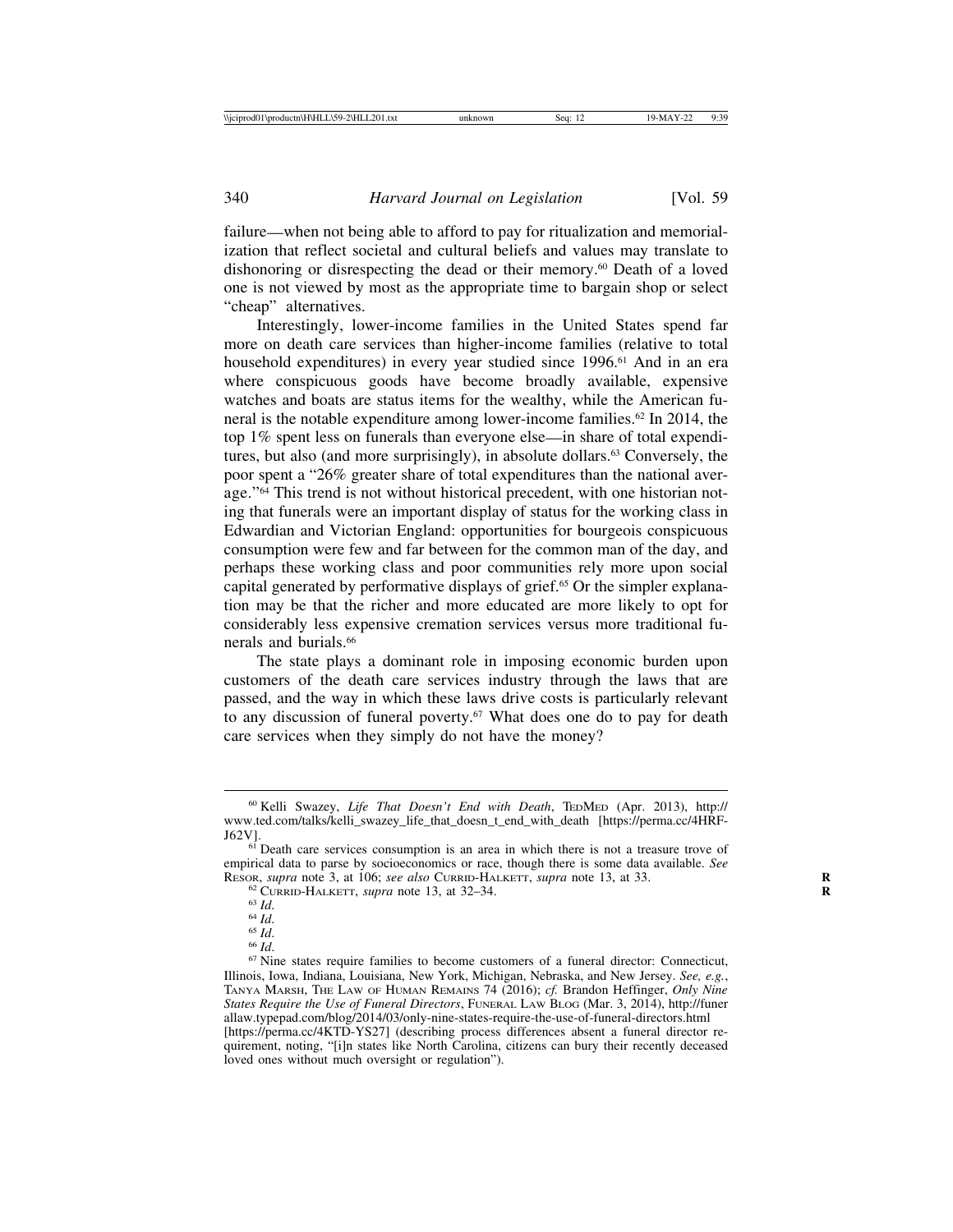When researching, publishing, and presenting on the topic of funeral poverty, all roads of inquiry lead back to this one question. It is an enduring myth that medical donation is available to all, although the COVID-19 pandemic has driven home the reality of the encompassing list of disqualifications that preclude donation to a nonprofit, including donors: (1) who have died because of an infectious disease; (2) suffering from trauma (e.g., car accident, limb amputation, etc.); and (3) exceeding designated height, weight, or BMI (e.g., BMI over 35, over six feet tall, over 200 pounds).<sup>68</sup> Setting aside the possibility of medical donation, there are few reliable options remaining.<sup>69</sup>

The consumer purchasing "at-need" death care services who has exhausted all other potential resources must beg, borrow, or surrender the decedent. Crowdfunding is serving the functional role of a social safety net for unexpected death or funeral insurance for a modern age.<sup>70</sup> Leaning upon crowdfunding Internet sites such as GoFundMe,71 YouCaring, MyCause, Pozible, or FuneralFund<sup>72</sup> to solicit donations from friends, family, and strangers is now accepted as appropriate and not wholly undignified.73 The Chief Executive Officer of GoFundMe has admitted that his staff coaches funeral organizers to maximize the chances that a memorial campaign will

Alaina Leary, *1 in 6 Millennials Have Crowdfunded a Funeral. I'm One of Them.*, TALK POV-ERTY (Mar. 10, 2021), http://talkpoverty.org/2021/03/10/crowdfunding-funeral-expenses-fa

GoFundMe, one of the largest fund-raising sites, says that 13 percent of its campaigns created in 2017 were described as memorials, which include funerals and are one of the company's fastest growing categories. That follows on a 2015 study by the Funeral and Memorial Information Council, which reported that 17 percent of adults aged 20 to 39 had used the internet to solicit or donate money for funeral-related arrangements.

Laura M. Holson, *As Funeral Crowdfunding Grows, So Do the Risks*, N.Y. TIMES (June 5, 2018), http://www.nytimes.com/2018/06/05/business/funerals-crowdsourcing-crowdfunding-<br>scams.html [https://perma.cc/9GJC-CYEF].

<sup>72</sup> Julie Power, *Fears over GoFundMe Boom in Fundraising for Funerals*, SYDNEY MORN-ING HERALD (Aug. 13, 2016, 1:50 PM), http://www.smh.com.au/national/fears-over-go fundme-boom-in-fundraising-for-funerals-20160803-gqjunv.html [https://perma.cc/T62Q-

YRSW].<br><sup>73</sup> It would cost about \$10,000 to bury your dead ass right now . . . . If you die penniless, your family could and should consider going the crowdfunding route . . . . [But] if I were a crooked funeral director, I would see directing customers to these new fundraising opportunities as an alternative to letting them glimpse the last page in my "menu of services" marked in fancy cursive "For the Bereaved of Humbler Means." Why show a customer the cheaper option if I can direct them to a source of money instead?

<sup>&</sup>lt;sup>68</sup> Victoria Haneman, *Funeral Poverty*, 55 U. RICHMOND L. REV. 387, 397–98 (2021).<br><sup>69</sup> See *id.* for a more exhaustive list of options. Also, note the discussion of FEMA reim-<br>bursement in cases of national disaster, di

 $\frac{1}{20}$  The fact that paying my dad's cremation costs came down to luck and privilege isn't lost on me. On average, only 22.4 percent of crowdfunding projects are successful and meet their goal, and 24 percent of Americans don't have a credit card. There isn't much support out there for young or low-income people shouldering the cost of a loved one's end-of-life costs alone, aside from crowdfunding and asking for help from friends and family, if that's even an option.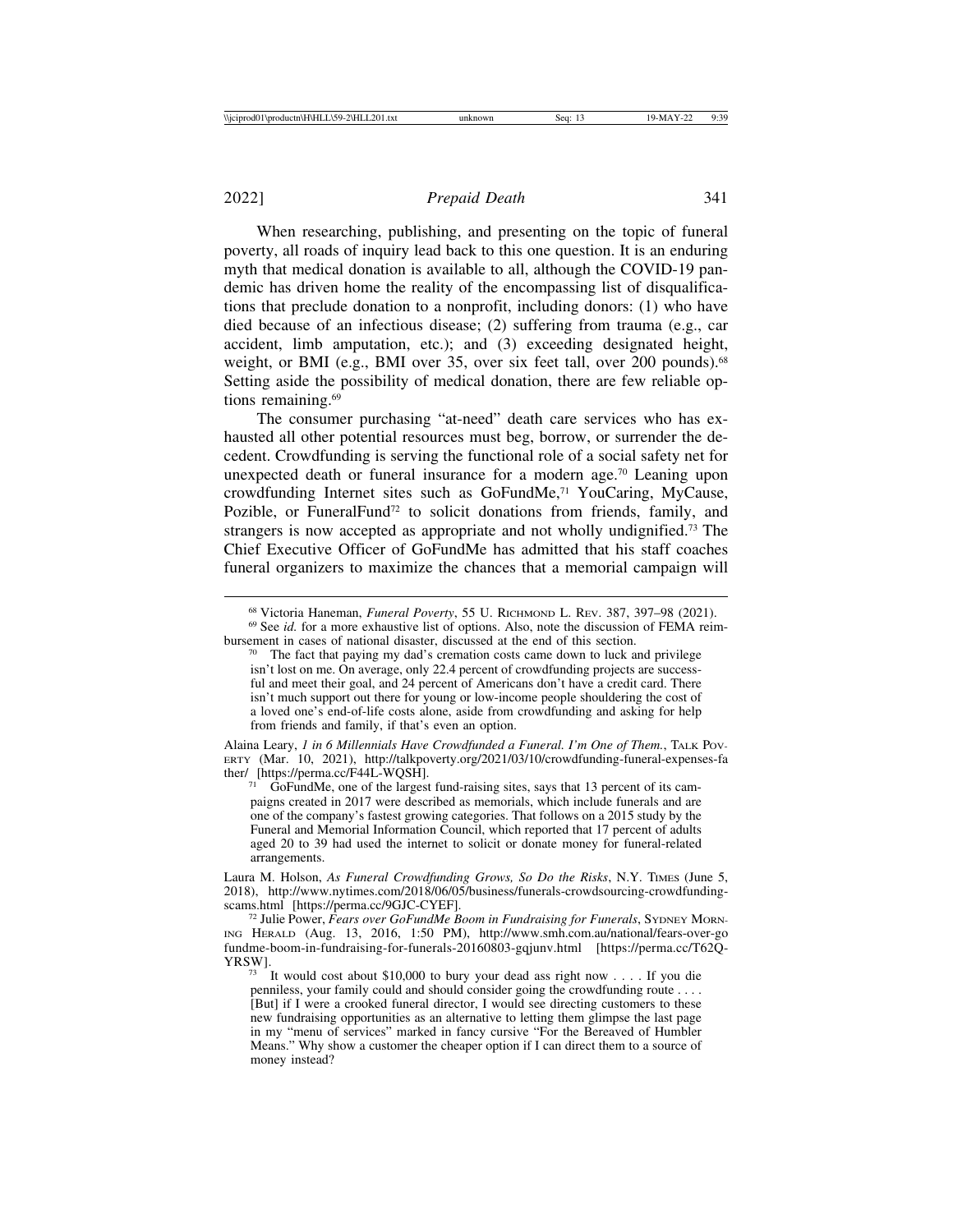go viral: "If a picture is worth 1,000 words, a video is worth 10,000 words . . . . The bereaved, too, are advised to contact reporters and refresh pages with comments to maintain interest."<sup>74</sup> For those without resources who must resort to borrowing, funeral homes in the United States generally accept credit cards.75 Of course, this provides little assistance to the nearly thirty percent of Americans who do not have credit cards.76 For those with bad or nonexistent credit, a subprime loan industry has developed to offer financing for funerary expenses with interest rates advertised as high as 35.99%.77 The remaining option for those without means to pay for funerary expenses is to surrender the remains of their loved one.<sup>78</sup> Unclaimed remains become the responsibility of the state or municipality.79 Cremation seems to be the most common method of disposition, likely because it is cost effective and storage of ashes takes little space.<sup>80</sup>

The "pre-need" consumer (or the consumer shopping prior to death) will have the time to research availability time and affordability. The "atneed" death services consumer feels constrained and options seem limited. Perhaps the most broadly available and accessible option, if affordability is a consideration, is incineration cremation, and rising interest in cremation may signal the consumer interest in more affordable alternatives. According to the National Funeral Directors Association, the average cost of a funeral with viewing and burial is \$7,640 (or \$9,135 with added cemetery costs) as compared to  $$6,645$  for a funeral with viewing and cremation.<sup>81</sup> This cost

<sup>74</sup> Holson, *supra* note 71.<br><sup>75</sup> Payment Options, FUNERAL HELP PROGRAM, http://www.funeral-help.com/funeral-topics/payment-options/ [https://perma.cc/2Z47-2VZY] (noting lower interest rates of credit cards compared to carrying a balance at a funeral home and that use of credit cards to pay for funerals "is also a good way to keep your insurance benefits out of the hands of the death industry").

<sup>76</sup> See Trent Earl, *Merchant Restraints in Ohio v. American Express—Why the Supreme Court Got It Wrong*, 34 BYU J. Pub. L. 277, 277 (2020) ("Today, over 70% of Americans have at least one credit card in their wallets . . . .").

<sup>77</sup> Eric Bank, *4 Bad-Credit Funeral Loans*, BADCREDIT.ORG (Jan. 3, 2020), https://<br>www.badcredit.org/how-to/bad-credit-funeral-loans/ [https://perma.cc/65G6-ENWM].

<sup>78</sup> See Jonah Kaplan, As Unclaimed Bodies Mount in North Carolina, Funeral Homes *Urge Pre-planning*, ABC NEWS (May 7, 2021), http://abc11.com/funeral-cost-virtual-unclaimed-bodies-service/10594256/ [https://perma.cc/MS4E-E7PC] (noting that there are any number of reasons that remains are unclaimed, but "an emerging rationale . . . [is that] families [are] unable or unwilling to pay for the rising cost of a funeral . . . for families, the stress of paying for a funeral quickly overshadows the feelings of grief").

<sup>79</sup> See This Is What Happens to Unclaimed Bodies in America, TALK DEATH (June 30, 2020), http://www.talkdeath.com/this-is-what-happens-to-unclaimed-bodies-in-america/

<sup>80</sup> "Governments don't have an emotional interest in the unclaimed dead. That's not mean or uncaring, it's just a fact. Governments need to take care of getting the body buried, but they don't have any family sentiment toward the unclaimed dead."  $Id$ .

<sup>81</sup> These are 2019 averages. *2019 NFDA General Price List Study Shows Funeral Costs Not Rising as Fast as Rate of Inflation*, NAT'L FUNERAL DIRS. ASS'N (Dec. 19, 2020), http:// nfda.org/news/media-center/nfda-news-releases/id/4797/2019-nfda-general-price-list-study-

Mike Pearl, *People Are Now Crowdfunding Their Funerals Online*, VICE (Sept. 19, 2013) http://www.vice.com/el/article/9bz5wa/people-are-now-crowdfunding-their-funerals-online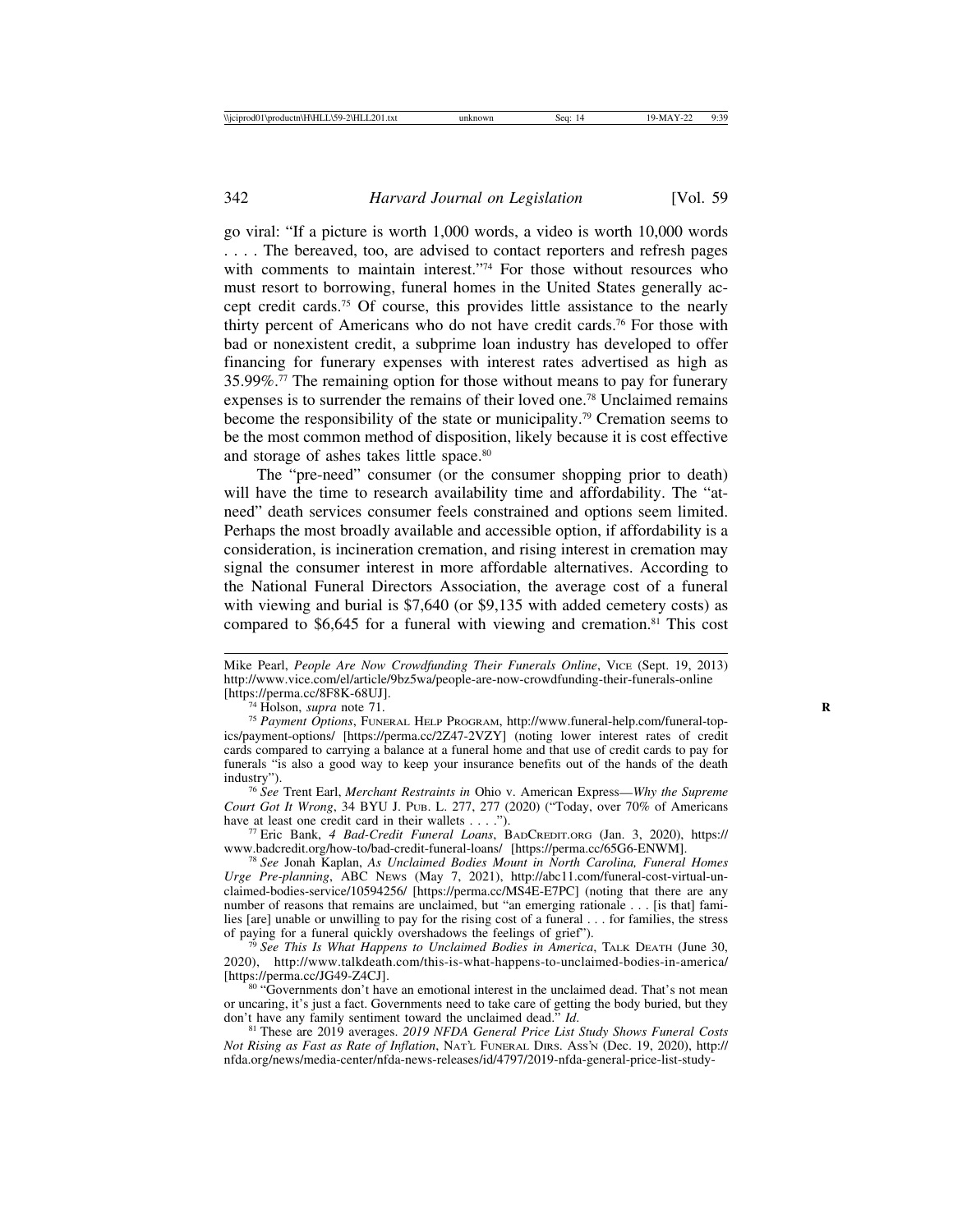may be pared down to \$5,595 if an "alternative cremation container"<sup>82</sup> is purchased instead of a "cremation casket."83 This cost may be reduced further by transporting the deceased directly to a crematorium, eliminating the use of a funeral home entirely, and opting for a direct cremation<sup>84</sup> with an average cost of  $$1,100$ .<sup>85</sup> The direct to cremation ("D2C")<sup>86</sup> model eliminates funeral home involvement and lowers expense (sometimes dramatically) when a crematorium provides all necessary services for the consumer: transporting the deceased, preparing death certificates, and delivering ashes.87 The important performative celebration or memorial to honor the deceased may still take place at a later time and without the involvement or expense of a funeral director. Ideally, the consumer interested in D2C would take steps during lifetime to ensure that loved ones do not pick up the phone in a moment of grief to call the neighborhood funeral home—but it is possible to arrange for D2C with little notice by calling a local crematorium immediately after the passing of a loved one.

If the death of a loved one is the result of a national disaster, the Federal Emergency Management Agency ("FEMA") may be authorized to provide reimbursement for costs associated with death care services.<sup>88</sup> Although COVID-19 was declared a national disaster, FEMA was not authorized to reimburse death care expenses under President Donald Trump.<sup>89</sup> Federal relief legislation was enacted in March 2021 that authorized FEMA to reimburse up to \$9,000 per decedent for death care service costs incurred for any U.S. citizen, non-citizen national, or qualified alien who died on or after

shows-funeral-costs-not-rising-as-fast-as-rate-of-inflation [https://perma.cc/GD7P-N9Z4]<br>(hereinafter 2019 NFDA General Price List).

<sup>&</sup>lt;sup>82</sup> A crematorium or funeral home is prohibited from representing to the consumer that they are required to purchase a casket. 16 C.F.R.  $\S$  453.3 (2020).

<sup>&</sup>lt;sup>83</sup> 2019 NFDA General Price List, *supra* note 81.<br><sup>84</sup> Most funeral homes do not have their own crematoriums, which means that a transportation fee will likely be charged to transfer the remains, unless the services of the crematory are engaged directly after death. The crematory staff are usually able to handle administrative issues such as attending to the death certificate and arranging transportation of the deceased directly to the crematory, often at considerably less expense than if a funeral director was involved.

Haneman, *supra* note 68, at 429–30.<br><sup>85</sup> *See What Is the Cost of Human Cremation?*, CREMATION RES., https:// www.cremationresource.org/cremation/what-is-the-cost-of-human-cremation.html [https:// perma.cc/M84R-JAQM].<br><sup>86</sup> "The pandemic has fueled a surge in cremations carried out without funerals . . . Such

direct cremations, as they are known by the funeral industry, were once widely seen as a form of 'pauper's funeral,' with no ceremony or mourners at the time of cremation." Tom Belger, *Basic Cremations Soar as COVID-19 and David Bowie Erode 'Pauper's Funeral' Stigma*, YAHOO! (Feb. 12, 2021), https://ca.movies.yahoo.com/direct-cremation-uk-coronavirus-rise-<br>david-bowie-funeral-costs-060039997.html [https://perma.cc/Z5AW-52H5].

<sup>&</sup>lt;sup>87</sup> See Capponi, *supra* note 4.<br><sup>88</sup> See Disaster Funeral Assistance, FEMA, http://www.fema.gov/disaster-funeral-assist<br>ance [https://perma.cc/6A5W-W46D] (last updated Dec. 7, 2021).

<sup>&</sup>lt;sup>89</sup> Lisa Song & Yeganah Torbati, *Grieving Families Need Help Paying for COVID-19 Burials, but Trump Hasn't Released the Money*, PROPUBLICA (Apr. 29, 2020, 2:51 PM), http:// www.propublica.org/article/fema-burial-relief-coronavirus [https://perma.cc/6SWE-5AUA].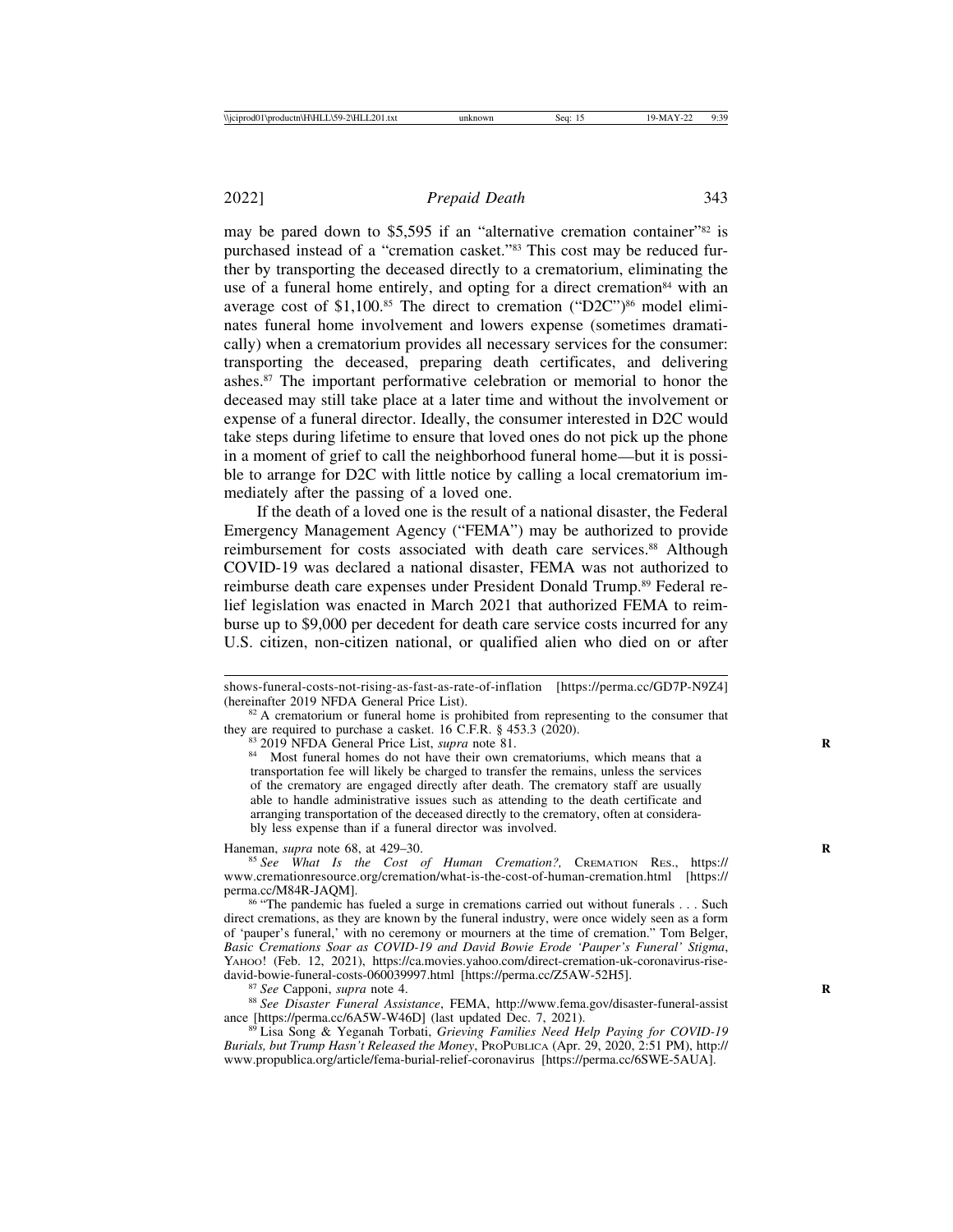January 20, 2020 with COVID-19 listed as cause of death on a death certificate.90 The FEMA hotline was inundated with over one million phone calls when the program opened on April 12, 2021.<sup>91</sup>

The scope of this  $$9,000$  reimbursement is historically unprecedented $92$ in the United States.93 By way of comparison, with three 2017 hurricanes, FEMA covered an average of \$2,700 for the death care expenses of 976 approved applicants.94 Although there are few good options for those who find themselves suffering from funeral poverty and with COVID-attributed deaths exceeding half a million people in the United States alone, questions remain as to whether the scope of this reimbursement is appropriate. When a large-scale disaster strikes, the federal government often feels pressure to provide victim relief—but the resulting action (or overreaction) may produce inefficient and/or unsound long-term action.<sup>95</sup>

The \$9,000 reimbursement for funerary services resulting from a COVID-19 death is the largest scale reimbursement program that FEMA has ever managed, and it is problematic for a number of reasons. First and foremost is the practical difficulty that reimbursement depends upon a death certificate stating death "may have been caused by" or "was likely a result of" COVID-19 or COVID-19 symptoms.<sup>96</sup> This is an impossible hurdle for

<sup>92</sup> Families wanting to bring home Katrina victims who had died outside of the city faced additional financial and logistical obstacles. The expense of bringing a loved one home for burial added several hundred dollars to the cost of a funeral. FEMA and the Red Cross frequently refused to pay or subsidize the expense of shipping a coffin home from evacuation sites. The number of cremations skyrocketed as people modified the burial plans of relatives and friends in order to make sure the dead were laid to rest at home.

Sarah Tomkins, *Priam's Lament: The Intersection of Law and Morality in the Right to Burial*

<sup>93</sup> Sganga, *supra* note 91.<br><sup>94</sup> Song & Torbati, *supra* note 89.<br><sup>95</sup> For more on government post-disaster overreaction through the Internal Revenue Code, see Ellen P. Aprill and Richard Schmalbeck, *Post-Disaster Tax Legislation: A Series of Unfortunate Events*, 56 DUKE L.J. 51, 86 (2006) ("A flavor of sympathy and condolence surrounds the reaction to these recent disasters. . . . Americans, wherever they lived, whatever their economic status, identified with the victims of these disasters, who themselves came from all income levels. Even the very rich were vulnerable. All of us, rather than being simply witnesses, became interested persons, and Congress responded with a startling number and variety of tax benefits, including benefits to the wealthy. But such sympathy fits uncomfortably within

<sup>96</sup> Erin Banco, *Death-certificate Omissions Stymie FEMA Funeral Assistance Program*, POLITICO (May 24, 2021, 5:58 PM), http://www.politico.com/news/2021/05/24/covid-19-funerals-fema-490635 [https://perma.cc/59VB-S2N8] (quoting a forensic pathologist: "It's not like I can go back and test them now. I wouldn't amend it unless I had proof. Covid is another medical diagnosis that needs to be proven, not assumed. I also wouldn't want to help people make a false claim, either. It should go to the people who qualify.").

<sup>90</sup> Kenneth Terrell, *FEMA to Help Cover Funeral Costs for COVID Victims*, AARP (Apr. 7, 2021) http://www.aarp.org/politics-society/government-elections/info-2021/fema-covid-fu

<sup>&</sup>lt;sup>91</sup> Nicole Sganga, *FEMA Funeral Program Inundated by 1 Million Calls at Launch*, CBS News (Apr. 14, 2021, 7:34 PM), http://www.cbsnews.com/news/fema-covid-funeral-assis-<br>tance-inundated [https://perma.cc/566R-JTT3].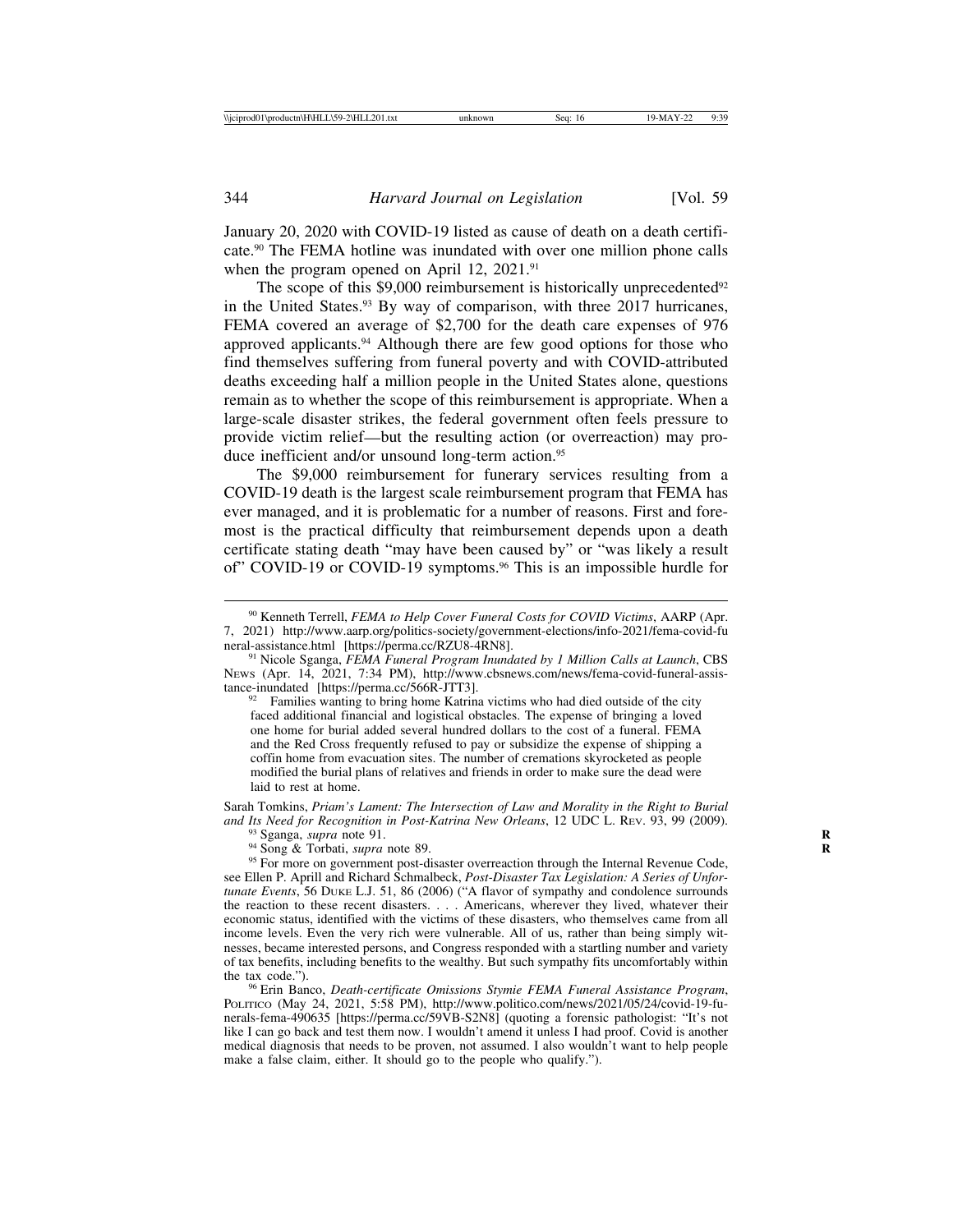some families: early in the pandemic, testing was widely unavailable to confirm diagnosis and doctors had little knowledge of all possible symptoms; the size of the reimbursement is such that people are now forced to go through the arduous process of amending death certificates to list COVID-19 as cause of death and deal with administrator hesitancy to make amendments. Second, reimbursement is unavailable if funds for death care services were set aside by the decedent in some ways (by contract or burial/funeral insurance) but not other ways (by payable-on-death account or life insurance policy).97

 Reimbursement should not hinge upon the good fortune of using a "winning" (and allowable) source of financing to prepay funerary expense. Third, eligibility for this benefit is not means-tested. And thus, "distorting sympathy" is spurring action that is staggeringly overinclusive in its delivery.98 Fourth, the \$9,000 reimbursement cap is excessive given that more than 50% of Americans are cremated (a number that increased during COVID-19 due to an overwhelmed funeral industry)<sup>99</sup> and the average cost of a direct cremation is  $$1,100$ <sup>100</sup> Fifth, this type of excessive reimbursement available to so many prospective consumers creates a favored category of consumer that has the potential to create upward pressure on the pricing of death care services.101 Finally, traditional funeral practice in the United States is extraordinarily toxic to the environment and all government policy subsidizing death care services should be structured around encouraging (not discouraging) environmentally favorable practices—or, at a minimum, environmentally neutral practices.

<sup>97</sup> *See FEMA Policy: COVID-19 Funeral Assistance Individuals and Households Program Policy*, FEMA POLICY NO. 104-21-0001 2 (2021), http://www.fema.gov/sites/default/files/documents/fema\_covid-19-funeral-assistance-interim-policy-version-2\_06-29-2021.pdf [https:// perma.cc/22E9-9MHZ].<br><sup>98</sup> Aprill and Schmalbeck, *supra* note 95, at 99.<br><sup>99</sup> See Mary Jordan, *Ashes in the Mail: Dealing with the Loss of a Loved One Has* 

*Changed in the COVID Era*, WASH. POST (Mar. 3, 2021, 5:00 AM), http:// www.washingtonpost.com/national/covid-pandemic-cremation-burial-ashes-post-office-mailusps/2021/03/02/3c646054-723c-11eb-93be-c10813e358a2\_story.html [https://perma.cc/ JU3M-GWCR]. <sup>100</sup> *What Is the Cost of Human Cremation?*, CREMATION RES., http://

www.cremationresource.org/cremation/what-is-the-cost-of-human-cremation.html [https:// perma.cc/6VRA-UU3G] (citing the Cremation Resource Council).<br><sup>101</sup> Illinois has instituted a program that pays for \$7,500 in funerary expenses for victims

of homicide. Susan Johnson, executive director of Chicago Survivors, is quoted as saying, "Every funeral home in the state knows that victims get \$7,500 for a funeral and it's their goal to charge the entire amount because it's easy money." Barnini Chakraborty, *Chicago's Predatory Funeral Homes Target Homicide Victims, Cash In on Taxpayer-Funded Expenses*, FOX NEWS (Aug. 13, 2018), http://www.foxnews.com/us/chicagos-predatory-funeral-homes-targethomicide-victims-cash-in-on-taxpayer-funded-expenses [https://perma.cc/TSL4-PMXW].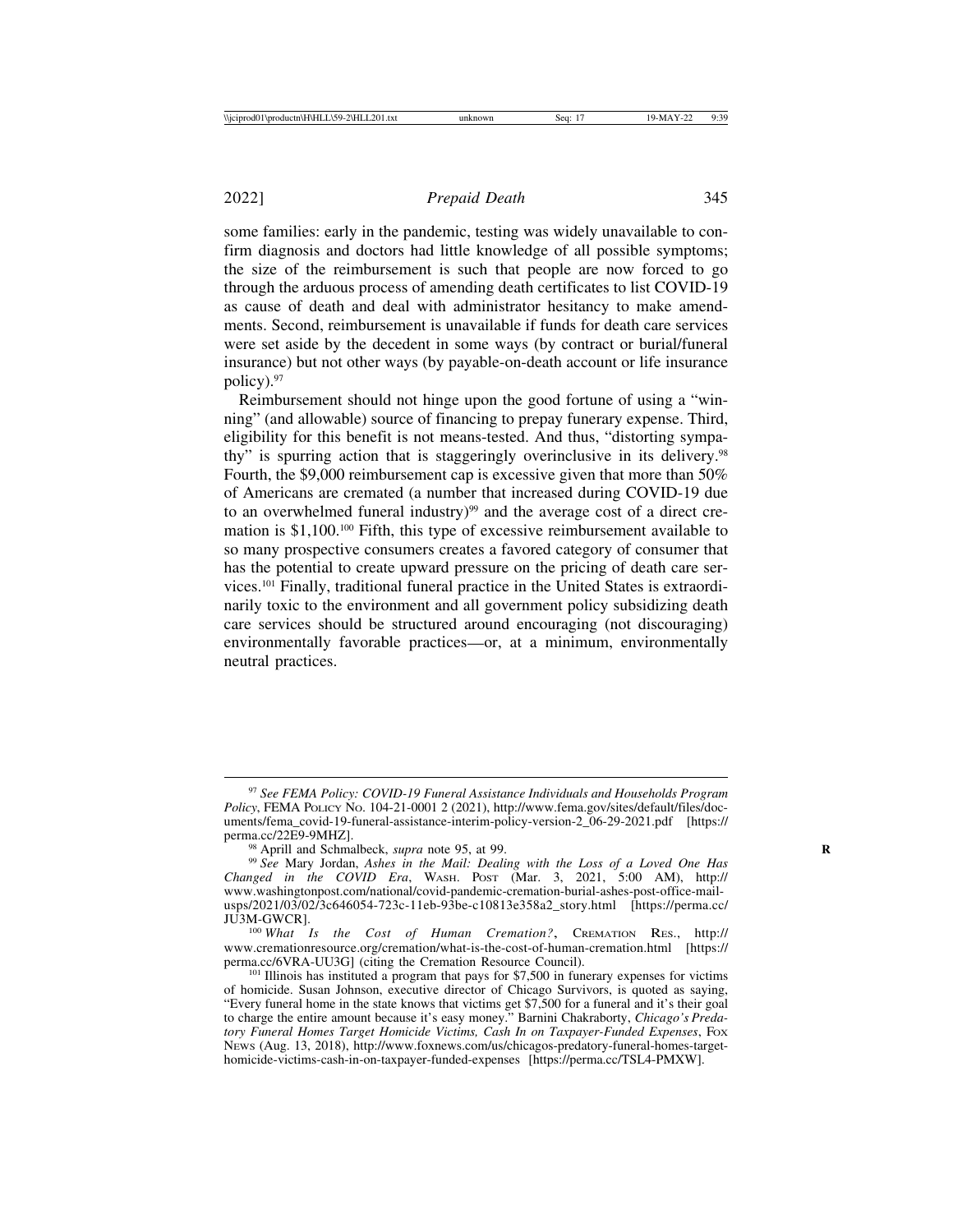#### *C. Inevitable Consumption in a Unique Marketplace*

Grief has a profound impact upon the consumer, and its bearing upon purchase decisions should not be underestimated. A bereaved consumer may struggle to make logical and rational decisions—preferring to delay decision making, preserve the status quo, and/or rely on the authority of another ("What would you do here?").102 Death care service consumers are generally inexperienced103 and vulnerable to being upsold through a variety of funeral home tactics that may include fictional representations ("your loved one will be preserved *forever*"), grief exploitation ("I would want my *own* mother or father to only have the best"), manipulation of death fears ("This casket will prevent any bugs or worms from getting in"), religious misdirection ("If Jesus had been cremated, He would not have risen on the third day"), and patent bullying ("No one's husband would want to be buried in a plain wood casket").104

Information asymmetry also stands as an important obstacle for reasoned consumer spending within the death care services marketplace. Logical decision-making is supported by clear and comprehensive information, and the at-need consumer is generally dependent upon the often limited menu of choices offered by the one and only funeral home that they use. In a 2019 study done by the National Funeral Director Association, only 16.8% of consumers visited or even called more than one funeral home.105 Funeral homes owned by Wall Street firm Service Corporation International, the largest funeral home chain in the United States, are charging forty to seventy-five percent more than independently owned funeral homes in the same metropolitan area.106 Only a substantial minority of death care providers disclose pricing online, though informal studies have found that those companies with online pricing transparency are as much as thirty percent less

<sup>102</sup> *See* KAREN WILDLE, SOKRATIS DINOS, ALEXANDER MARTIN, FRANCES SHIPSEY & IMO-GEN MARTIN, EXPLORING CONSUMER VULNERABILITY IN THE FUNERAL MARKET, NATCEN SO-CIAL RSCH. 27 (2020), http://assets.publishing.service.gov.uk/media/5f33c66ae90e0732e2d7 ca2b/Funerals\_NatCen\_rapid\_evidence\_assessment\_120820.pdf [https://perma.cc/3H8Y-QXNK]. <sup>103</sup> According to Federal Trade Commission data, more than fifty percent of Americans

have never planned a funeral. Roughly twenty-five percent have arranged one funeral. Mary N. Harrison, *Pyramids to Urns: Funeral Costs and Opinions*, DEPT. OF FAM. YOUTH AND COMM. SCIENCES, UNIV. OF FLA. (Dec. 17, 2018), http://edis.ifas.ufl.edu/publication/fy023 [https:// perma.cc/5ZVF-QH3N]. <sup>104</sup> Funeral directors provide an important service, and it is likely that most are empathetic

and kind. For more on negative approaches to death care, see Caleb Wilde, *Five Ways Funeral Directors Can Bully Their Clients*, CONFESSIONS OF A FUNERAL DIRECTOR (2016), http:// www.calebwilde.com/category/death/funeral-directing/consumer-rights/ [https://perma.cc/

 $^{105}$  Nat'l Funeral Dirs. Ass'n, 2019 Consumer Awareness and Preferences Study 5 (Apr. 2019), https://qhi7a3oj76cn9awl3qcqrh3o-wpengine.netdna-ssl.com/wp-content/uploads/ 2020/02/Funeral-Directors-survey.pdf [https://perma.cc/3BC5-BKRA]. <sup>106</sup> Haneman, *supra* note 68, at 419. **<sup>R</sup>**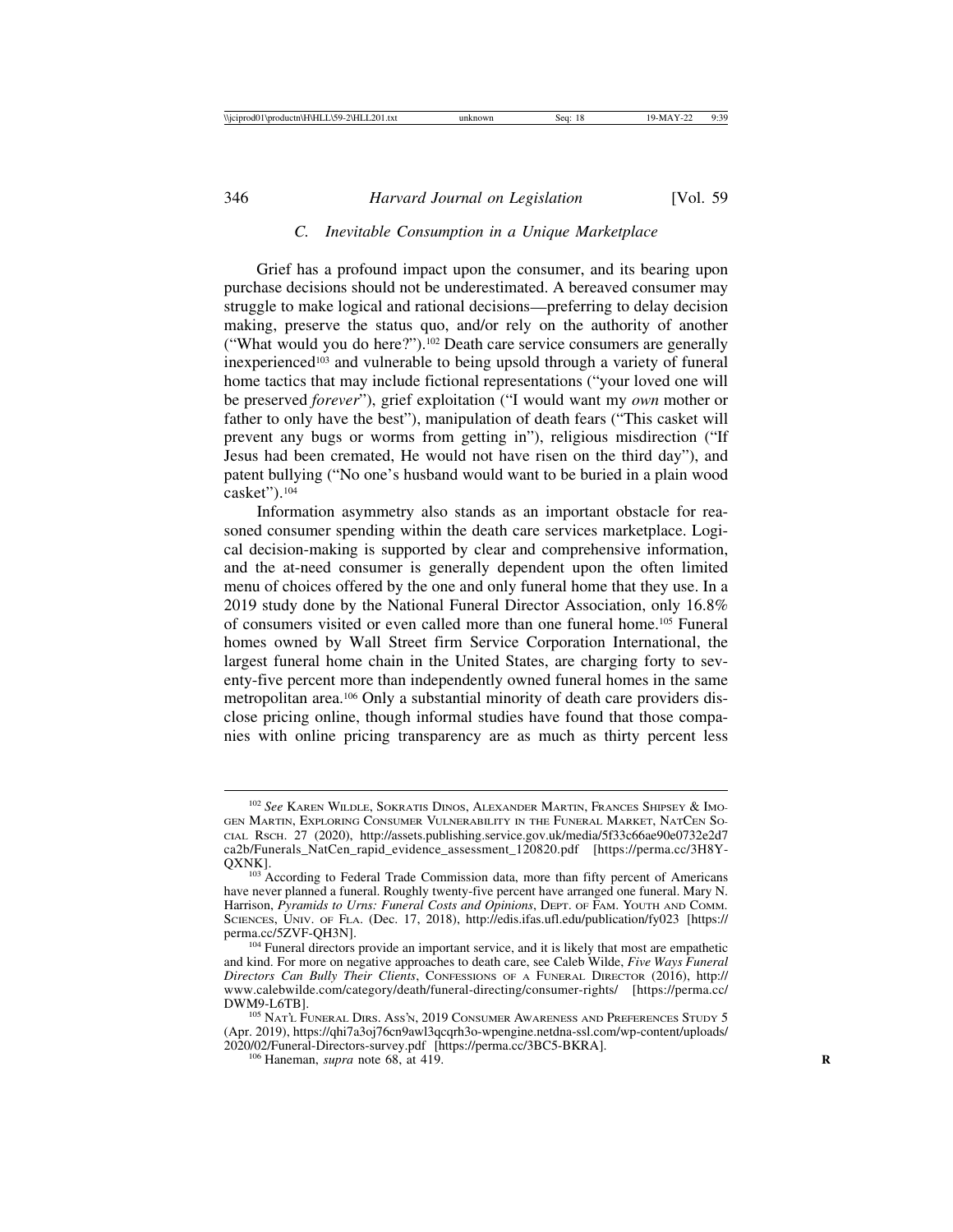expensive.107 The infirmities of bounded rationality are obvious here, with choice of funeral home based almost entirely upon consumer convenience108—geographically desirable and/or familiar (through referral or past dealings).109 And yet, the selection of a funeral director or industry professional is a decision with important economic consequences.<sup>110</sup> Death care is an extraordinary purchase usually arising only a handful of times in a consumer's lifetime, combining the purchase of a product and a service. The consumer relies upon advice of industry professionals who almost always have a profit-seeking objective,<sup>111</sup> and, in doing so, leans upon an implicitlybiased source for expertise that drives decision-making. Further, the consumer is dealing with etiquette uncertainty—or a lack of knowledge concerning norms and expected behavior—and is unlikely to push back on advice offered by the industry professional.<sup>112</sup>

Avoidant decision-making may also arise from the consumer within this space because of a disconnect from the decedent's presumed intent—specifically, the survivors are unclear as to what the decedent would have wanted had they planned their own death care.<sup>113</sup> Research indicates that a strategy used by the living to cope with negative emotions surrounding death is to simply reduce the amount of time spent thinking about death-related choices.114 To that end, the at-need consumer is often decision-avoidant and heavily reliant upon mental shortcuts to avoid having to navigate a complicated planning process. These shortcuts may result in disordered or costly decision-making.

An interesting impetus for bereaved consumers, many of whom may be operating with asymmetrical information and a truncated reasoning process, is the need to keep the deceased "safe."115 Safety in the context of death care services means protecting the "integrity and wholeness" of the remains, giv-

<sup>&</sup>lt;sup>107</sup> *Id.* <sup>108</sup> *Id.* 108 \* The most common source of information consumers would use if they needed to plan a funeral or memorial service was either a local funeral home or seek the advice/recommenda-<br>tion of a friend or family member." NATL FUNERAL DIRS. Ass'N, *supra* note 105, at 6.

<sup>&</sup>lt;sup>109</sup> FEMA POLICY No. 104-21-0001, *supra* note 97.<br><sup>110</sup> For further discussion on possible economic consequences associated with funeral arrangement decisions, *see* Byron D. Sher, *Funeral Prearrangement: Mitigating the Undertaker's Bargaining Advantage*, 15 STAN. L. REV. 415 (1963).<br><sup>111</sup> *See Dwayne A. Banks, The Economics of Death? A Descriptive Study of the Impact of* 

*Funeral and Cremation Costs in U.S. Households*, 22 DEATH STUD. 269, 274–75 (1998) (noting funeral directors have no incentive to nudge consumers toward more affordable

alternatives).<br><sup>112</sup> *See* Mercedes Bern-Klug, *The Decision Labyrinth: Helping Families Find Their Way*<br>*through Funeral Options*, 28 GENERATIONS: J. AM. Soc'y on AGING 31, 32 (2004).

<sup>&</sup>lt;sup>113</sup> "It is not unheard of for families of a decedent to engage in an informal vote or an impromptu round of 'rock, paper, scissors' to determine the specific casket in which their loved one is to be buried or the hymn to be sung at the memorial service." Shawn Irwin Walker, *Over My Dead Body: Preventing and Resolving Disputes Regarding the Disposition of*

<sup>&</sup>lt;sup>114</sup> See Wildle et al., *Exploring Consumer Vulnerability*, *supra* note 102, at 16. <sup>115</sup> *Id.* at 18.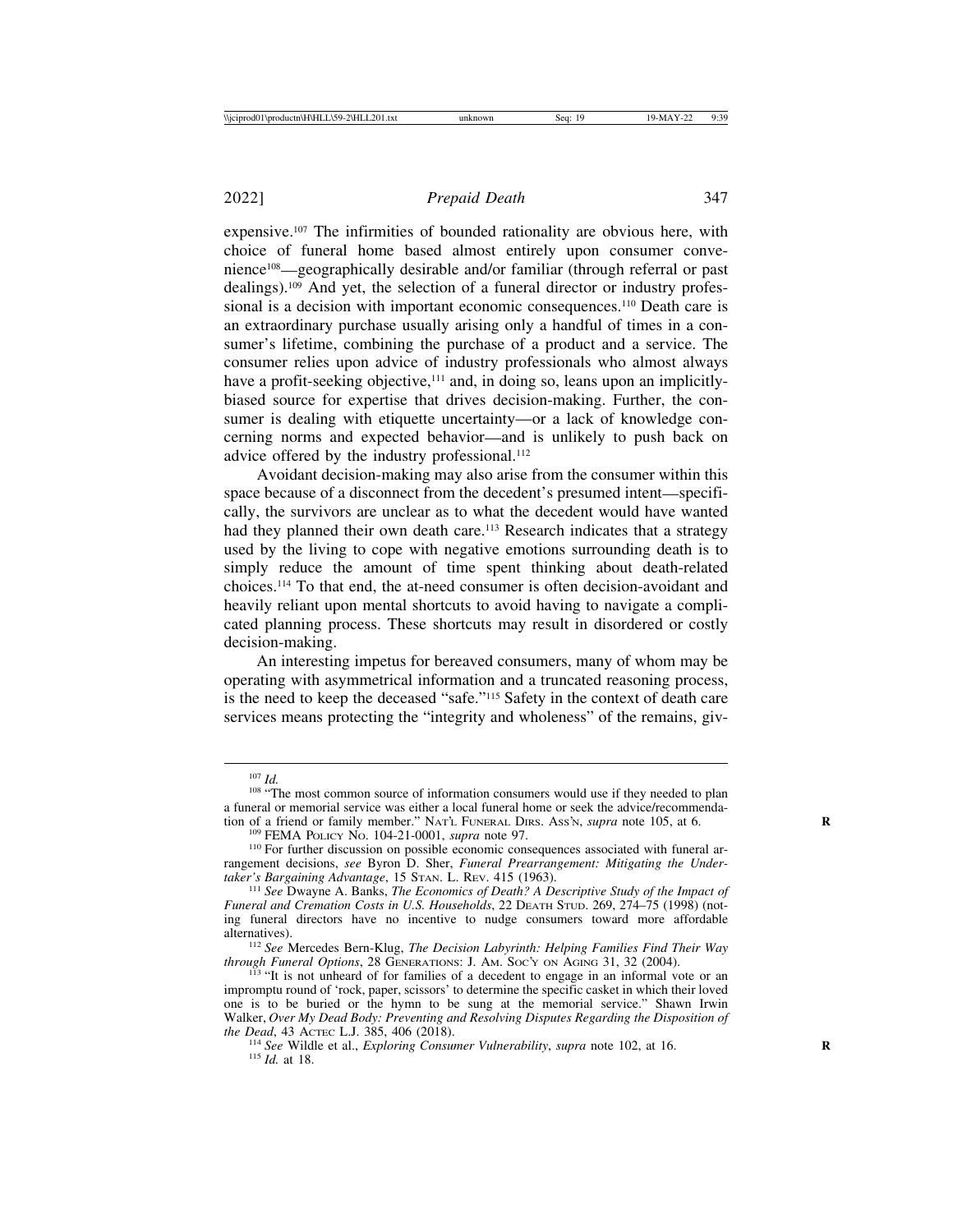ing rise to approaches designed to stave off decomposition.116 In fact, our modern preservation process of embalming has many varied historical antecedents, including: (1) mummification of the Ancient Egyptians; (2) mellification (or steeping in honey) of the Ancient Arabians; (3) crushed cinnabar used in Palencia, Spain roughly 5,000 years ago; and (4) plastination from the 1970s.117 And though decomposition is inevitable, the desire to keep the deceased safe and preserved is exploited in various ways by the death care services industry. Most obvious is the marketing of premium caskets designed to prevent air and moisture intrusion, referred to as "sealer," "protective," or "gasketed" caskets.118 These caskets are common because of the aversion to decomposition and the public seems largely unaware of the rare but notably gruesome failures of these receptacles.<sup>119</sup>

The death care consumer is cost-insensitive for layered reasons. For some, investment into death care is meant to reflect the value and/or the status of the decedent. Controlling costs or bargain shopping may be viewed as insulting to the memory of the deceased. This ceremony is viewed by many as the last thing that can be done for their loved one, and to that end, they want the decedent to have "only the best."120 Some may experience atneed death care purchasing as "distress purchasing," with the bereaved feeling time pressured and unable to behave like an informed consumer.121 Further, the irreversibility of decision-making often weighs upon the consumer. Decisions are perceived as being final: cremation is absolute, with all genetic material destroyed; obituaries are rarely revised and reprinted; caskets cannot be returned or exchanged; embalmed remains cannot be interred in a green cemetery; the special moment of the funeral cannot be redone;<sup>122</sup> and there is no way to fix a ritual that "does not feel right."123

<sup>116</sup> *Id*. <sup>117</sup> *See* Christopher McFadden, *9 Impressive Ways Humans Have Attempted to Preserve the Dead*, INTERESTING ENG'G (Mar. 11, 2020), http://interestingengineering.com/9-impressive-wavs-humans-have-attempted-to-preserve-the-dead [https://perma.cc/NN7Y-9CEF].

<sup>&</sup>lt;sup>118</sup> These features are designed to prevent the penetration of the casket by air and moisture, but the federal Funeral Rule prohibits any claims from being made that these caskets will protect the deceased indefinitely. *Funeral Costs and Pricing Checklist*, FTC, http:// www.consumer.ftc.gov/articles/0301-funeral-costs-and-pricing-checklist [https://perma.cc/

<sup>&</sup>lt;sup>119</sup> [Y]ou can't protect a corpse from itself. While you're insulating grandma from the outside air, she could be stewing in her own fluids, turning into a slurry from the work of anaerobic bacteria. When the weather turns warm, in some cases, that sealed casket becomes a pressure cooker and bursts from accumulated gases and fluids of the decomposing body. The next time relatives visit grandma, they could find her rotting remains oozing from her tomb in the form of a nauseating thick fluid.

Josh Slocum, *What You Should Know About Exploding Caskets*, WASH. POST (Aug. 11, 2014), http://www.washingtonpost.com/posteverything/wp/2014/08/11/what-you-should-know-about-<br>exploding-caskets/ [https://perma.cc/F78H-L2C4].

<sup>&</sup>lt;sup>120</sup> See Wildle et al., *Exploring Consumer Vulnerability*, *supra* note 102, at 19.<br><sup>121</sup> *Id.*<br><sup>122</sup> Bern-Klug, *supra* note 112, at 32.<br><sup>123</sup> JELTJE GORDON-LENNOX & MARGARET HOLLOWAY, CRAFTING MEANINGFUL FUNERAL

RITUALS: A PRACTICAL GUIDE 141 (2020).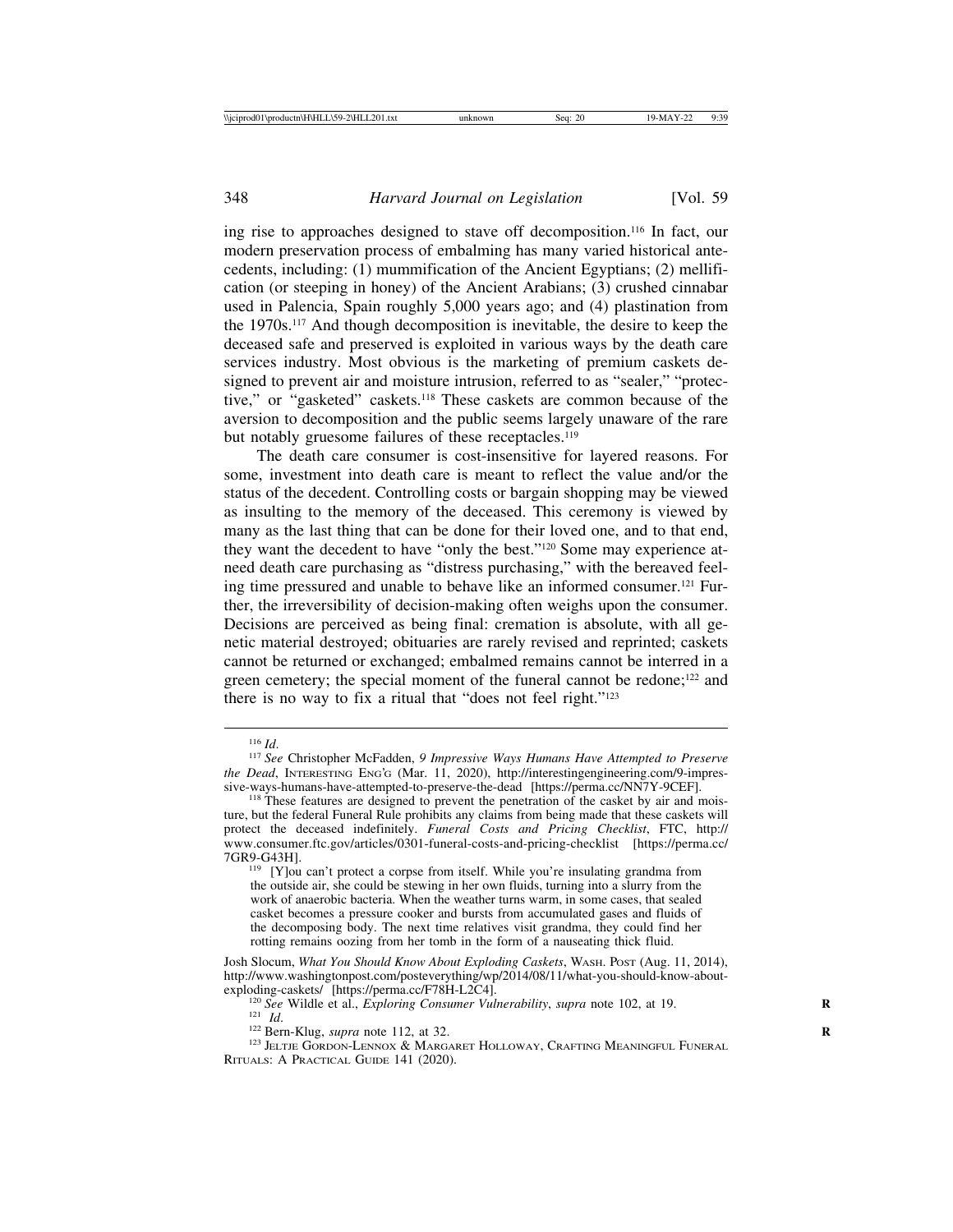The two most effective interventions to support reasoned purchasing within the death care space are: (1) access to accurate information; and (2) advance pre-need planning and prepayment.124 Accurate information is most accessible when one is not grief-stricken or time-pressured, which bears upon the importance of pre-need planning. Incentivizing pre-need planning is necessary to bridge cognitive dissonance<sup>125</sup> in a modern society that has had the luxury of distancing themselves daily from death. Our lives have been structured so as to allow as little time as possible to be spent contemplating death<sup>126</sup> and death-adjacent choices,<sup>127</sup> from the attempted erasure of aging, the obsolescence of the elderly in nursing homes, and the institutionalization of death to render it sequestrated and invisible.128 Available evidence suggests that a death care consumer who is not bereaved (such as the consumer planning on a pre-need basis) engages in very little shared decision-making between the consumer and the funeral home—supporting this idea that factors such as etiquette uncertainty, grief, and time constraints create cost insensitivity and render the consumer uniquely vulnerable in this marketplace.<sup>129</sup> The pre-need consumer also has the time to search for and

Emma Pattee, *Covid-19 Makes Us Think About Our Mortality. Our Brains Aren't Designed for That.*, WASH. POST (Oct. 7, 2020, 8:23 AM), http://www.washingtonpost.com/health/covidthinking-about-death/2020/10/02/1dc0f7e4-c520-11ea-8ffe-372be8d82298\_story.html [https://<br>perma.cc/SX2U-VGFO].

 $126$  [F]or most of human history, we have had to live with this knowledge as nothing could be really done about death—it could not be hidden away, it could not be postponed, and any hope for immortality rested almost exclusively on beliefs in life *after* death (even though one will also find references to more earthly pathways to immortality—for example in the ancient Gilgamesh Epic through a prickly plant that would help retrieve one's lost youth) . . . However, with the coming of modern society and modern medicine, death increasingly became an enemy to be fought from all flanks—death became the arch enemy of life.

Michael Hviid Jacobsen & Anders Petersen, *The Return of Death in Times of Uncertainty*—*A Sketchy Diagnosis of Death in the Contemporary 'Corona Crisis*,*'* AALBORG UNIV., MDPI 2 (July 27, 2020), http://ideas.repec.org/a/gam/jscscx/v9y2020i8p131-d390318.html [https://

<sup>127</sup> See Wildle et al., *Exploring Consumer Vulnerability*, *supra* note 102, at 18–19.<br><sup>128</sup> See Jen Ortiz, *The Women Who Love Death*, MARIE CLAIRE (Oct. 31, 2016), http://

<sup>129</sup> *See* Wildle et al., *Exploring Consumer Vulnerability*, *supra* note 102, at 18–20.

<sup>&</sup>lt;sup>124</sup> *See* Wildle et al., *Exploring Consumer Vulnerability*, *supra* note 102, at 24. <sup>125</sup> [T]o function as a conscious being, it's imperative that you be in denial about your impending death. How else would you go about the mundane aspects of your daily life — cleaning the gutters, paying the bills, sitting in traffic — if you were constantly aware of the inevitability of your own death? "You would be overwhelmed with potentially debilitating existential terror," Solomon said. The logical outcome is a kind of cognitive dissonance. You know all humans die, you know that you are human, and yet somehow you don't believe that you yourself are going to die.

www.marieclaire.com/culture/a22236/women-in-death-positivity-movement/ [https:// perma.cc/JHV7-M9FB] ("Without a regular face-to-face relationship with death, we've devel-<br>oped an aversion to the subject entirely.").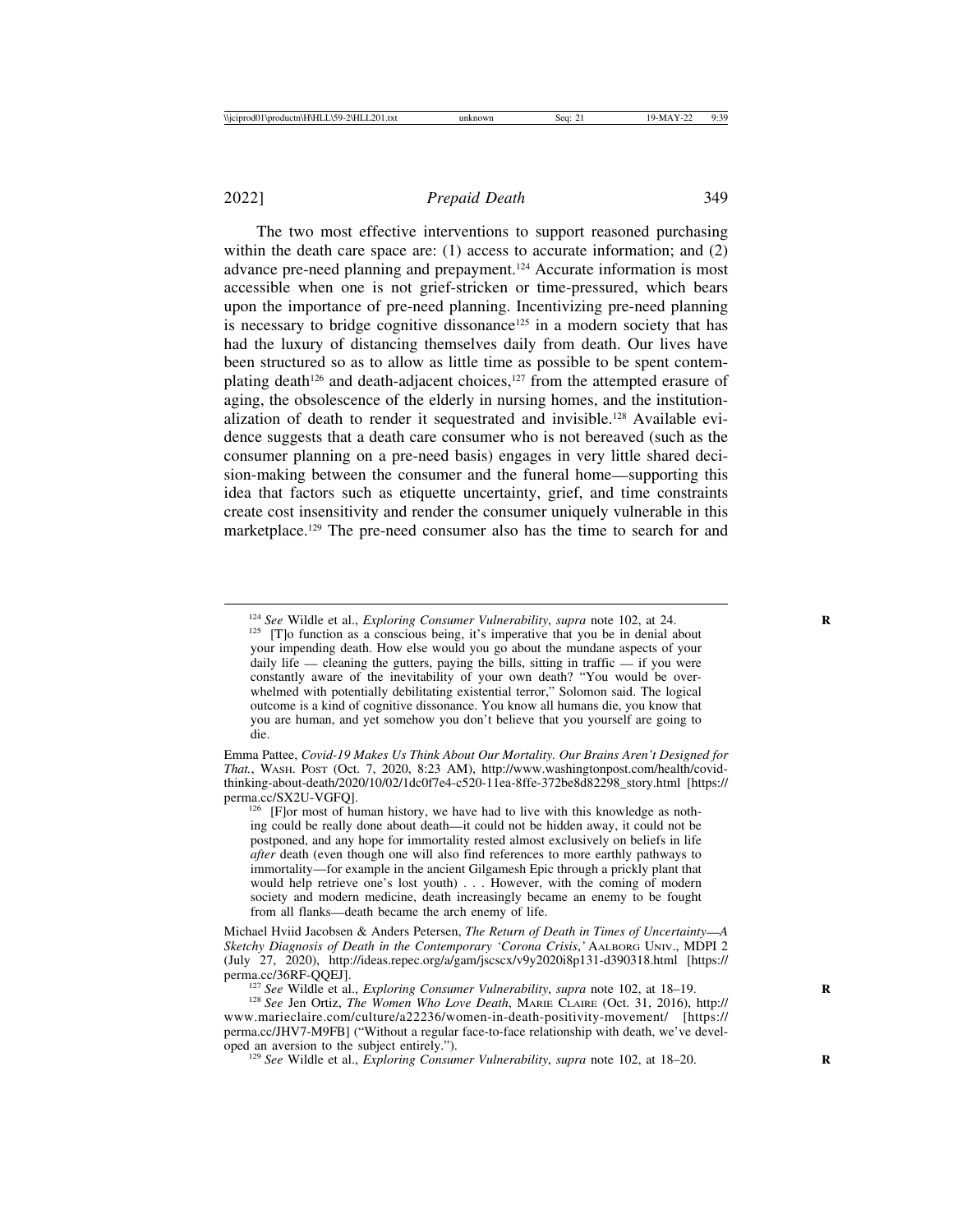compare costs<sup>130</sup> in a marketplace that does not have a reputation for transparency in pricing.131

Pre-need planning and prepayment are important for another reason that is not often considered: the death care industry may stand on the brink of disruption as new and innovative death technologies are introduced to the market.132 New technologies have the potential to revolutionize the market and reduce price: ecobalming in lieu of traditional embalming, to avoid use of toxic chemicals in preparation of the deceased;133 the Infinity Mushroom Suit by Coeio, with mushroom-infused fabric that allegedly facilitates decomposition;134 Recompose, the first facility to offer human composting in the United States;135 green or liquid cremation (alkaline hydrolysis), which reduces the decedent to a sterile fluid;136 the theoretical burial pod that turns your body into nourishment for the sapling planted above it, in development by Capsula Mundi;<sup>137</sup> and the yet untested,<sup>138</sup> environmentally-friendly tech-

<sup>132</sup> "The American death industry hasn't exactly been a hotbed of innovation." Michael Waters, *The Future of Death Tech Has No Rules*—*Yet*, WIRED (Jan. 24, 2020, 8:00 AM), http:// www.wired.com/story/the-future-of-death-tech-has-no-rules-yet/ [https://perma.cc/J3HK-ZXR6]. <sup>133</sup> ENIGMA Ecobalming offers chemicals approved by the Green Burial Council. *See*

*Enigma Ecobalming*, CHAMPION, http://www.thechampioncompany.com/product-catalog/

enigma-ecobalming.html [https://perma.cc/SD8Z-9GST].<br><sup>134</sup> *See The Story of a Green Burial*, Coeio, http://coeio.com/coeio-story/ [https://<br>perma.cc/F5MD-TFTT].

 $136$  "California rewrote its cremation law in 2017 at the urging of the alkaline hydrolysis startup Qico, then offered the new company \$1.6 million in tax credits." Waters, *supra* note

132. **<sup>R</sup>** <sup>137</sup> *See* Melian Solly, *Envisioning the Future at the Smithsonian*, SMITHSONIAN MAG. (Feb. 24, 2021, 10:02 AM), https://www.smithsonianmag.com/smithsonian-institution/floating-cities-biodegradable-burial-pods-and-flying-cars-smithsonian-envisions-multitude-futures-

180977085/ [https://perma.cc/Z9BD-W33J]; Paula Erizanu, *The Biodegradable Burial Pod that Turns Your Body into a Tree*, CNN (last updated Jan. 11, 2018, 4:29 AM), https://edition.cnn.com/2017/05/03/world/eco-solutions-capsula-mundi/index.html [https://perma.cc/ BPA4-QP8F].<br><sup>138</sup> In the last few years, state officials across the country have been forced to map a

range of futuristic death technologies onto the creaky regulations of a prior age.

<sup>130</sup> The Funeral Consumers Alliance partnered with the Consumer Federation of America and conducted a study in 2015. They selected ten metropolitan areas and randomly chose fifteen funeral homes in each. Costs varied wildly: direct cremation ranged from \$495 to \$7,595; direct burial ranged from \$640 to \$6,800 (without casket); full-service funeral (without casket) ranged from \$2,580 to \$13,800. This study emphasizes the importance of advance planning to bring down price. *See* Slocum, *supra* note 7, at 107.<br><sup>131</sup> Consider the following *Wall Street Journal* headline, "Death-Care Stocks Have Made a

Killing for Investors. Now It's Time to Say Goodbye. Funeral Firms Like Service Corp. Have Surged Over the Past Decade, But Competition and Greater Price Transparency Threaten Their Bull Run." Price transparency seems to run contrary to driving profits in this market. Spencer Jakab, *Death-Care Stocks Have Made a Killing for Investors. Now It's Time to Say Goodbye.*, WALL ST. J. (Mar. 29, 2019, 5:46 AM), http://www.wsj.com/articles/death-care-stocks-havemade-a-killing-for-investors-now-its-time-to-say-goodbye-11553851811 [https://perma.cc/

 $135$  "Picture the forest floor. Rich earth continually replenished by fallen trees, dry leaves, and bright moss. New roots reach through each layer, drawing nutrients into branches high above. Recompose uses the principles of nature to transform our dead into soil." RECOMPOSE, http://recompose.life [https://perma.cc/K88Z-CM94].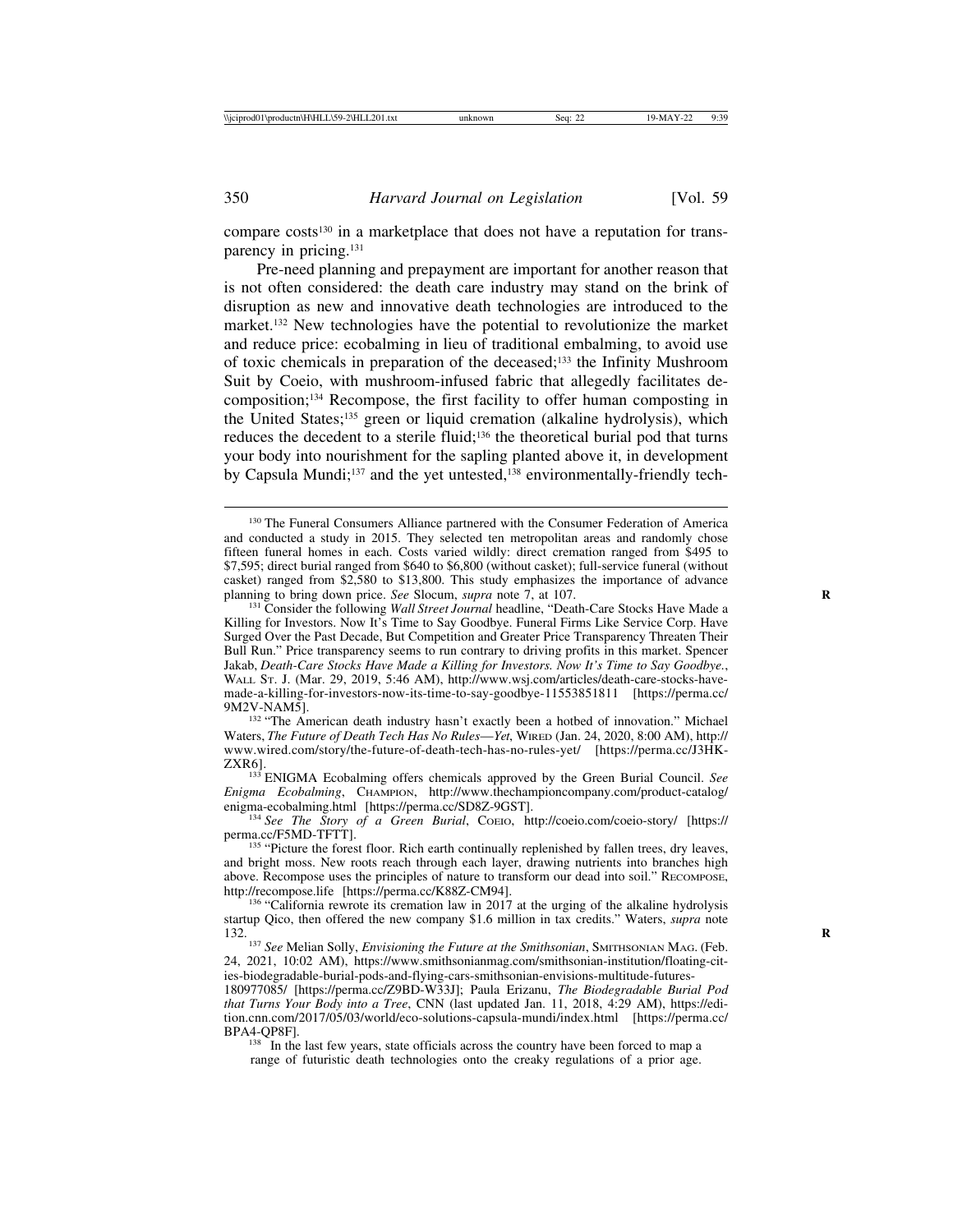nology meant to mimic natural decomposition by essentially freeze-drying the decedent,<sup>139</sup> which may be on the market by 2025.<sup>140</sup> Further, the digitization of society means intangibles of sentimental or economic value are increasingly created and/or stored online, and pre-need planning may be needed to provide survivors with access.<sup>141</sup>

The average funeral director or mortician in the United States is a white  $(77.6\%)$ , middle-aged (51.8 years old) man  $(69.1\%)^{142}$  offering products and services in line with what has been offered for at least half a century.<sup>143</sup> Without advanced contemplation and planning, the consumer may be limited to the menu of options and prices offered by the local funeral home. Consumers interested in new products and processes must do research and engage in pre-need death care planning, and as with anything else, the demand of educated consumers may eventually shift funerary norms.144 Further, preneed investment of capital into the marketplace signals consumer interest and will drive further investment into and interest in death tech.

#### III. PAY NOW, DIE LATER PREPAYMENT ARRANGEMENT

The expense to transition human remains represents so much more than the disposal of organic waste. The need for consumer protection exists in this space because the unique way in which the at-need consumer is situated has the potential to increase cost. Consumer spending is driven by noneconomic and sometimes objectively irrational considerations, including sentimentality, that arguably benefit the living far more than the deceased.<sup>145</sup>

today is simpler, smaller in scale, and less well attended (that is to say, less important to the wider community) than a generation ago . . . the real energy in a funeral often lies elsewhere, frequently in the anecdotes about the deceased by friends and relatives. There is no "viewing" of the body (indeed, the trend is to insist on the absence of the body), no tramping through the mud to the cemetery, no table full of casseroles waiting for the family back at home, and there are no prolonged communal rituals of mourning, storytelling, and eating so prevalent in previous generations.

Most state disposition laws are antiquated, premised on narrow definitions of "cremation" and "burial" that leave new technologies like promession without the legal grounds to establish themselves.

Waters, *supra* note 132.<br><sup>139</sup> *Ecological Burial*, Promessa, https://www.promessa.se/ [https://perma.cc/F28F-5NWAl.

<sup>&</sup>lt;sup>140</sup> Waters, *supra* note 132.<br><sup>141</sup> *See* Capponi, *supra* note 4.<br><sup>142</sup> *Morticians, Undertakers, & Funeral Directors*, DATA USA, https://datausa.io/profile/<br>soc/morticians-undertakers-funeral-directors [https://perma.c

<sup>&</sup>lt;sup>143</sup> "The consumer stands firmly in 1951, because that seems to be the technological level and the transparency level that the majority of American funeral homes are stuck at." Vanessa Quirk, *"We've Mastered Weddings*—*But the Funeral Needs a Lot of Work": Inside the New Death Industry*, QUARTZ (Apr. 4, 2017), https://qz.com/948857/funeral-homes-and-the-deathindustry-are-undergoing-radical-shifts-toward-diy-death/ [https://perma.cc/2AAQ-GDR4] (quoting Josh Slocum).<br><sup>144</sup> *See* Quirk, *supra* note 143.<br><sup>145</sup> [E]specially among educated middle and upper class whites, the typical funeral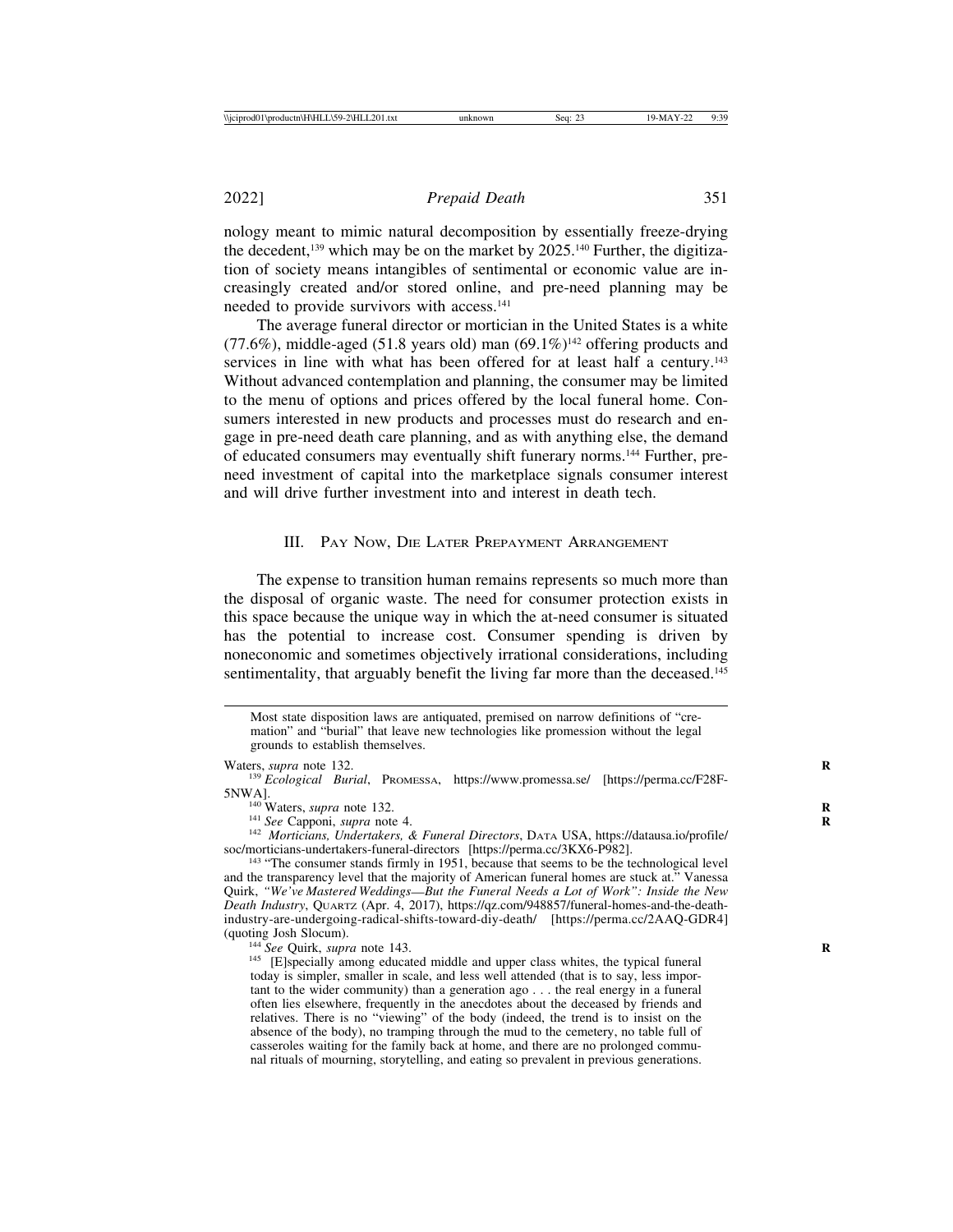There are many layers undergirding the need for showy, costly, public ceremonies: spending to satisfy community expectations, honor cultural traditions, or avoid peer judgment; conspicuous consumption designed to signal the prestige of the family or decedent; spending at a level deemed respectable to honor the deceased or to avoid peer judgment; or a fear of what others in the community will think if spending is limited.146 Unnecessary expense is almost certain to be incurred without pre-need planning, and Section III of this Article considers the importance of disrupting cognitive dissonance and engaging in pre-need planning, prepayment, and saving.

#### *A. Shopping for Options*

Research shows that most people understand the importance of death care preplanning, and yet few consumers even communicate their last wishes to others.147 Pre-need planning may refer to some form of inter vivos action to make clear last wishes for disposition at death and/or prepayment of expenses related to last wishes for disposition at death.148 While the focus of this Article is on the latter (prepayment of expenses), it is worth considering the many misconceptions that exist around the former (lifetime planning of death care).149 Although it is possible to include a clause in one's will setting forth detailed death care instructions; it is not best practice to do so for several reasons, primary among them is the simple issue of timing. Planning for death care starts no more than a few hours to a few days after death. In fact, the planning and purchase of at-need death care service may conclude before any interested parties review the decedent's will or other estate planning documents. Further, it is not necessarily appropriate to include death care instructions in a will because remains are not considered property that is part

Thomas G. Long, *Why Jessica Mitford Was Wrong,*<sup>55</sup> THEOLOGY TODAY 496, 502 (1999). <sup>146</sup> Even in death, famed muckraker Jessica Mitford has managed to cause a ruckus in mortuary circles. . . . Mitford made arrangements last month for a simple, no-frills cremation for \$475 . . . There will be no hermetically sealed casket, no special wood — none of that fancy stuff that Mitford railed against in her book. The irreverent Mitford once joked that when she died, she wanted a proper funeral that included a "horse-drawn carriage with six black horses with white plumes." In jest, she also wanted to be embalmed so that she could look 20 years younger.

Henry K. Lee, *Mitford Cremation* – *Last Snub to Funeral Industry* (July 25, 1996), SFGATE, http://www.sfgate.com/news/article/Mitford-Cremation-Last-Snub-to-Funeral-Industry-<br>2972761.php [https://perma.cc/W6MM-MC8R].

 $147$  A majority of respondents (62.5%) in a 2017 study felt that death care preplanning was important, but less than 22% had expressed their wishes to others. *NFDA Consumer Survey: Funeral Planning Not a Priority for Americans*, ARIZ. FUNERAL, CEMETERY AND CREMATION Ass'n (June 23, 2017), https://azfcca.org/nfda-consumer-survey-funeral-planning-not-priority-americans/ [https://perma.cc/9Q2P-DAN2].

 $148$  By way of contrast, the "at-need" consumer is one who is making arrangements on behalf of deceased friend or family member who failed to make "pre-need" (or lifetime) arrangements for themselves. See MARSH, supra note 67, at 74.

<sup>&</sup>lt;sup>149</sup> This is a topic that will, of course, be visited in more detail in a future piece.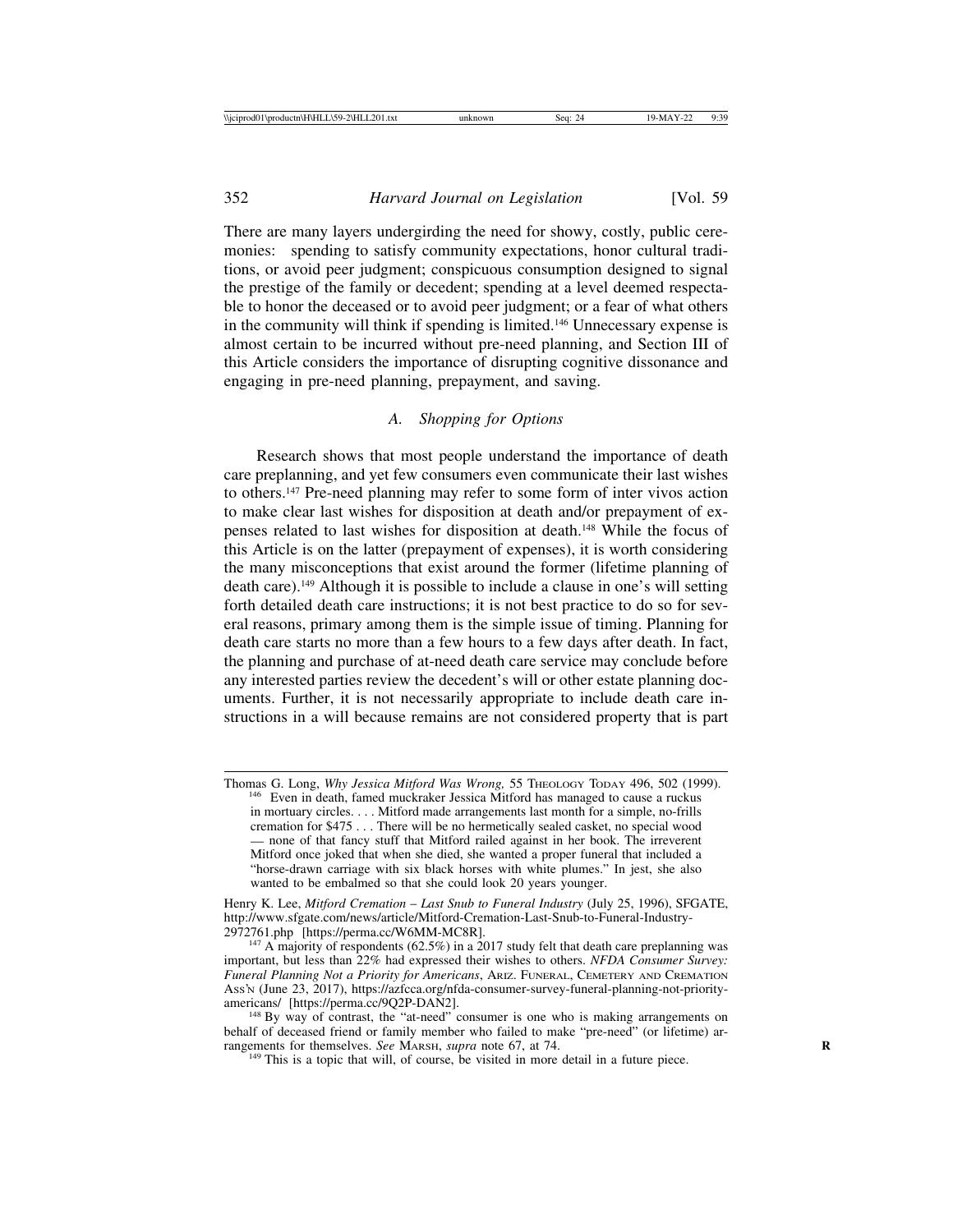of the decedent's estate.150 In most states, a written document setting forth instructions for death care services and naming a person to manage these final arrangements is sufficient.<sup>151</sup> Although statutory law in the United States varies dramatically as to the scope of rights and the approaches by which to assert those rights,<sup>152</sup> a decedent or their representative often have no absolute legal right to enforce death care instructions, though courts are generally deferential to written death care instructions.153

The focus of this Article is pre-need prepayment or precommitment of funds for funerary expenses. Although pre-need prepayment is generally marketed as offering peace of mind to the decedent that a large expense has been managed, the reality is that any commercial marketplace involving a potentially significant lapse of time between payment and service is likely to be replete with issues if it is not regulated properly.

Prepayment for space in a cemetery is not uncommon, with rights to burial spaces or graves being transferred immediately.154 Conversely, prepayment for other death care products and services is less common and more problematic. No reliable data has been gathered on the number of consumers who have prepaid for death care, and prepayment is not governed by the Funeral Rule.155 A best estimate is that 70% of consumers do no lifetime planning whatsoever for death care, but of the 30% who do, roughly 50% to 80% prepay.156

Pre-need prepayment of funerary expense is regulated at the state level, and governing law varies wildly from state to state. Characterized broadly, prepayment is generally funded through one of two paths: (1) the pre-need trust; or  $(2)$  pre-need insurance contract.<sup>157</sup> Many states expressly require the consumer who wishes to enter into a pre-need funeral contract to fund an

<sup>&</sup>lt;sup>150</sup> "[H]uman remains are not property and decedents therefore have no right to convey their remains via will." MARSH, *supra* note 67, at 42.

<sup>&</sup>lt;sup>151</sup> In two states, New Jersey and New Mexico, the person must be named in the will. *See* N.J. STAT. ANN. § 3B:10-21.1 (Westlaw current through L.2021, c. 440 and J.R. No. 9); N.M. STAT. ANN. § 45-3-701 (Westlaw current through Chs. 1 to 3, 7, 14, 27, 34, and 35 of the 2nd Reg. Sess. of the 55th Leg.).

<sup>&</sup>lt;sup>152</sup> See MARSH, *supra* note 67, at 43–44.<br><sup>153</sup> See generally id. at 43 (citing *Fidelity Union Trust Co. v. Heller*, 84 A.2d 485 (N.J. Super. Ch. 1951)): "The general rule is that although not essentially testamentary, and legal compulsion may not attach to them, the wishes or directions of a decedent as to his interment are entitled to respectful consideration and have been allowed great weight. It always has been, and ever will continue to be, the duty of the courts to see to it that the expressed wish of one, as to his final resting place, shall, so far as it is possible, be carried out.").

<sup>&</sup>lt;sup>154</sup> See MARSH, *supra* note 67, at 74.<br><sup>155</sup> See Pre-Paid Funeral Plans: Buyer Beware, ELDER LAW ANSWERS (Dec. 24, 2018), https://www.elderlawanswers.com/pre-paid-funeral-plans-buyer-beware-1098 [https:// perma.cc/HYV6-L7PL]. The Funeral Rule, adopted in 1984 and enforced by the Federal Trade Commission, imposes requirements upon the funeral industry with the goal of protecting consumers. *See* 16 C.F.R. § 453.<br><sup>156</sup> MARSH, *supra* note 67, at 75.<br><sup>157</sup> *See id.*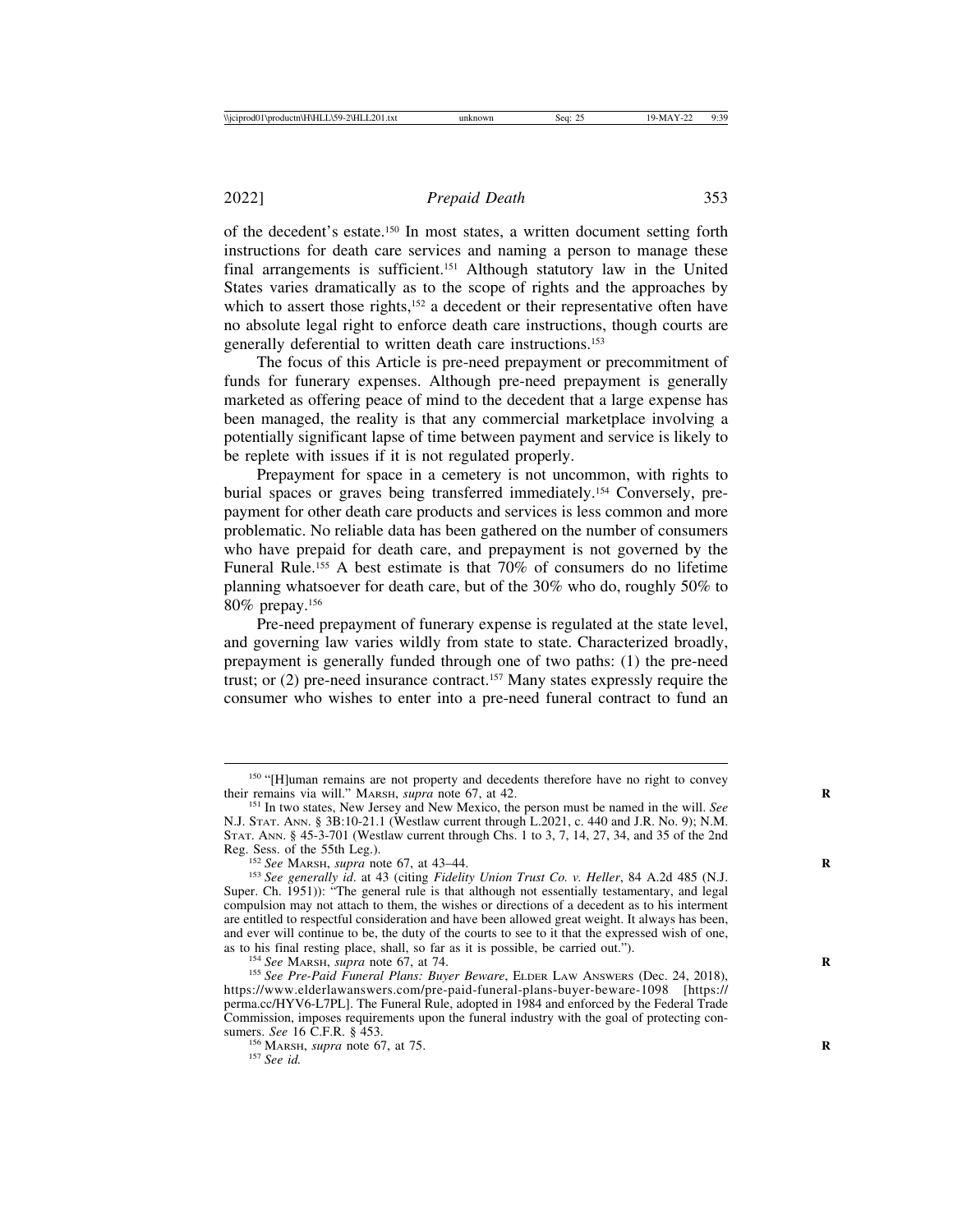arrangement through some form of funeral trust.158 Other states do not explicitly require a "trust" but do mandate something that functions like a trust—simply referring to some form of escrow arrangement or depositing of funds.159 Other states allow funds to be placed into master trust programs that pool the deposits of hundreds or thousands of consumers. The mechanics of these trusts can also vary dramatically, with some states characterizing the funds as held for the benefit of the funeral provider while others classify they are held for the benefit of the consumer.<sup>160</sup>

Some state funeral home associations have established pre-need trusts that are pooled income trusts (sometimes called "master trust programs"). The number of participants in pooled income trusts may create a false sense of security, but these trusts are not without controversy. The California Master Trust, established in 1985<sup>161</sup> by the California Funeral Directors Association, advertised at one time that it had helped over 100,000 consumers prefund funerals in California.162 In 2011, Attorney General Kamala Harris sued California Master Trust (with an estimated \$63 million under management) to recover \$14 million charged against the trust for allegedly excessive administrative fees and payment of illegal kickbacks to funeral homes.<sup>163</sup> The Illinois Funeral Directors' Association was not licensed to operate a trust by the state but nonetheless did,164 and proceeded to lose \$100

through Ch.6 of the 2022 Reg. Sess. of the Rhode Island Leg.); VT. STAT. ANN. tit. 26, § 1272(1) (Westlaw current through Acts 81 and M-8 of the Adjourned Sess. of the 2021-2022

<sup>158</sup> *See generally* Judith A. Frank, *Preneed Funeral Plans: The Case for Uniformity*, 4 ELDER L.J. 1 (1996); *see also, e.g.*, ALASKA STAT. ANN. § 45.50.471(24) (Westlaw current with legis. through Ch. 34 of 2021 First Reg. Sess. of the 32nd Leg.); ARIZ. REV. STAT. ANN. § 32-1391.04 (Westlaw current through legis. effective Mar. 24, 2022 of the Second Reg. Sess. of the Fifty-Fifth Leg.); ARK. CODE. ANN. § 23-40-111 (Westlaw current through the 2022 Fiscal Sess. of the 93rd Arkansas Gen. Assemb.); COLO. REV. STAT. ANN. § 10-15-107 (Westlaw current through legis. effective Mar. 17, 2022 of the Second Reg. Sess., 73rd Gen. Assemb.).<br><sup>159</sup> *See, e.g.*, R.I. GEN. LAWS ANN. § 5-33.1-4 (Westlaw current with effective legis.

<sup>&</sup>lt;sup>160</sup> Some states benefit the "seller" or providers of the funeral. *See, e.g.*, FLA. STAT. ANN. § 497.458; (Westlaw current through Feb. 24, 2022, in effect from the 2022 Second Reg. Sess.); IND. CODE ANN. § 30-2-10-3(4) (Westlaw current through legis. of the 2022 Second Reg. Sess. of the 122nd Gen. Assemb. effective through Mar. 14, 2022). Others aim to benefit the consumer by safeguarding funds within a trust until full performance of services rendered. *See, e.g.*, CONN. GEN. STAT. ANN. § 42-203 (Westlaw current through the 2022 Supp. to the Gen. Stat. of Connecticut); HAW. REV. STAT. ANN. § 441-39(b) (Westlaw current through the end of the 2021 Spec. Sess.); N.J. STAT. ANN. § 2A:102-13 (Westlaw with laws through L.2021, c. 440 and J.R. No. 9).

<sup>&</sup>lt;sup>161</sup> CAL. MASTER TR., http://www.californiamastertrust.com [https://perma.cc/Q6MA-UM8U].<br><sup>162</sup> Complaint, ¶ 32, n.4, Cemetery and Funeral Bureau v. California Master Trust, 2011

WL 1461837 (Cal. Superior 2011). As of 2009, 27,000 consumers using more than 300 Cali-<br>fornia funeral homes had entrusted money to this trust.  $Id$ .

<sup>&</sup>lt;sup>163</sup> *Id.* 163 *Id.* 163 *Id.* 163 *Id.* 164 *If* the strust was operated for several decades without 164 This oversight was not momentary. The trust was operated for several decades without a license. "The state comptroller and the Illinois Department of Financial and Professional Regulation, which reports to the governor, cannot agree—even today—on whose job it is to regulate such trusts." *Our Opinion: IFDA Fund Regulation Botched from Start*, ST. J. REG.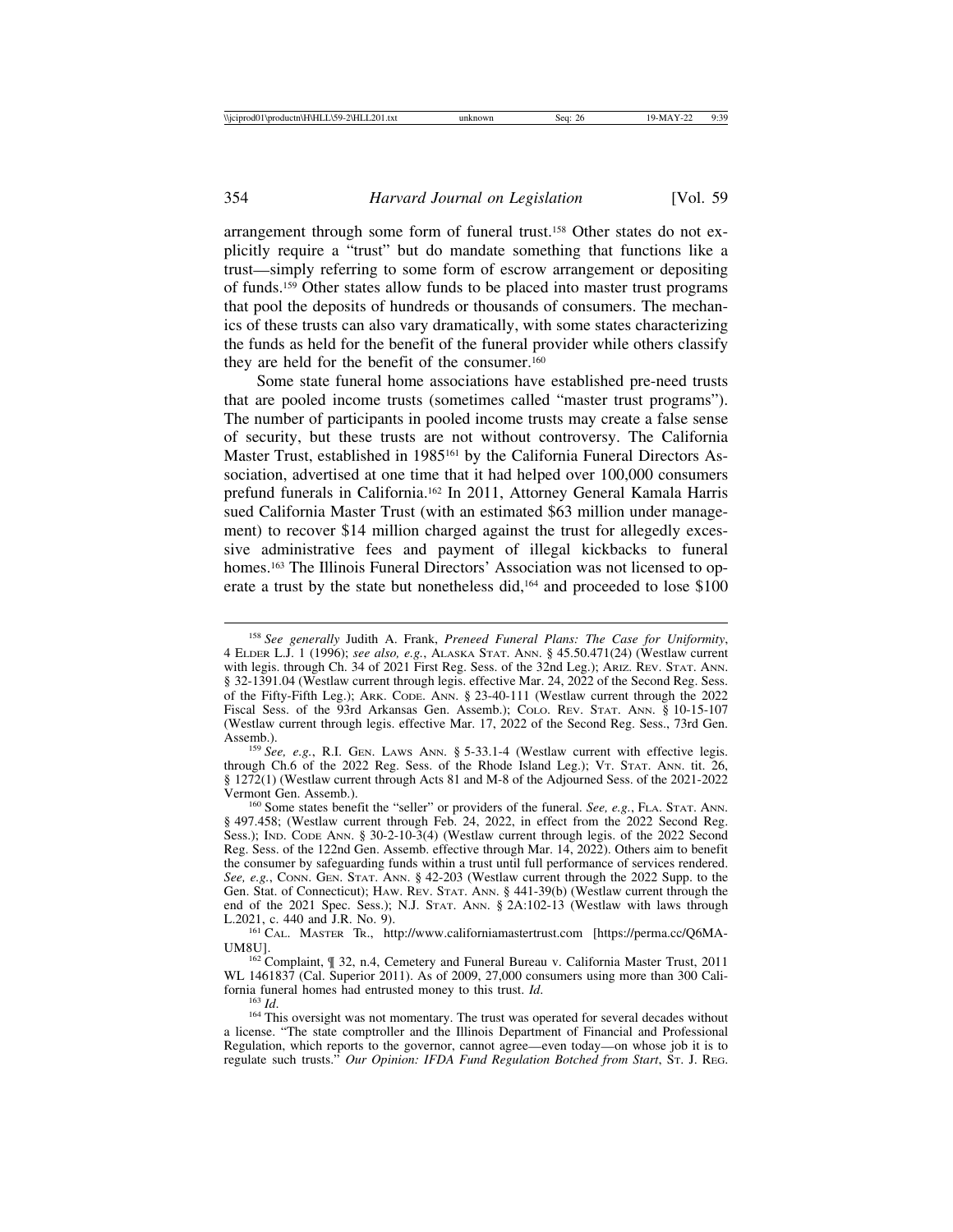million of what was once a \$300 million trust for pre-need funeral contracts.165 In September 2012, Wisconsin regulators sued the Wisconsin Funeral Directors Association, Inc. ("WFDA") and Fiduciary Partners, Inc. (trustee of the \$48 million Wisconsin Funeral Trust, started in 1999) alleging a potential long-term deficit of \$21 million.166 The trust was not set up as a normative trust with a separate legal existence but was instead an "investment product" owned by WFDA.167 Wisconsin regulators alleged that the trust assets were treated "as a hedge fund, improperly investing depositors' money in a portfolio of high-risk illiquid investments."168 Commenting on this Wisconsin disaster, one industry professional said:

Funeral home owners need to rethink on a large scale the best way to handle preneed. . . . It's not to say that trust is bad or insurance is good . . . that's not the point . . . We just have to realize that if we are going to make a commitment to be in the financial services business, which is what we are doing, then we have to be prepared to run this money as if we are a bona fide professional financial services company.<sup>169</sup>

The gravity of these words should not be lightly dismissed.

Funeral trusts that are not pooled trust arrangements may also be utilized by the individual consumer for prepayment purposes. A funeral trust is a financial vehicle that allows a consumer to set aside funds that will be dedicated to the payment of their death care expense. The Internal Revenue Service requires that the trusts be created as a result of a contract with a person engaged in the trade or business of providing death care services.170 The beneficiary of the trust is the funeral home (or other death care provider) with whom the services contract has been entered. The trustee must make an election for the trust to be treated as a "qualified funeral trust" for tax pur-

<sup>(</sup>Jan. 30, 2010), https://www.sj-r.com/story/opinion/editorials/2010/01/31/our-opinion-ifda-

 $^{165}$  "While funeral directors are on the hook for losses under state law, funeral contract purchasers also have an interest. Funeral directors say losses might be so steep that some funeral homes could be driven out of business, raising questions about how prepaid funeral services would be provided. The fund is earmarked to pay for funerals for more than 40,000 state residents." Bruce Rushton, *Federal Investigation Begun of Funeral Fund*, REGISTER-MAIL (July 17, 2009, 4:01 PM), https://amp.galesburg.com/amp/45868153007 [https://

<sup>&</sup>lt;sup>166</sup> Bruce Kelly, *\$6M in Investor Funds Goes Missing from Trust*, Inv. News (Sept. 23, 2012), http://www.investmentnews.com/6m-in-investor-funds-goes-missing-from-trust-46996 [https://perma.cc/4YMY-KBXW]. <sup>167</sup> *Id.* <sup>168</sup> *Id*. (quoting the complaint in a suit brought against Wisconsin Funeral Directors Asso-

ciation Inc. and Fiduciary Partners Inc., "trustee of the \$48 million Wisconsin Funeral Trust,

<sup>169</sup> THOMAS A. PARMALEE, FUNERAL SERV. INSIDER, \$21M PRENEED SHORTFALL LEADS TO TAKEOVER OF WISCONSIN ASSOCIATION 7 (2012), http://www.fsawisconsin.org/Resources/ Documents/Funeral%20Service%20Insider%20-%20Wisconsin%20Funeral%20Trust.pdf [https://perma.cc/5JFU-XPXM].<br><sup>170</sup> 26 U.S.C. § 685.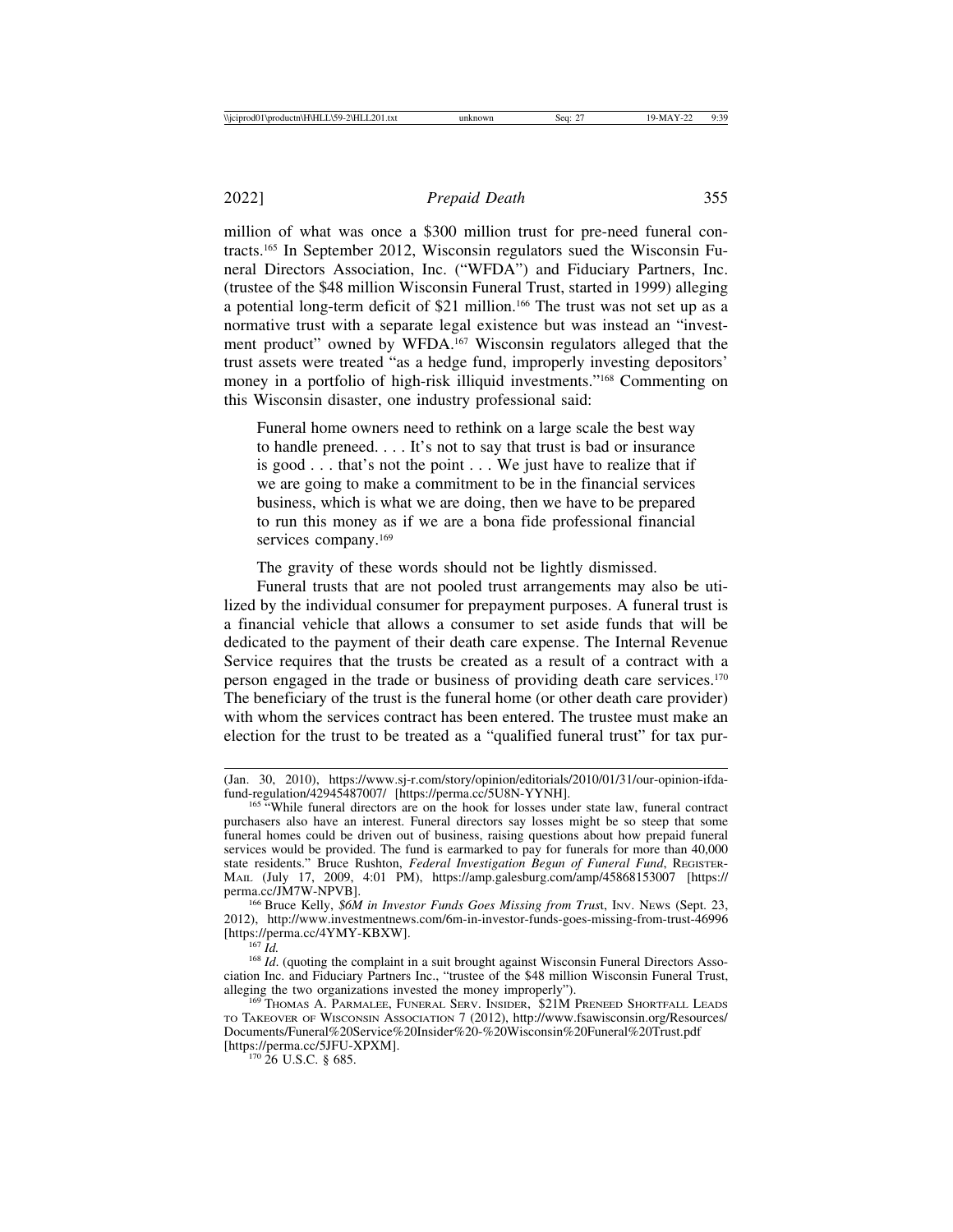poses, and if established through a funeral home, the trustee should be an independent third party with a fiduciary duty to provide accountings.171 The contributions to the trust are only for the purpose of paying for death care and are generally held or invested. To the extent that invested funds earn interest, the interest is reported as income on the tax return of the settlor. Life insurance policies are sometimes used to fund these trusts, the benefit of which is that the growth of the policy is not taxable. As a practical matter, funeral trusts are so rarely used by professional financial planners that absolutely no information about them is included in CFP certification materials.172

It is not uncommon for pre-need insurance policies to be utilized to fund pre-payment arrangements, though this prepayment option is prohibited in New York and Alaska.173 The insurance product is usually obtained through or with the assistance of the funeral home and the benefit amount approximates the amount of estimated preplanned services.174 There is often a minimum age of forty to apply for these insurance benefits and a waiting period after purchase may apply.175 The benefits may be impacted if the funeral home goes out of business and also may not be portable to a different funeral home.<sup>176</sup>

#### *B. Pre-Need Prepayment Problems*

Pre-need planning may be done without pre-need prepayment being made. Facilitated through a consumer-safe financial instrument, pre-need prepayment relieves survivors of the transactional component of death.<sup>177</sup> An irony inheres when the nature of an industry is such that a consumer should engage in preplanning and prepayment, but available options to facilitate prepayment are unreliable, problematic, or exploitative. This section disentangles practical challenges from legal ones. Every available prepayment instrument or option available today has costs that arguably exceed benefits, and consequently, accepted wisdom is that the living should not prepay for death care. The Executive Director of a nonprofit dedicated to the protection of consumer rights, Josh Slocum, has described funeral prepay-

<sup>171</sup> Leslie Haddock-Dehart, *The Pros and Cons of Funeral Trusts*, BANKRATE (Feb. 8, 2021), https://www.bankrate.com/finance/insurance/pros-and-cons-of-funeral-trusts-1.aspx<br>[https://perma.cc/Y3XQ-Z4UY].

<sup>&</sup>lt;sup>172</sup> *Id.* <sup>173</sup> MARSH, *supra* note 67, at 76. **R** 176. **R** 174 *Id.* 174 *Id.* 174 *Id.* 175 *See* Anthony Martin, *12 Best Final Expense and Burial Insurance Companies*, CHOICE MUT. (Feb. 11, 2022), http://choicemutual.com/best-burial-insurance-companies/ [https://

<sup>&</sup>lt;sup>176</sup> See id.<br><sup>177</sup> Pre-need planning is always advisable and need not involve prepayment. However, to the extent that pre-need planning is not supported by prepayment, it may also be substantially less detailed—which does not relieve survivors of the burden of at-need decision-making, planning, and purchasing.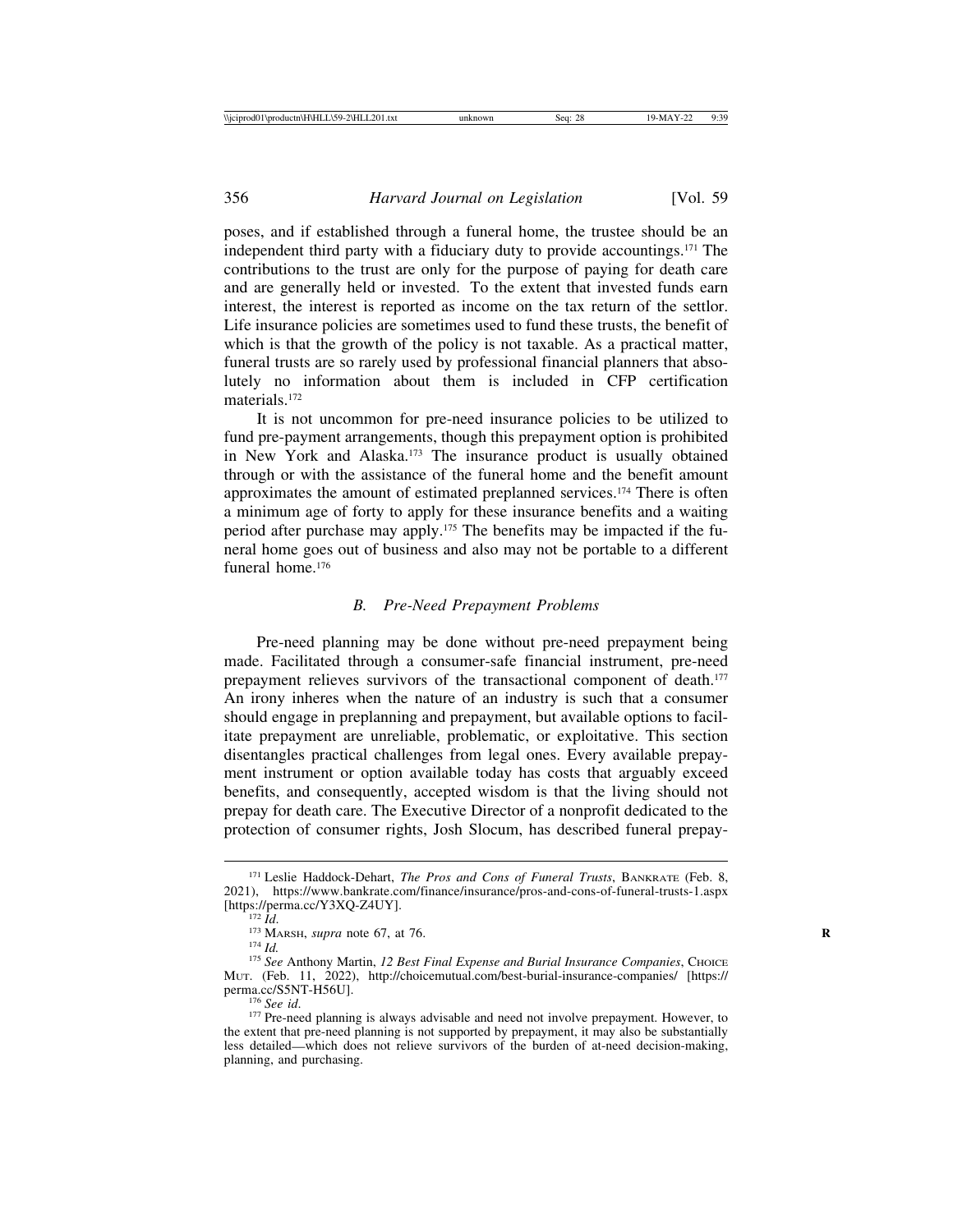ment as "state-sanctioned robbery" and "not a good investment anywhere in the country," and he warns that consumers should not be careful not to be "misled by funeral homes that suggest prepaying just in case you end up using Medicaid."178

Medicaid plays an important role in pre-need prepayment. Most states permit a consumer to use some type of prepayment device (irrevocable funeral trust ("IFT") or an equivalent) to "spend down" assets and qualify for Medicaid.179 Medicaid is a state and federally funded insurance program that provides medical coverage for those over the age of sixty-five and long-term care coverage for the medically needy (or those with assets below a certain threshold).180 Long-term care is extraordinarily expensive and "spend down" can happen implicitly as the elderly pay for care out of pocket and assets are divested.181 Consumers are told that preplanning and prepaying for death care services is a smart approach: any amounts spent on death care service preplanning and prepayment are exempt from being counted towards Medicaid qualification, do not usually violate the sixty-month asset transfer (look back) rule,182 and relieve surviving family of the burden of an inevitable expense.<sup>183</sup>

Medicaid eligibility rules are constantly changing. Although there may be good reason to prepay for death care service as part of a Medicaid spenddown strategy, this process needs to be done through an experienced prearrangement specialist. State by state variations in regulations can cause this

<sup>&</sup>lt;sup>178</sup> Josh Slocum of Funeral Consumers Alliance also notes that roughly twenty-one states allow the funeral home to keep fifteen percent of the trust amount off the top. Nancy Hicks, *Epilogue: Woman Finds Problem with Prepaid Funeral Plans*, LINCOLN J. STAR (Mar. 23, 2015), http://journalstar.com/special-section/epilogue/epilogue-woman-finds-problem-withprepaid-funeral-plans/article\_591d986d-8fda-5492-ae4d-25cabcddf551.html [https://perma.cc/ 24FD-CFX8] ("The idea we can take care of everything so the kids don't have to worry, it's magical thinking. It is not true.").<br><sup>179</sup> In fact, a benefit of an IFT is that countable assets for Medicaid purposes can be

converted to non-countable assets, and that countable assets may be further spent down by purchasing IFTs for spouses and children. *How Irrevocable Funeral Trusts Help Medicaid Applicants Qualifying for Medicaid Long-Term Care*, AM. COUNCIL ON AGING (Jan. 11, 2021), http://www.medicaidplanningassistance.org/irrevocable-funeral-trust/ [https://perma.cc/LF43- 6A47] [hereinafter AM. COUNCIL ON AGING]. <sup>180</sup> *See Policy Basics: Introduction to Medicaid*, CTR. ON BUDGET AND POL'Y PRIORITIES

<sup>(</sup>Apr. 14, 2020), http://www.cbpp.org/research/health/introduction-to-medicaid [https://

<sup>&</sup>lt;sup>181</sup> Michelle Fox, *Many Americans Will Eventually Need Long-term Care. Here's How to Pay For It*, CNBC (Oct. 19, 2020, 9:29 AM), http://www.cnbc.com/2020/10/17/how-to-payfor-long-term-care-like-nursing-homes-home-health-aides.html [https://perma.cc/5MMN-2C7V] ("The average lifetime cost of formal long-term care is \$172,000 . . . . You have to spend down to a very low level of assets in order to qualify for Medicaid.").

<sup>&</sup>lt;sup>182</sup> Understand Medicaid's Look-Back Period; Penalties; Exceptions & State Variances, AM. COUNCIL ON AGING (Dec. 14, 2021), https://www.medicaidplanningassistance.org/medicaid-look-back-period/ [https://perma.cc/3MJ8-ZLRC].

 $^{183}$  Though the Medicaid asset limit varies by states, in 2022, the limit is generally \$2,000 for a single applicant. An applicant with \$15,000 would not be Medicaid eligible. However, if they pre-paid their funeral expenses by purchasing an IFT for \$13,000, they would have only \$2,000 remaining in countable assets. Therefore, they would be eligible for Medicaid. AM. COUNCIL ON AGING, *supra* note 182. **R**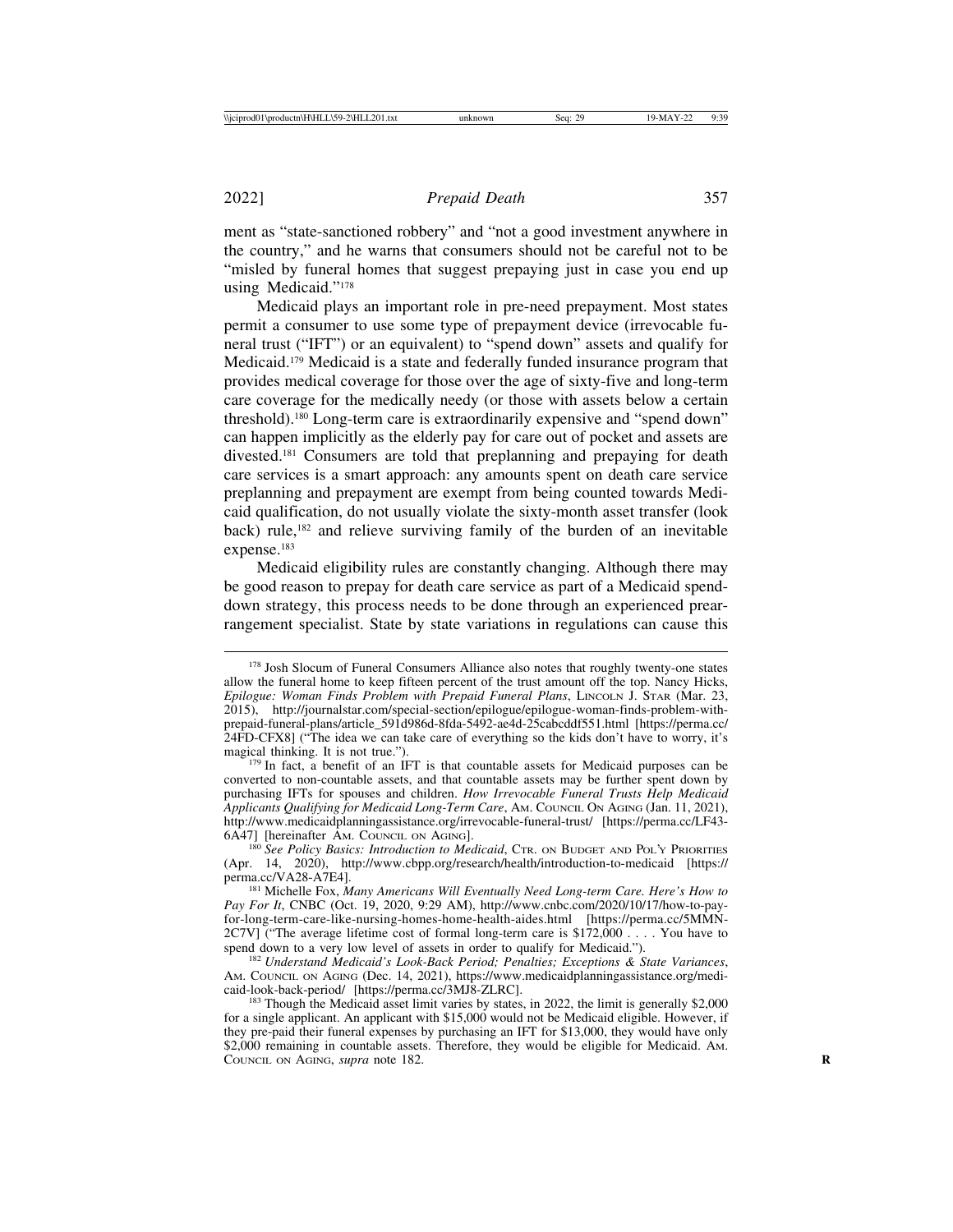spend-down process to be extraordinarily (and unnecessarily) complex for the consumer: every state has different limits on the amount of money that may be placed in a funeral trust;<sup>184</sup> an IFT must be irrevocable to be Medicaid compliant, but a number of states do not address revocability within their statutes;185 and many states require that the state be named as the residual beneficiary to receive any funds remaining in the trust after all allowable expenses are paid.<sup>186</sup>

Setting aside the issues attendant to Medicaid spend downs, there are a myriad of cascading issues that are raised by pre-need prepayment instruments. Enforcement of the pre-need prepayment contract or agreement by  $survivors<sup>187</sup>$  may be problematic in the event of an alleged breach because of privity issues—the contracting party is now deceased.188 Also, a number of complexities arise because these agreements are generally a blend of both products and services. With the service element of these contracts, the customer is reliant upon the reliability and reputation of the service provider. If a specific funeral provider has contracted to provide services, important considerations include: the time the provider has been in business; the reputation of the provider in the community, including Better Business Bureau or Yelp ratings; the financial outlook of the provider, if available; and the refundability or transferability of prepayment (e.g., relocation out of state). If a contracted provider ceases operation, prepayment may be a total loss (though a clause allowing the contract to transfer to other providers may protect against this). As concerns the portion of the contract governing the purchase of products or goods, allocation of risk of loss is important: for products ordered during lifetime, storage (and related storage costs) and responsibility for damage; for products ordered post-mortem, discontinued products, appropriate substitutions, and responsibility for cost increases. And, of course, there is always the concern about fraud and mismanagement.189

<sup>&</sup>lt;sup>184</sup> *See id.* **185 Frank**, *supra* note 158, at 9. *R* 186 *See* AM. Council on Aging, *supra* note 182. **R** 186 *See* AM. Council on Aging, *supra* note 182. **R** 187 Enforcement of arrangements can be problematic for Bohn arranged and paid for her funeral when she was eighty-five. She arranged an elegant affair—selecting a beautiful casket, shoes, and dress. Everything was given to the funeral home. She died at age ninety-six and her family was surprised to find that her body, in a hospital gown, was shoved into a Styrofoam box for a simple graveside burial. *See* Tracy E. Smith, *Scamming the Elderly: A Look into Funeral Fraud*, 21 APR PROB. & PROP. 60, 62-63  $(2007)$ . <sup>188</sup> Courts are divided as to whether to allow the contract purchased by the decedent to be

enforced by survivors. TANYA MARSH, THE LAW OF HUMAN REMAINS 76 (2016) ("Generally an action for breach of contract may only be brought by a party to the contract. Typically the only two parties to the pre-need contract are the funeral home and the decedent.").

<sup>&</sup>lt;sup>189</sup> Pooled trust arrangements or products offered through or with the endorsement of state funeral home associations are not the only pre-need prepayment arrangements subject to large scale mismanagement. In 2015, a jury awarded \$491 million in damages (later overturned on appeal in 2017) in a civil suit against National Prearranged Services, Inc. (NPS). NPS represented that customer funds from pre-paid funeral contracts would be held in trust, but funds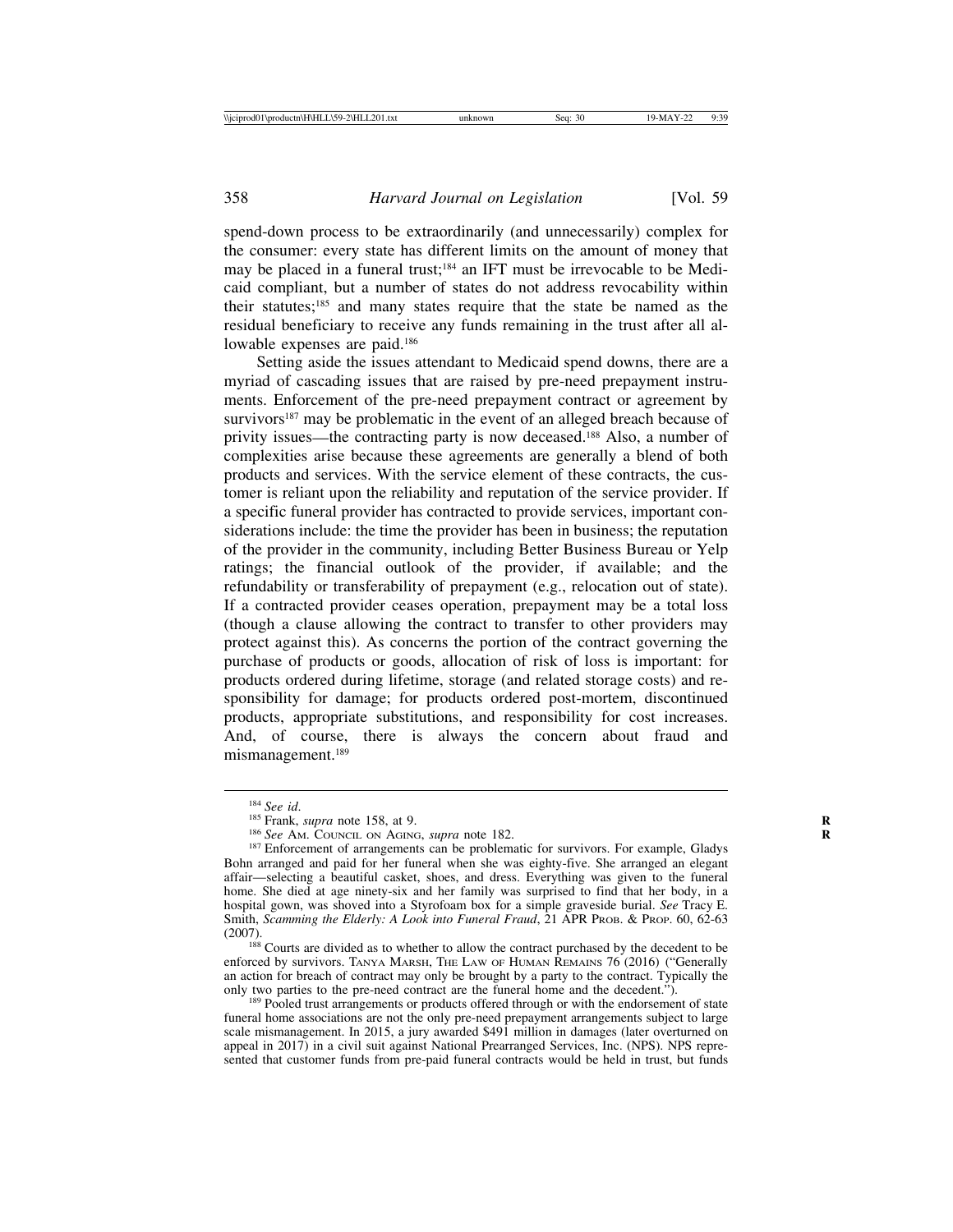Perhaps the most vexing difficulty to address with pre-need prepayment instruments is that the federal government has decided to cede all regulation to the states: the Funeral Rule wholly ignores pre-need prepayment instruments. There is a gradient scale of decent to mediocre to terrible in terms of state regulation of prepayment, with some states enacting somewhat favorable consumer protections and others leaving the consumer so vulnerable as to make prepayment inadvisable in all circumstances.<sup>190</sup> Conventional

<sup>190</sup> Three states have repealed their state statutes without replacement: Iowa, Indiana and Montana. For a list of all other state statutes, see ALA. CODE §§ 27-17-1 to 16 (Westlaw current through Act of 2022-46 of the 2022 Reg. and First Spec. Sess.); ALASKA STAT. § 45.50.471 (Westlaw current through legis. through Ch. 34 of the 2021 First Reg. Sess. of the 32nd Leg.); ARIZ. REV. STAT. ANN. § 32-1391 (Westlaw current through legis. effective Mar. 3, 2022 of the Second Reg. Sess. of the Fifty-Fifth Leg.) (repealed 1998); ARK. CODE ANN. §§ 23-40-101 to 126 (Westlaw current through the 2022 Fiscal Sess. of the 93rd Arkansas Gen. Assemb.); CAL. BUS. & PROF. §§ 7735–7746 (Westlaw current through urgency legis. through Ch. 10 of 2022 Reg. Sess.); COLO. REV. STAT. §§ 10-15-101 to 123 (Westlaw current through signed legis. effective March 17, 2022 of the Second Reg. Sess., 73rd Gen. Assemb.); CONN. GEN. STAT. §§ 42-200 to 207 (Westlaw current through the 2022 Supplement to the Gen. Statutes of Connecticut); DEL. CODE ANN. tit. 5, §§ 3401–3411 (Westlaw current through Ch. 284 of the 151st Gen. Assemb. (2021-2022)); FLA. STAT. §§ 497.450–456 (Westlaw current through February 24, 2022, in effect from the 2022 Second Reg. Sess.); GA. CODE ANN. § 10- 14-7 (Westlaw current through Act 518 of the 2022 Reg. Sess. of the Georgia Gen. Assemb.); HAW. REV. STAT. §§ 441-1 to 46 (Westlaw current through the end of the 2021 Spec. Sess.); IDAHO CODE §§ 54-1129 to 1138 (Westlaw current with effective legis. through Ch. 80 of the Second Reg. Sess. of the Sixty-sixth Idaho Leg.); ILL. ADMIN. CODE tit. 38, § 610 (Westlaw current through rules published in the Illinois Reg. Vol. 46, Issue 11, March 11, 2022); KAN. STAT. ANN. §§ 16-300 to 336 (Westlaw current through laws enacted during the 2022 Reg. Sess. of the Kansas Leg.); Ky. REV. STAT. ANN. §§ 367.932-974 (Westlaw current through laws effective Mar. 10, 2022 and the Nov. 3, 2020 election); LA. STAT. ANN. §§ 37:861–867 (Westlaw current through the 2021 Reg. Sess. and Veto Sess.); ME. REV. STAT. ANN. tit. 32, §§ 1401–1402 (Westlaw current through Ch. 509 of the 2021 Second Reg. Sess. of the 130th Leg.); MD. CODE ANN. HEALTH OCC. § 7-405 (Westlaw current through Joint Res. 1 from the 2022 Reg. Sess. of the Gen. Assemb.); MASS. GEN. LAWS ch. 112, §§ 83–87 (Westlaw current through Ch. 14 of the 2022 2nd Ann. Sess.); MICH. COMP. LAWS  $\S$ § 328.211–.235 (Westlaw current through P.A.2022, No. 34, 2022 Reg. Sess., 101st Leg.); MINN. STAT. § 149A.97 (Westlaw current with legis. effective through Mar. 19, 2022 from 2022 Reg. Sess.); MISS. CODE ANN. §§ 75-63-1 to 23 (Westlaw current with laws from 2022 Reg. Sess. effective through Mar. 14, 2022); NEB. REV. STAT. §§ 12-1102 to 1121 (Westlaw current through legis. effective Mar. 15, 2022, of 2nd Reg. Sess. 107th Leg. (2022)); NEV. REV. STAT. §§ 689.265, .375, .715 (Westlaw current through Ch. 2 (End) 33rd Spec. Sess. (2021)); N.H. REV. STAT. ANN. §§ 325:43, :46–a (Westlaw current through Ch. 5 2022 Reg. Sess.); N.J. REV. STAT. §§ 45:7-83 to 90 (Westlaw current with laws through L.2021, c. 420 & J.R. No. 9); N.M. STAT. ANN. 59A-49-1 to 8 (Westlaw current through Chs. 1 to 3, 7, 14, 27, 34, & 35 of 2nd Reg. Sess. 55th Leg. (2022)); N.Y. GEN. BUS. § 453 (Westlaw current through L.2022, chs. 1 to 49, 61 to 110); N.Y. PUB. HEALTH §§ 3428, 3442 (Westlaw current through L.2022, chs. 1 to 49, 61 to 110); N.C. GEN. STAT. §§ 90-210.60 to .79 (Westlaw current through S.L. 2021- 162, 2021 Reg. Sess. Gen. Assemb.); N.D. CENT. CODE §§ 43–10.1–01 to 08 (Westlaw current through 2021 Reg. & Spec. Sess. 67th Legis. Assembly); OHIO REV. CODE ANN. §§ 4717.32–.38 (Westlaw current through File 85 of 134th Gen. Assemb. (2021-2022)); OKLA.

were diverted—resulting in 97,000 victims and an NPS owner, 2 officers, an employee, a company lawyer, and an investment advisor sentenced to prison terms ranging from 18 months to 10 years. Robert Patrick, *Jury Awards \$491 Million in Damages for Fraud by Prepaid Funeral Company in Clayton*, ST. LOUIS POST-DISPATCH (Mar. 9, 2015), http:// www.stltoday.com/news/local/crime-and-courts/jury-awards-491-million-in-damages-forfraud-by-prepaid-funeral-company-in-clayton/article\_5a1b7d82-1238-5432-b49d-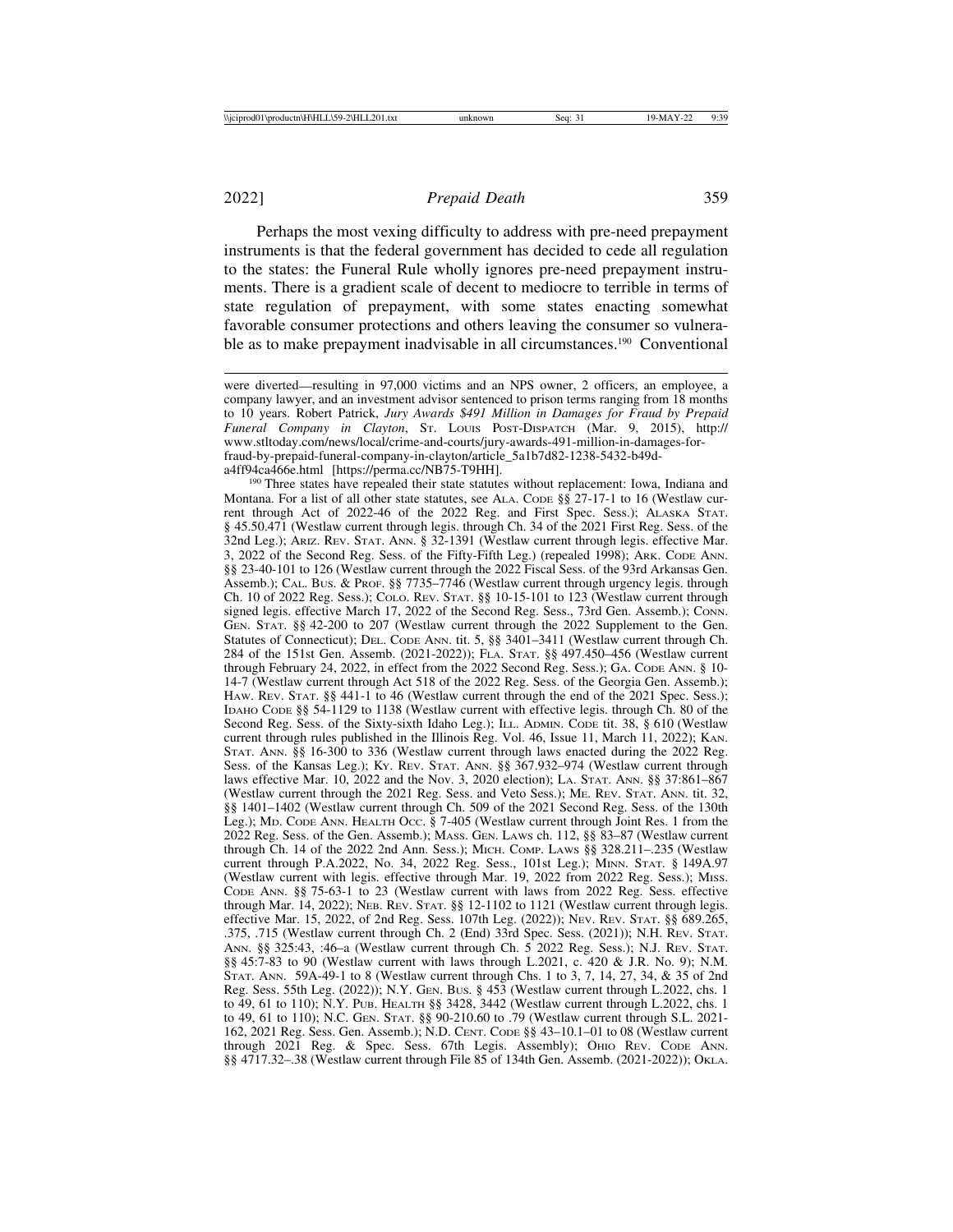advice to consumers is simply to avoid investment into pre-need prepayment rather than to try to wrestle with state-by-state determinations as to the level of potential horribleness written into both the governing statute and prepayment contract.

If we follow the stack of problems related to pre-need prepayment upward, we arrive at an issue that is far more meta—namely, the development of the law of human remains<sup>191</sup> and the quasi-property status afforded to a corpse.192 Most, if not all, of the issues with the payment instruments available for pre-need preplanning are in/directly traceable to two core issues that are foundational within this area: the law of human remains has not developed in a cohesive way, resulting in a patchwork of complexity and bad policy; and robust conflict of law provisions are necessary to bridge a lack of uniformity in state laws dealing with remains.<sup>193</sup>

The common law approach was simple and arose out of the nineteenth century view that a corpse was of little value and disposition needed to occur without threat to public health.<sup>194</sup> The common law "no property in a dead body rule" (or *nullius in bonus* rule) offered a straightforward approach that

STAT. tit. 36, §§ 6121–6136 (Westlaw current with legis. of Second Reg. Sess. 58th Leg.); OR. REV. STAT. §§ 97.923–.949 (Westlaw current through Ch. 1 enacted in 2022 Reg. Sess. 81st Legis. Assemb.); 49 PA. CODE §§ 13.204–.206, 13.224–.226 (Westlaw current through Pa. Bull., Vol. 52, Num.10, dated Mar. 5, 2022); 5 R.I GEN. LAWS §§ 33.1-1–10 (Westlaw current with effective legis. through Ch. 6 of the 2022 Reg. Sess.); S.C. CODE ANN. §§ 32-7-10 to 130 (Westlaw current through 2022 Act No. 125); S.D. CODIFIED LAWS §§ 55-11-1 to 15 (Westlaw current through laws of the 2022 Reg. Sess.); TENN. CODE ANN. 62-5-401 to 417 (Westlaw current with laws from the 2022 Second Reg. Sess. of the 112th Tenn. Gen. Assemb.); TEX. FIN. ANN. CODE §§ 154.001-.416 (Westlaw current through the end of the 2021 Reg. and Called Sesss. of the 87th Leg.); UTAH CODE ANN. §§ 58-9-701 to 708 (Westlaw current with laws through the 2021 Second Spec. Sess.); VT. STAT. ANN. tit. 26 §§ 1271–1277 (Westlaw current through Acts 81 and M-8 of the Adjourned Sess. of the 2021-2022 Vt. Gen. Assemb.); VA. CODE ANN. §§ 54.1-2820 to 2825 (Westlaw current through the 2022 Reg. Sess. cc. 1 to 3); WASH. REV. CODE §§ 18.39.240–.370 (Westlaw current through ch. 11 of the 2022 Reg. Sess.); W. VA. CODE §§ 47-14-1 to 14 (Westlaw current through 2022 First Spec. Sess. and Reg. Sess.); WIS. STAT. § 445.125 (Westlaw current through 2021 Act 126); WIS. STAT. § 440.92 (Westlaw current through 2021 Act 126); WYO. STAT. §§ 26-32-101 to 201 (Westlaw

<sup>191</sup> Radhika Rao, *Property, Privacy, and the Human Body*, 80 B.U. L. REV. 359, 363 (2000) (noting the "law of the body is currently in a state of confusion and chaos. Sometimes the body is characterized as property, sometimes it is classified as quasi-property, and sometimes it is not conceived as property at all, but rather as the subject of privacy rights").

<sup>192</sup> "Scholars and judges mistakenly and repeatedly cite Pierce v. Proprietors of Swan Point Cemetery, an 1872 Rhode Island Supreme Court decision, as the first case to apply quasi-property status to the dead. My research shows that, in fact, the first case occurred in Cleveland, Ohio, roughly a year before." Alix Rogers, *Unearthing the Origins of Quasi-Property Status*, 72 HASTINGS L.J. 291, 299 (2020) (noting that different biological materials are afforded different legal status in the United States, but corpses are very solidly regarded as quasi-property).<br><sup>193</sup> For more on this, see Tanya D. Marsh, *You Can't Always Get What You Want: Inconsis-*

*tent State Statutes Frustrate Decedent Control over Funeral Planning*, 55 REAL PROP. TR. & EST. L.J. 147 (2020). <sup>194</sup> *See* RAY D. MADOFF, IMMORTALITY AND THE LAW: THE RISING POWER OF THE AMERI-

CAN DEAD 16 (2010).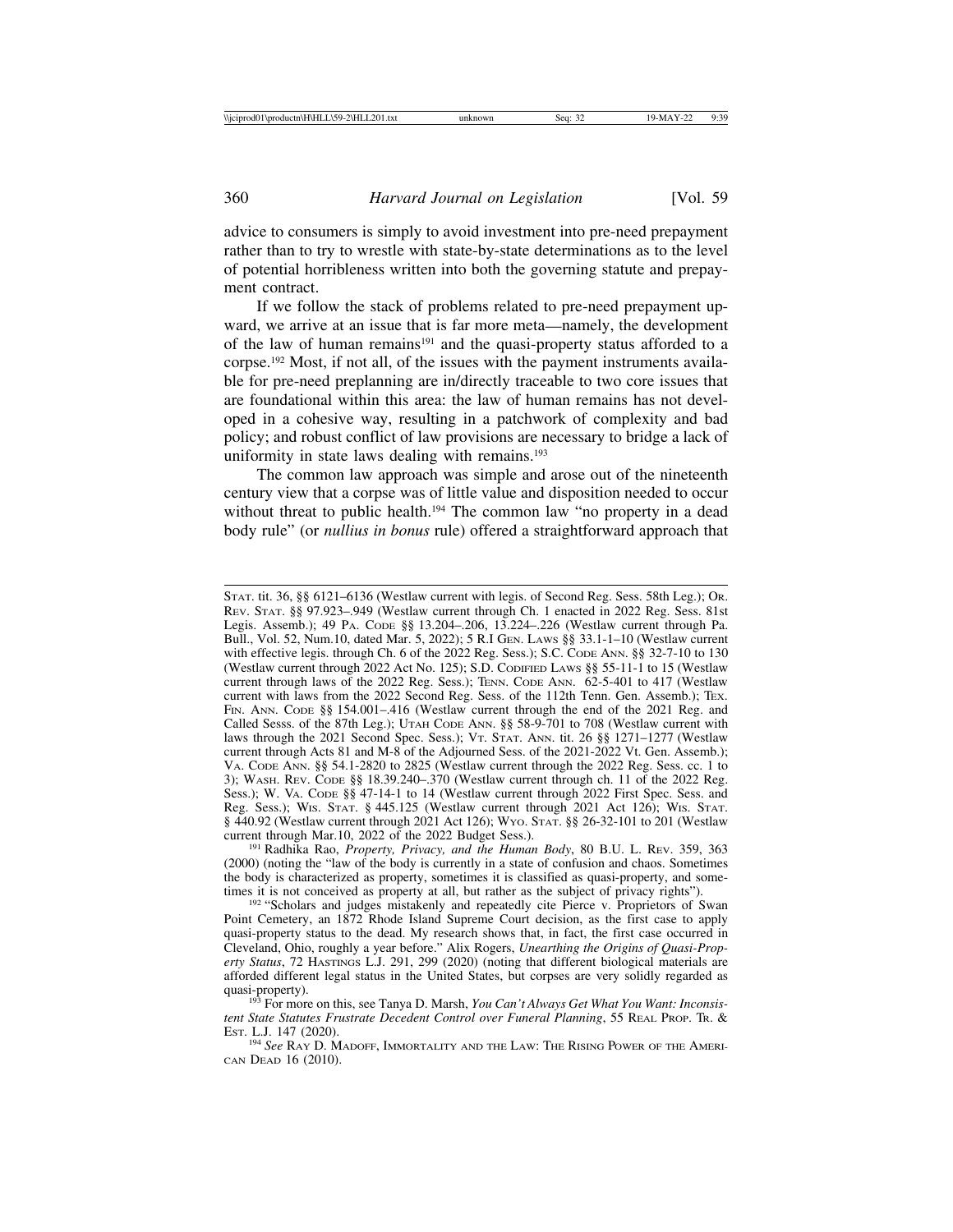the decedent held no property interest in his or her remains.195 And accordingly, the law made perfectly clear that one had no legal right to dictate method and manner of disposition at death. There is only a quasi-property interest in human remains, meaning that most of the civil, criminal, or constitutional implications of property status do not attach.<sup>196</sup>

This simple approach developed at a time when death care was not yet professionalized and licensed, subject to regulation by the state, and occurred largely within the home—meaning, no substantial expense was passed from one generation to the next. Common law norms since have been supplanted with a patchwork of modern statutes that are inconsistent and overly formalistic.197 Contemporary law arguably recognizes a need to afford the decedent a property interest in their remains and dispense with an antiquated common law rule, but modern law has not adequately responded with legislation that effectively and efficiently creates a property interest. A number of states have attempted to protect the decedent's rights to control his or her remains after death, which has resulted in statutes that are often strongly influenced by the funeral industry's desire to avoid or limit liability.198 At both the state and federal level, legislators look to the funeral industry for guidance in drafting the state law governing the law of human remains.199 The need for a Uniform Bodily Remains Law, promulgated by a committee that has expertise but is not self-interested, is needed to guide states towards a more cohesive, comprehensive, and forward-thinking rule of law on bodily remains.200

Today, one may plan during their lifetime for the disposition of their remains. And although there are well-known examples of eccentric death care wishes being facilitated, $201$  there are also many (if not more) examples

<sup>&</sup>lt;sup>195</sup> Roy Hardiman, *Toward the Right of Commerciality: Recognizing Property Rights in the Commercial Value of Human Tissue, 34 UCLA L. REV. 207, 225 (1986).* 

<sup>&</sup>lt;sup>196</sup> As quasi-property, only limited rights attach, e.g., the right to control the body to man-<br>age and direct final disposition. Rogers, *supra* note 192, at 302–03.

<sup>&</sup>lt;sup>197</sup> Marsh, *supra* note 193, at 151, 160–65.<br><sup>198</sup> MADOFF, *supra* note 194, at 18.<br><sup>199</sup> The National Funeral Directors Association developed model laws and formally encourages members to lobby state legislatures to adopt the NFDA model laws. The NFDA models have been used in Alabama, Arkansas, Georgia, Montana, New Hampshire, Ohio, Texas, and Wisconsin. Marsh, *supra* note 193, at 180; *see also ICCFA Speaking for You*, **R** ICCFA, http://www.iccfa.com/legal/pac/ ("Congress looks to us when an expert on our indus-<br>try is needed.") [HTTPS://PERMA.CC/M6VB-KLNK].

<sup>&</sup>lt;sup>200</sup> For two articles explaining the need for Uniform Bodily Remains Law, see Anne M. Murphy, *Please Don't Bury Me in that Cold Cold Ground: The Need for Uniform Laws on the Disposition of Human Remains*, 15 ELDER L.J., 381 (2008); Tracie M. Kester, *Uniform Acts*— *Can the Dead Hand Control the Dead Body? The Case for a Uniform Bodily Remains Law*, 29

<sup>&</sup>lt;sup>201</sup> MADOFF, *supra* note 194, at 14 (noting examples such as the corpse of Jeremy Bentham, the father of Utilitarianism, presently displayed in a glass case at University of London; Sandra West, Beverly Hills socialite, buried in her nightgown in a baby blue Ferrari; and the ashes of Hunter S. Thompson, author, which were shot from a cannon while his friends held their glasses raised in a toast).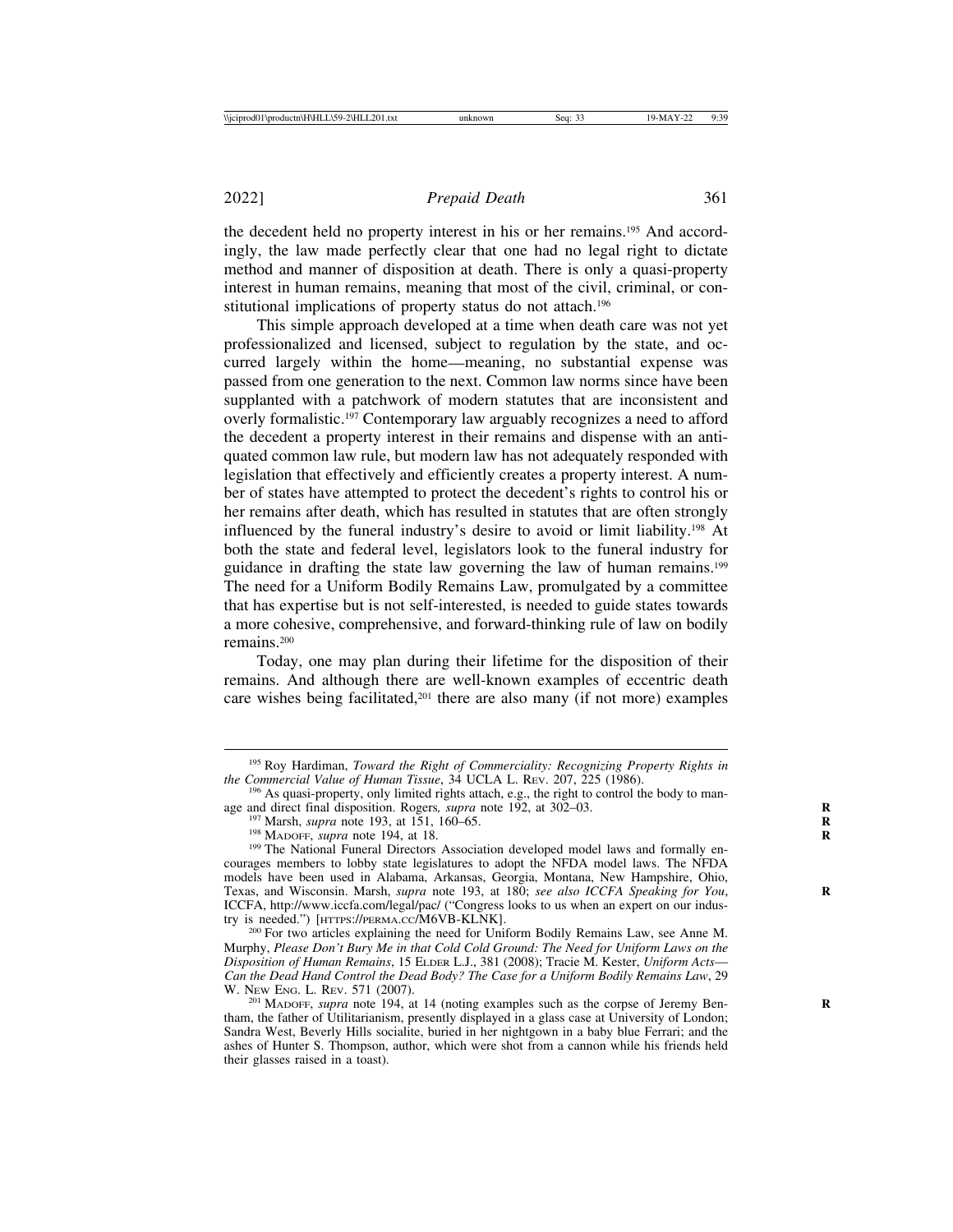of death care wishes being disregarded.202 By the NFDA's count, there are forty-nine states that allow a decedent to control the disposition of their remains—though Professor Tanya Marsh counts only forty-two and notes that the statutes "lack meaningful enforcement mechanisms."203 It has been said that such statutes "provide more of a hope than a promise that a person's wishes regarding his or her body will be carried out."<sup>204</sup> Lifetime investment of capital (prepayment) to finance pre-need planning seems foolish when enforceability is uncertain.

Further, the lack of uniformity in state law directly bears upon the practical reality that location of death is not fixed until the moment of death and the state law in which remains are located at time of death governs. For any person who is not homebound, a level of uncertainty exists as to where exactly in the country or the world one will be at the time of death. Although there are some requirements imposed upon the funeral industry by the federal government, the disposition of human remains is governed almost entirely by state and local law.205 It is not reasonable to expect someone to make arrangements for death that comport with requirements in all fifty states, and only a handful of states have statutes that respect a personal preference or designated agent document validly executed in another state.206 Current best practice falls short of the ideal: death care instructions set forth in a written instrument that is notarized and signed in the presence of two witnesses, a funeral agent designated in the will itself, and any other form or documentation required by the state in which the decedent is domiciled.207 As discussed above in Section III A., the written instrument in which the instructions are set forth should not be the will itself<sup>208</sup>

<sup>&</sup>lt;sup>202</sup> *Id.* at 14–16 (noting examples such as Albert Einstein, who wished to be cremated but instead had his brain removed and disaggregated by a pathologist—presently stored in several different locations; Ted Williams, who also wished to be cremated, but is now cryogenically stored in two separate pieces in Arizona; and Grace Metalious, author of *Peyton Place*, who wished to be donated to science with no funeral ceremony, but whose husband and children refused to abide by that request.); *see also* Murphy, *supra* note 200, at 408 (noting "[t]he families of Kirby Puckett, Ted Williams, Anna Nicole Smith, James Brown, Gram Parsons, and the Reverend Billy Graham have all had very bitter and very public disputes.").

<sup>&</sup>lt;sup>203</sup> Marsh, *supra* note 193, at 180.<br><sup>204</sup> See MADOFF, *supra* note 194, at 18.<br><sup>205</sup> The Federal Trade Commission's "Funeral Rule" was adopted in 1984 with several basic requirements imposed upon the funeral industry that are intended to protect consumers. For example, "funeral providers" must provide a general price list to consumers—though there remains no requirement that these prices be made available online. *See* 16 C.F.R. § 453.2

<sup>&</sup>lt;sup>206</sup> Marsh, *supra* note 193, at 177 (using the Kentucky statute as an example, which provides that no Kentucky hospital, coroner, or funeral director is obligated to honor a declaration executed in another estate but has the *discretion* to do so if the document meets the formalities

<sup>&</sup>lt;sup>207</sup> Murphy, *supra* note 200, at 400.<br><sup>208</sup> In In re Moyer, 577 P.2d 108, 109 (Utah 1978), Thomas Moyer (a resident of Arizona) was visiting his mother in Utah for Christmas when he died unexpectedly. His mother had him buried in Salt Lake City. His father (executor of his estate) petitioned for his exhumation because Moyer clearly expressed his wishes in his will that he wanted to be cremated. The court held that the executor of the estate waived the right to cremation when he did not act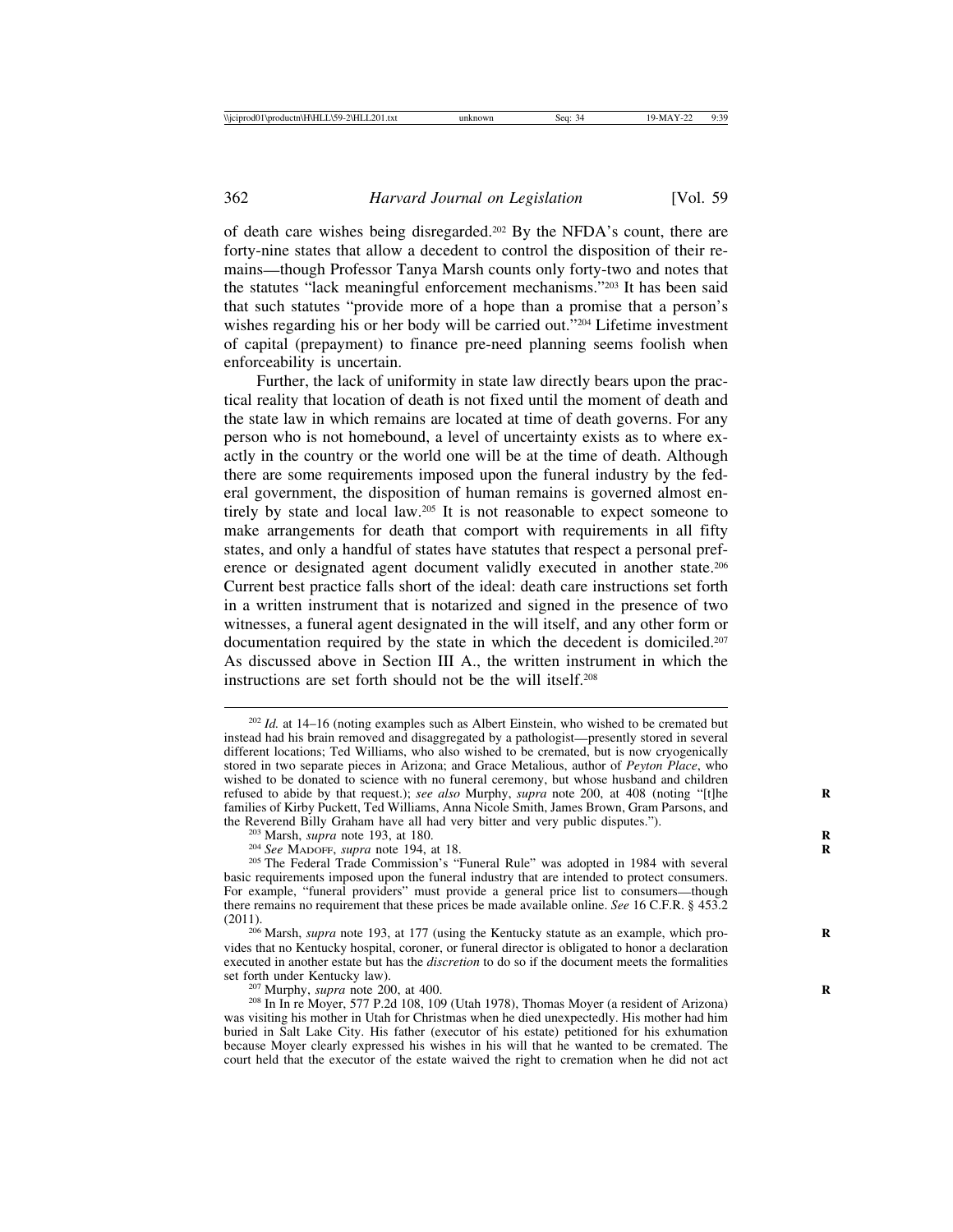Although every state has a statute that allows probate of testamentary instruments from another state and similar conflict statutes recognizing the validity of death disposition instructions from another state would certainly be helpful here,209 there are nonetheless unique issues that distinguish the law of human remains: property law rights are often unclear (discussed above); timing is of the essence as a corpse remains on ice; and, decisionmaking may have irreversible finality and cannot be undone.<sup>210</sup> A better solution comes in the form of clear rules that are accessible to the unrepresented and allow funerary service providers to make swift determinations without fear of liability.<sup>211</sup>

Incentivizing pre-need prepayment of death care services requires that an enforceable property interest be recognized for those who have engaged in pre-need, prepaid death care planning and that any agent on behalf of the estate or the decedent who opts for a different service must personally bear the cost of the alternative, without reimbursement from the estate. To protect the consumer, pre-need prepayment also requires portability to allow prepayment to be easily transferred from one state to another. This will be detailed further in Section V of this Article.

#### IV. TAX-SHELTERED SPENDING

Behavioral strategists have found that there are three basic approaches by which undesirable long-term behavior may be addressed: threats, promises, and precommitments.212 Section IV provides an overview of spending on a pre-tax basis as a qualified benefit through an Internal Revenue Code section 125 cafeteria plan as a type of precommitment device<sup>213</sup>

swiftly enough and permitted the burial to occur. For further discussion of this case, see Walker, *supra* note 113 at 400–01.

<sup>&</sup>lt;sup>209</sup> 79 Am. Jur. 2p *Wills* § 725 (The Uniform Probate of Foreign Wills Act outlines "the written will of a testator who died domiciled outside the state, which upon probate may operate upon any property in the state, shall be admitted to probate upon proof that it stands probated or established in the jurisdiction where the testator died  $\dots$ .

<sup>&</sup>lt;sup>210</sup> Walker, *supra* note 113 at 388 ("[The] vast majority of disputes, major or minor, are resolved using self-help by the parties. Many discussions, negotiations, arguments, and concessions regarding the disposition of a loved one are made in funeral homes or living rooms every day. Experienced funeral directors and clergy are familiar with such disputes and can act as informal and compassionate mediators in arriving at a decision.").

<sup>&</sup>lt;sup>211</sup> Tanya K. Hernandez, *The Property of Death*, 60 U. PITT. L. REV. 971 (1999) (noting the "question of who owns death is implicitly deliberated each time a legal dispute ensues over who can direct the manner of a decedent's burial . . . . [With] no definitive legal rule as to who has the right to control the disposal of mortal remains because there is no agreement as to who owns a body after death or whether the cadaver is subject to traditional property rights.").

<sup>&</sup>lt;sup>212</sup> ELISABETH HILDT & ANDREAS G. FRANKE, COGNITIVE ENHANCEMENT: AN INTERDISCI-PLINARY PERSPECTIVE, at 297 (2013) (ebook). <sup>213</sup> The classic example of a precommitment strategy in action comes from the story of

Odysseus and the Sirens of Homer's Odyssey. As you no doubt recall, Odysseus knew that if he heard the Sirens' song, he would fall under their spell. In other words, he would enter a state of abnormal agency that had a certain level of risk associated with it. To enable himself to hear their song, without realizing the associated level of risk, Odysseus forced his shipmates to put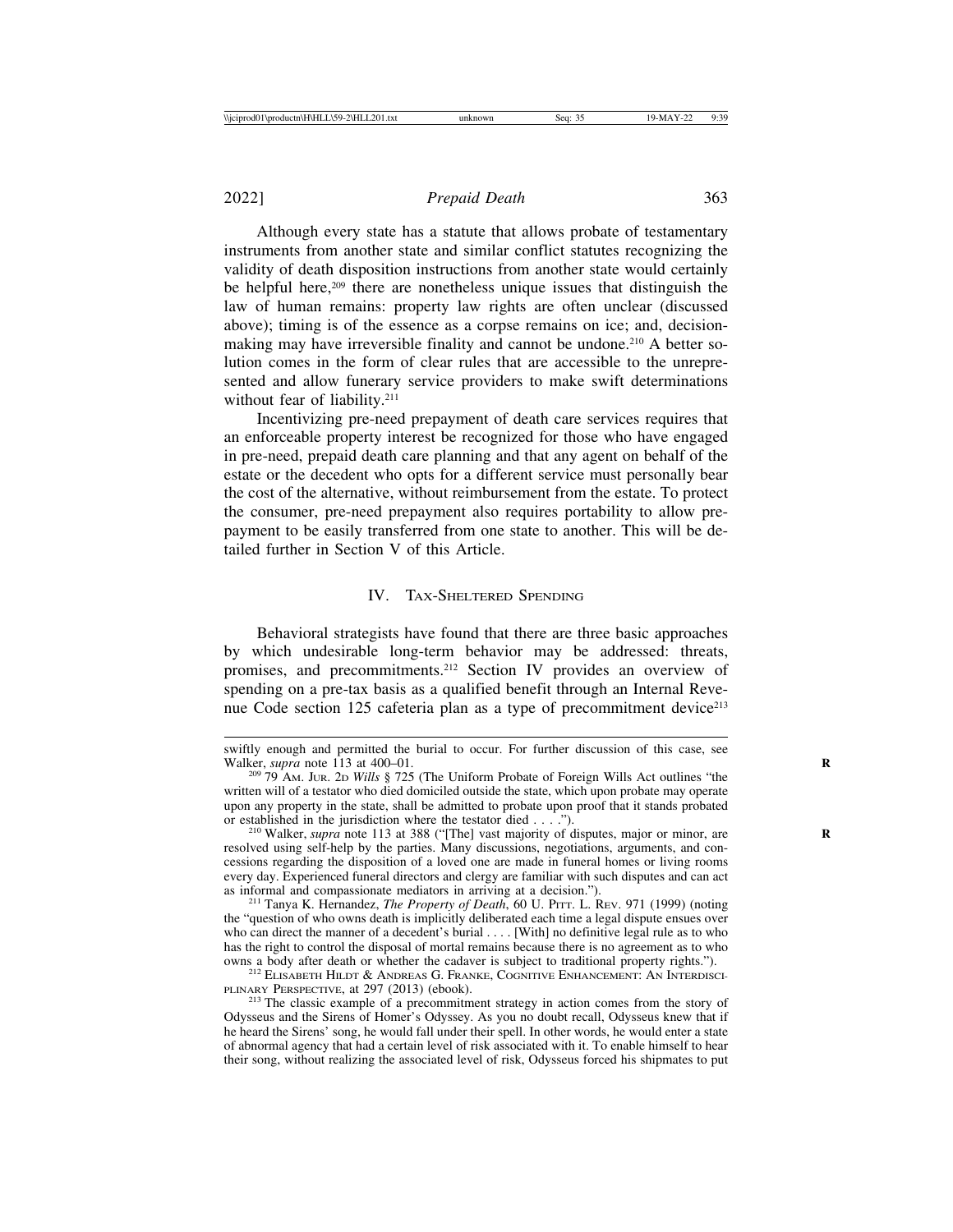that modulates future actions by creating an incentive or rewarding desirable behavior and inflating costs for unattractive behavior. This precommitment approach has been proven effective in other areas such as smoking cessation<sup>214</sup> and healthful food shopping.<sup>215</sup> Precommitment through section 125 creates a paradigm of choices whereby a consumer may voluntarily commit to contemplating an undesirable subject in exchange for a reward.216

A flexible spending account ("FSA") is an employer-provided cafeteria plan benefit authorized under section 125 that is funded by voluntary salary contributions of an eligible employee.<sup>217</sup> FSA contributions are set aside from earnings every pay period and deposited directly into an account against which pre-tax qualified expenses may be submitted for reimbursement.<sup>218</sup> Section 125 essentially allows the employee to select between taxable cash compensation and restricted but non-taxable benefits.<sup>219</sup> The employer is not required to make any contribution into the account.<sup>220</sup> One rough estimate is that as many as twenty to twenty-five percent of private sector and government employees actively and regularly use FSA accounts.221

How do these plans work? At the beginning of the election year, the employee decides how much they would like to contribute to the plan. Often these plans have a "use it or lose it" feature. Thus, it is important that the employee not overestimate the amount that they will use through the plan that year. The amount that is elected is then deducted from each pay period on a pro rata basis and deposited into the FSA account. On the first day of the plan year, the amount of the employee election is locked, meaning the employee is unable to adjust the amount being contributed to or deposited into the account unless there is a permitted "change in family status" under the plan terms. Employees typically pay for an allowable or qualified expense, submit the receipt through the FSA plan administrator for review, and

wax in their ears and to bind him to the mast of the ship. This way, he was unable to do any harm to the ship.  $Id$ . at 297.

<sup>&</sup>lt;sup>214</sup> Xavier Giné, Dean Karlan & Jonathan Zinman, *Put Your Money Where Your Butt Is: A Commitment Contract for Smoking Cessation*, AM. ECON. J. APPL. ECON. 2, 213–35 (2010).

<sup>&</sup>lt;sup>215</sup> Janet Schwartz, Daniel Mochon, Lauren Wyper, Josiase Maroba, Deepak Patel & Dan Ariely, *Healthier by Precommitment*, Psychol. Sci. 25, 538–46 (2014).

<sup>&</sup>lt;sup>216</sup> This Article does not do the heavy lifting of trying to argue that any incentive can "force" someone to save who has absolutely no interest in saving.

<sup>&</sup>lt;sup>217</sup> Daniel C. Schaffer, *Tax Law as Health Policy: A History of Cafeteria Plans 1978-1985*, 8 Am. J. Tax Pol'y 1, 1 (1989); *see also* Employee Benefits—Cafeteria Plans, 72 Fed. Reg. 43942 (proposed Aug. 6, 2007) (to be codified at 26 C.F.R. pt. 1.125-5(a)).

Reg. 43942 (proposed Aug. 6, 2007) (to be codified at 26 C.F.R. pt. 1.125-5(a)). <sup>218</sup> *Explore Your Options*, FSAFEDS, http://www.fsafeds.com/explore [https://perma.cc/

<sup>&</sup>lt;sup>219</sup> Leigh Osofsky, *Who's Naughty and Who's Nice? Frictions, Screening, and Tax Law Design, 61 Burf. L. REV. 1057, 1101 (2013).* 

<sup>&</sup>lt;sup>220</sup> What's an FSA and How Do I Use It?, BLUE CROSS BLUE SHIELD OF MICH., https:// www.bcbsm.com/index/health-insurance-help/faqs/plan-types/health-spending-accounts/<br>fsa.html [https://perma.cc/268W-ZFXJ].

<sup>&</sup>lt;sup>221</sup> Jacqueline Cooke Haggarty, *Eligibility of Complementary and Alternative Medicine Expenses for Reimbursement Through Federal Health Care Flexible Spending Accounts*, 11 MICH. ST. U. J. MED. & L. 377, 378 (2007).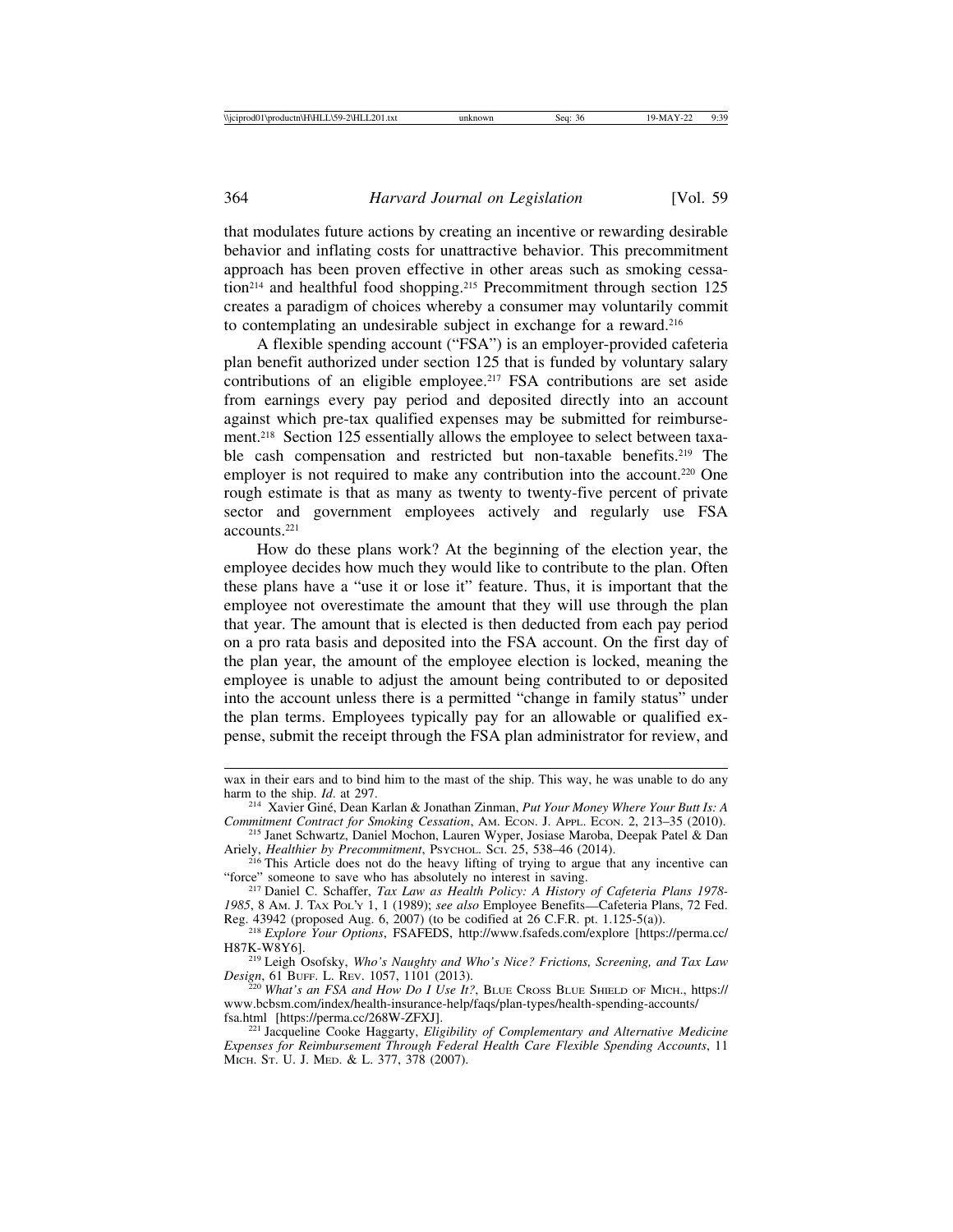reimbursement of the expense will be made to the employee if funds are available in the account.222

Both the employer and employee benefit from the employee's use of the FSA. Employees have the benefit of using pretax funds for out-of-pocket, eligible expenses. For the employer, no Social Security or Medicare taxes are paid on the amounts contributed by the employee to the FSA account.<sup>223</sup> Further, funds are held in the account on a "use it or lose it" basis, meaning funds deposited into the account and unused within a predetermined timeframe are forfeited to the employer.<sup>224</sup> The risk of forfeiture or suboptimal use of the funds placed in the account is believed to create friction that prevents exploitative or abusive use of the FSA.225 From a policy perspective, the FSA offers the broad applicability of a tax credit with the lower cost of a deduction. The economic impact of the FSA is the same as that of a deduction (qualifying amount multiplied by marginal tax rate) costing far less than the dollar-for-dollar reduction offered by the tax credit.<sup>226</sup> Use of an FSA satisfies notions of horizontal equity: the tax benefit is available to both lower-income non-itemizers and higher-income itemizers.<sup>227</sup>

The development of Section 125 and associated regulations (enactment spanning 1978 to 1985) is an interesting example of health and tax law converging.228 Cafeteria plans as originally conceived are clearly not what cafeteria plans have evolved to be, and today these plans are not limited to medical expenses.229 FSAs are the most common way in which employers provide assistance with dependent care assistance.230 Further, adoption assistance may also be made available by an employer through an  $FSA<sup>231</sup>$  If an employer offers all three types of FSA accounts (medical, dependent care

<sup>222</sup> For further detail on all of these steps, see Trent D. Bryson, *The Benefits of Cafeteria Plans*, ENTREPRENEUR (Sept. 14, 2005), http://www.entrepreneur.com/article/79978 [https://<br>perma.cc/C8DK-ECQD].

<sup>&</sup>lt;sup>223</sup> Richard F. Yates, *Social Security Tax Treatment of Cafeteria Plans*, 37 U. FLA. L. REV. 615, 617 n.20 (1985) ("[T]he Code does not exclude cafeteria plan benefits as such from the social security tax wage base. However, section 3121(a) provides specific exclusions from the social security tax wage base for many benefits that might be offered through a cafeteria plan."); *see also* I.R.C. § 3121(a)(2).

<sup>&</sup>lt;sup>224</sup> Haggarty, *supra* note 221, at 381; *see also* 12 No. 1 Flex Plan Handbook Newsl. 7 (noting that President Bush's FY2004 proposed budget also repealed the use-it-or-lose-it for-

<sup>&</sup>lt;sup>225</sup> Some believe that there is no good reason for the use-it-or-lose-it rule. *See*, *e.g.*, Osof-

sky, *supra* note 219, at 1100.<br><sup>226</sup> Alyssa A. DiRusso, *Charity at Work: Proposing A Charitable Flexible Spending Ac-*<br>*count*, 2014 UTAH L. REV. 281, 306 (2014).

<sup>&</sup>lt;sup>227</sup> *Id.* at 305. *apra* note 217, at 27–28. <sup>228</sup> Schaffer, *supra* note 217, at 27–28. <sup>229</sup> "They were supposed to be about insurance: life insurance, medical insurance, disability insurance. Sometimes this meant encouraging employer-provided insurance, and sometimes it meant eliminating double insurance coverage in families where both spouses had insurance on the job." Schaffer, *supra* note 217, at 44.<br><sup>230</sup> I.R.C. § 129.<br><sup>231</sup> I.R.C. § 137.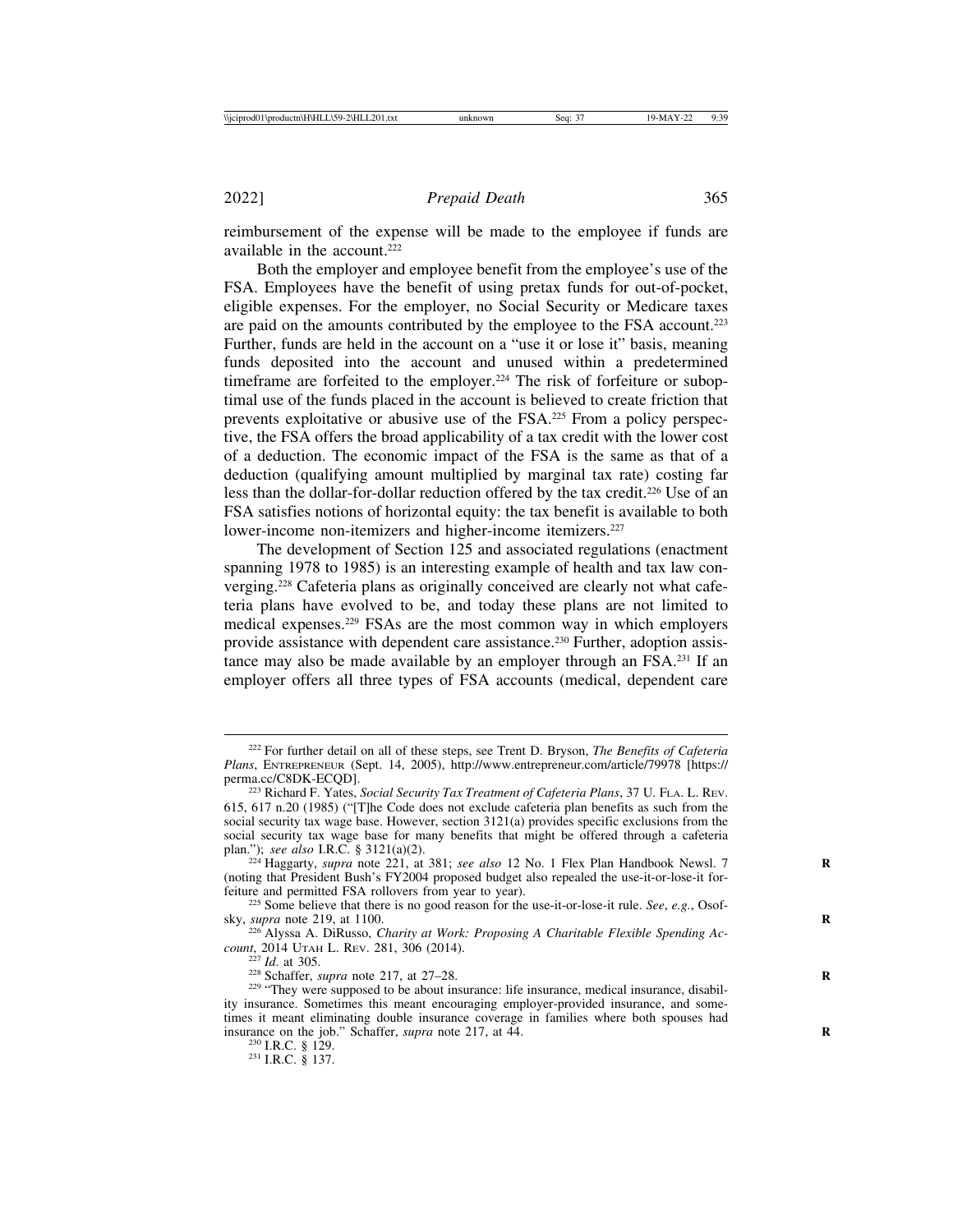assistance, adoption assistance), the accounts may not be combined.232 Reimbursement for medical expenses must be made out of a dedicated medical care FSA, and any funds set aside for dependent care assistance must be maintained separately and not commingled or aggregated.

Expenses are reimbursable through a healthcare FSA (or HC FSA) if they satisfy the requirements set forth in section 213 for "qualified medical expense." Section 213 provides, in relevant part, that medical care means "amounts paid for the diagnosis, cure, mitigation, treatment, or prevention of disease, or for the purpose of affecting any structure or function of the body."233 The Treasury Regulations expand upon this definition, providing that expenses are reimbursable only if they are for the medical care of the taxpayer, the taxpayer's spouse, or a dependent of the taxpayer, and not reimbursed by medical insurance.234 Although reimbursement is tied to the way the Code defines a deduction, an irony inheres in the fact that the Section 213 deduction (below-the-line medical expense deduction) is available only to the minority of taxpayers that itemize, and then only to the extent that it exceeds a catastrophic level of expense to the taxpayer (or amounts in excess of 7.5% of adjusted gross income).<sup>235</sup>

The FSA account is not without its critics. On the one hand, FSAs are an attractive tax-favored form of employee compensation. But in a system with graduated tax rates, high-bracket taxpayers earn far more benefit from the tax excludability of FSA contributions than do low-bracket (or zerobracket) taxpayers.236 This results in a disproportionate subsidy (or indirect expenditure of public funds) to higher earners.<sup>237</sup> Setting aside this common complaint about most tax-favored employment incentives, the main complaint against FSAs is the use-it-or-lose-it rule providing that any unused funds in the account at the end of the plan year are wiped clean (subject to limited rollovers).<sup>238</sup>

#### V. LEVERAGING SOLUTIONS

The structure, excesses, and regulatory environment of the death care industry impact consumers who must, ineluctably, deal with it.239 This Arti-

<sup>&</sup>lt;sup>232</sup> Employee Benefits—Cafeteria Plans, 72 Fed. Reg. 43,938, 43,942–43 (Aug. 6, 2007).<br><sup>233</sup> I.R.C. § 213(d)(1)(A).<br><sup>234</sup> Treas. Reg. § 1.213-1(a)(3)(i) (1979).<br><sup>235</sup> I.R.C. § 213(a).<br><sup>236</sup> "[The] public that balks at an

ignorant of[ ]a subsidy more than sixteen times as large to fund private health coverage, life insurance, pensions, and other fringe benefits . . . ." Mary E. O'Connell, *On the Fringe: Rethinking the Link Between Wages and Benefits*, 67 TuL. L. REV. 1421, 1509 (1993).<br><sup>237</sup> *Id.* at 1508 (noting that it is "in Sur

ance with usual expenditure policies'").<br><sup>238</sup> Osofsky, *supra* note 219, at 1060 (describing the use-it-or-lose-it rule as difficult to defend at best and "highly perverse" at worst).

<sup>&</sup>lt;sup>239</sup> "The Institute of Justice, a nonprofit national law firm, has litigated dozens of cases regarding the funeral service industry . . . . 'It's unfortunate, but unsurprising, that the funeral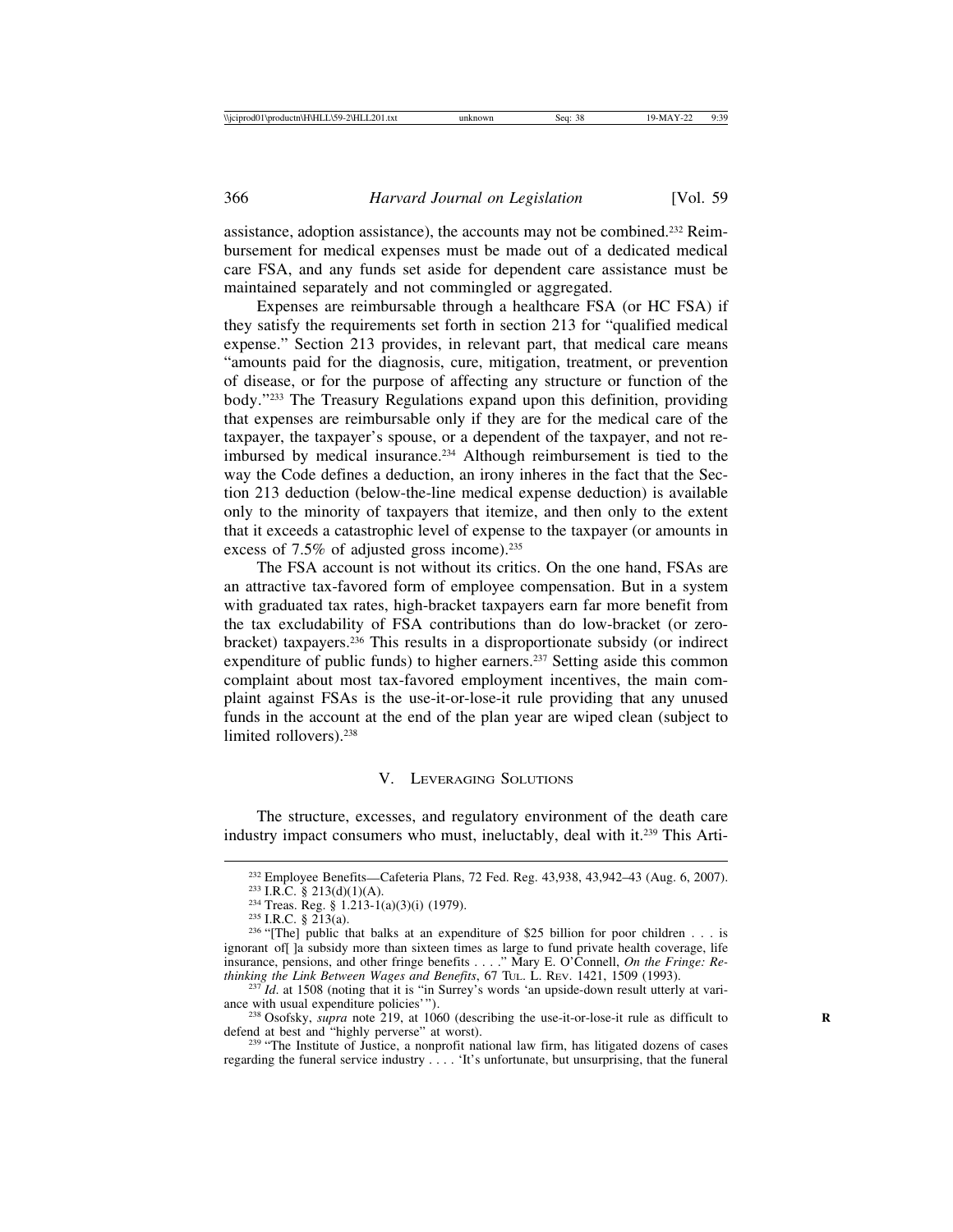cle proposes incentive-based reform to nudge the consumer towards preneed planning and prepayment. This reform will ideally be implemented in parallel with minor revision to the Funeral Rule and changes to priority of enforcement for pre-need prepayment and planning. Section V sets forth the important technical features of a pre-need prepayment tax incentive delivered through the existing structure of Section 125 of the Internal Revenue Code.

Funeral poverty is pervasive and death care spending is unique: disposition at death is the largest lifetime expenditure that most consumers have no desire to plan or contemplate. There is a need for safe, reliable, flexible pre-need prepayment instruments to assist the death care consumer with preneed prepayment and planning. Shaping consumer-safe and reliable pre-need prepayment instruments accessible to a consumer living anywhere in the United States is problematic when instruments are regulated at the state level by an industry focused on rent-seeking and self-interest. In fairness, any regulated entity has an interest in lobbying to influence regulatory decisions and policy in its own favor.<sup>240</sup> Regulatory capture<sup>241</sup> is used to describe those instances when an industry has gained excessive influence or power $242$  that is used to erect barriers to entry, unnecessarily impose costs, and preserve status quo—in essence, the regulators are now the dancing marionettes of the

industry's reaction to honest competition is to call for more regulation . . . [i]t is important that people have choices and that entrepreneurs are able to respond to the need to keep prices down. Unreasonable regulations benefit no one but the funeral industry's pocketbooks.'" Lindsay Marchello, *Regulations, Market Dynamics Changing Funeral Business*, BLADEN J. (Oct. 31, 2017), http://www.bladenjournal.com/news/14911/regulations-market-dynamics-changing-

<sup>&</sup>lt;sup>240</sup> Sheldon Whitehouse & James Leach, *Afterword to Preventing Regulatory Capture: Special Interest Influence and How to Limit It*, TOBIN PROJECT (2013), http:// www.tobinproject.org/sites/tobinproject.org/files/assets/Afterword%20%283.29.13%29.pdf

<sup>[</sup>https://perma.cc/LF3U-Q2FX]. <sup>241</sup> This is a topic that has been discussed since at least the 1950s. *See* Dorit Rubinstein

<sup>&</sup>lt;sup>242</sup> See Patricia Sabatini, Last Rites: Pennsylvania's Funeral Regulators Failing Consum*ers, Report Finds*, PITTSBURGH POST GAZETTE (July 1, 2021), http://www.post-gazette.com/ business/money/2021/07/01/Pennsylvania-State-Board-Funeral-Directors-Consumer-Federation-America-Funeral-Consumers-Alliance/stories/202106280094 [https://perma.cc/R2VL-88BG] (noting that according to executive director of Funeral Consumers Alliance, most states have oversight boards with a supermajority of members from the funeral industry and "[t]hey see themselves as more serving the funeral industry rather than the consumer"); *see also* Adam Gottschalk, *Giving Up the Ghost: How the Funeral Rule and State Licensing Boards Are Failing to Protect Consumers from Underhanded Undertakers*, 27 ELDER L.J. 423, 430 (2020) (noting that Illinois's funeral board has seven members, and all seven members are licensed funeral providers, which seems to be the norm).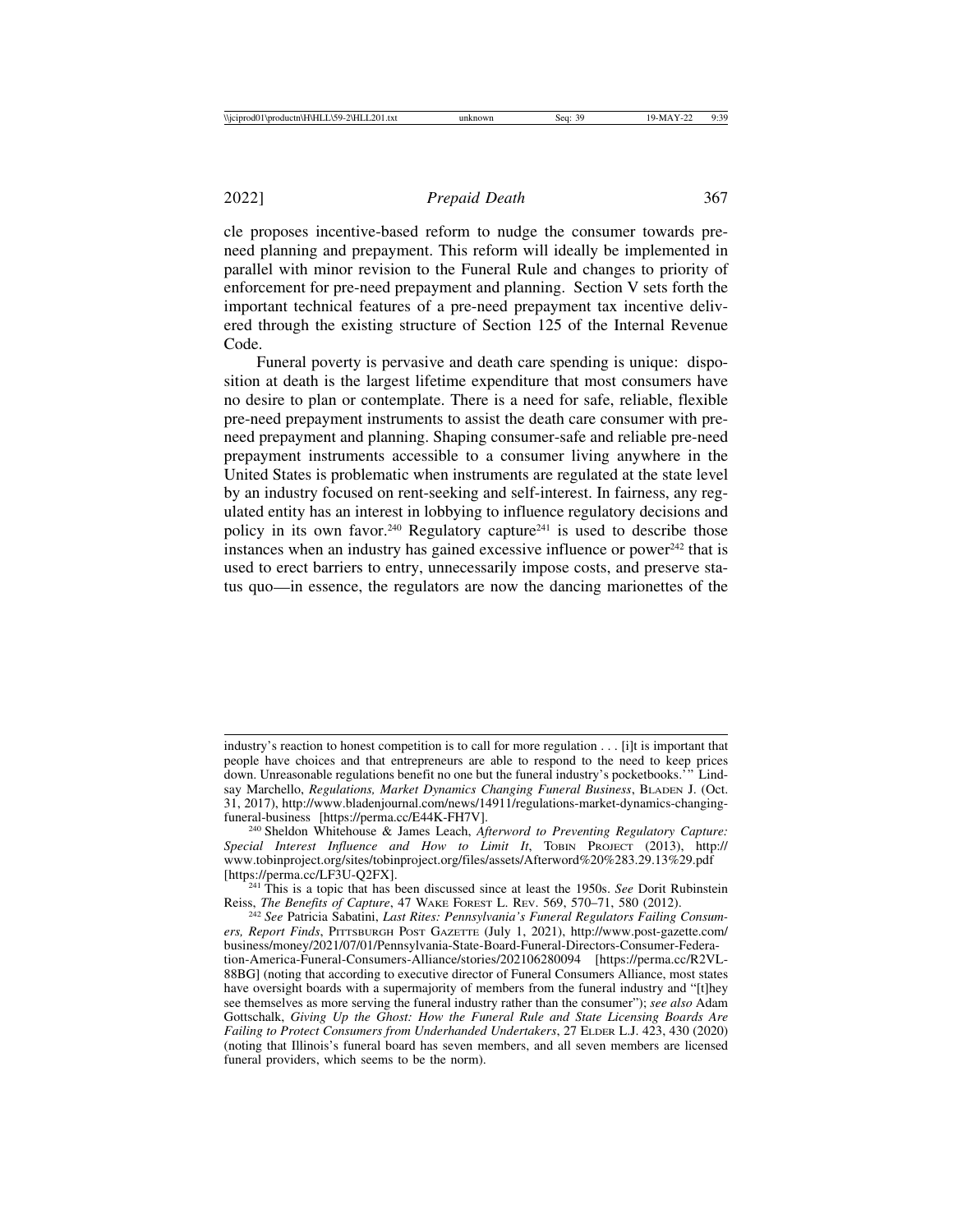industry pulling their strings.243 Any proposal for change requires a path around or through this state-level regulatory obstacle.<sup>244</sup>

Incentives delivered through the Internal Revenue Code are arguably suboptimal except when direct spending fails to accomplish the same result, or the incentive is for a legitimate public purpose that may be about more than dollars spent or saved.245 The Internal Revenue Code is a powerful telegraphing device with an expansive reach that is able to capture the attention of the average American household (and their professional advisors) and disseminate important information. When informational restraint is an implicit barrier in a marketplace, the use of a tax incentive has been effective in the past to broaden public accessibility to information, products, and services.246 Furthermore, although distributional data supports the notion that the Code may have been a suboptimal way to mitigate inequality in this modern era of tax policy, it has been at least somewhat effective with reducing poverty.247

Millions of Americans have been directly touched by COVID-19 illness or death, and for the survivors among us, many have endured the emotional and financial pressures brought by unplanned deaths. The business of death is arguably entrenched at the state level. Consumer protection within the death care space requires more than change to positive law—it requires structural change to correct the market obstacles and/or failures that are operating to the disadvantage of the consumer. The proposed paradigm offers the consumer the ability to pay for pre-need planning of funerary expenses and be reimbursed with pre-tax earnings for "qualified" expenditures through section 125 and flexible spending account principles. This approach delivers an incentive to the consumer while also sidestepping state-level regulatory issues: the federal tax incentive is only available for "qualified" preneed payments and consumer demand for the incentive will generate the pressure necessary to develop consumer-favorable pre-need instruments.248

<sup>&</sup>lt;sup>243</sup> The "marionette" or string puppet is controlled from above by strings or threads. The art form was perfected in its current form in the mid-19th Century by English marionettist Thomas Holden. *See* George Speaight, *Marionettes or String Puppets*, BRITANNICA, https:// www.britannica.com/art/puppetry/Marionettes-or-string-puppets [https://perma.cc/9KB7- YPD8]. <sup>244</sup> Most states regulate and control death care providers through a board. In a random

sample of 20 states and 123 available board seats, 87 seats were controlled by the industry (or 70%). Spreadsheet on file with author.

<sup>&</sup>lt;sup>245</sup> See Edward A. Zelinsky, *Efficiency and Income Taxes: The Rehabilitation of Tax Incentives*, 64 TEX. L. REV. 973, 1026 (1986) ("This Article deviates from the scholarly consensus in holding it presumptively appropriate to use the tax system for the implementation of federal policy in the domestic economy. Thus, the burden of proof should be placed on those asserting the inefficiency of any particular incentive or of incentives in general.").

<sup>&</sup>lt;sup>246</sup> See generally Haneman, *supra* note 53.<br><sup>247</sup> See Susannah Camic Tahk, *The Tax War on Poverty*, 56 Ariz. L. Rev. 791, 795 (2014); David Kamin, *Reducing Poverty, Not Inequality: What Changes in the Tax System Can*

<sup>&</sup>lt;sup>248</sup> This idea is not without substantial precedent. "Most OECD governments use tax incentives to encourage businesses to invest in research and development (R&D) to boost inno-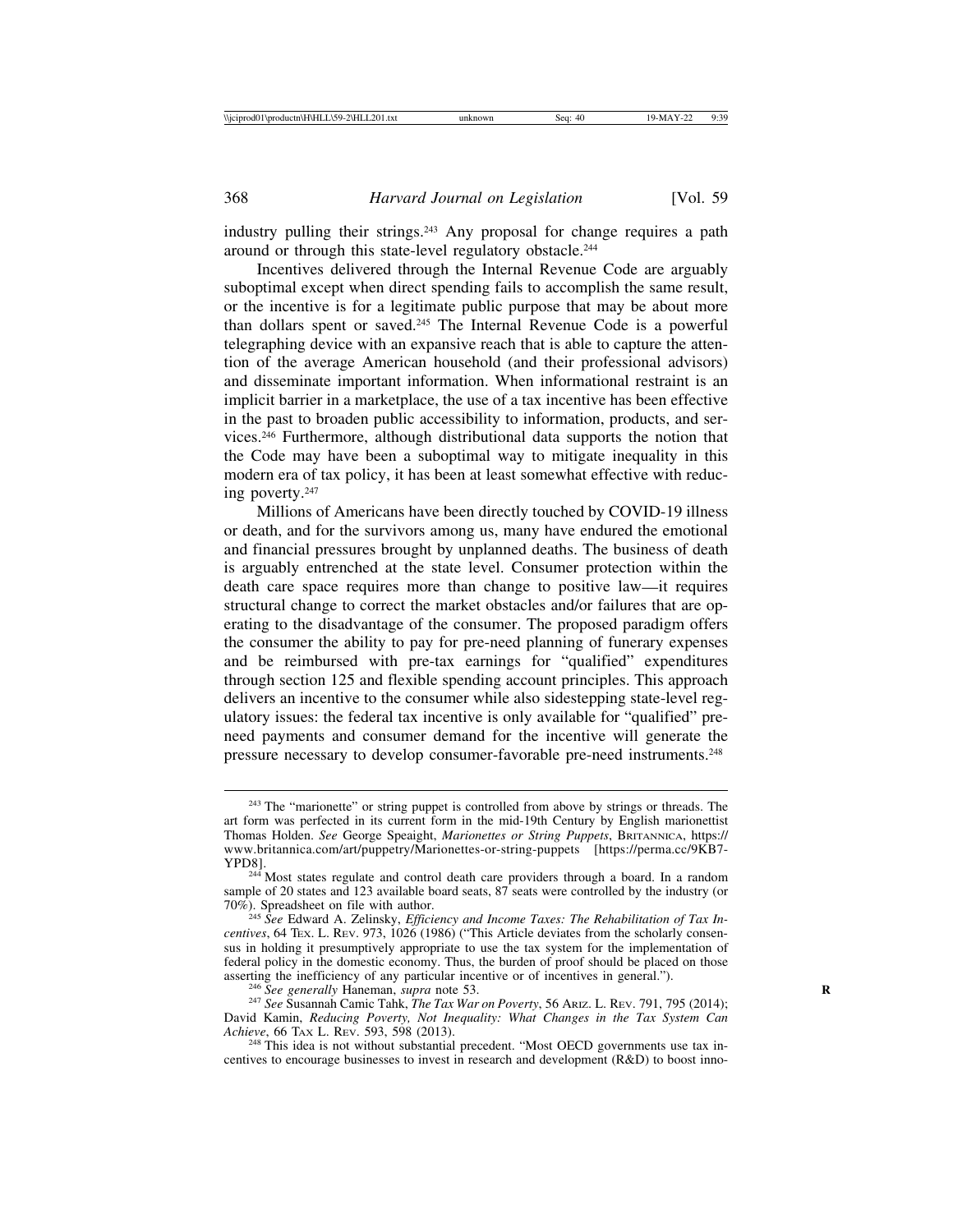#### *A. The FSA and Pre-Need Prepayment*

For many Americans, economic security is directly tied to participation in the labor market, either through the labor of themselves or a loved one.<sup>249</sup> The labor market provides access to a hodgepodge of noncash benefits, often inconsistent from employer to employer, through a system that is arguably inadequate, inefficient, or unfair.<sup>250</sup> In this way, the labor market arguably underwrites a form of social safety net that the system itself is not designed to provide. Based upon the Society of Human Resource Management's annual survey of U.S. employers, roughly sixty to seventy percent of employers offer Flexible Spending Accounts to employees.<sup>251</sup>

Using the FSA to incentivize pre-need planning for death services leans upon lessons learned from behavioral economics to encourage saving with respect to a category of expense that most consumers do not want to spend much time thinking about. Evidence suggests that a large portion of those families hardest hit by funeral poverty, the middle- and lower-income, are unlikely to amass the personal savings needed to shoulder an expected but significant expense.<sup>252</sup> The government already incentivizes savings and does so almost entirely through the tax system (e.g., 401(k) plans, IRAs) with mixed results but some appreciable impact.253 The magic of an FSA in the context of funerary expense is that it acts as a precommitment device—in which the employee is purposefully committing to some future action as a way of encouraging themselves to follow through.<sup>254</sup> The FSA acts as a

vation and drive economic growth." ORG. FOR ECON. COOP. AND DEV., *Reform R&D Tax Systems to Boost Innovation and Help Young Firms, Says OECD*, (Oct. 10, 2013), https:// www.oecd.org/newsroom/reform-rd-tax-systems-to-boost-innovation-and-help-young-

firms.htm [https://perma.cc/GXL7-L74S]. A recent example of innovation driven by tax subsidies comes in the form of the solar industry. The CEO of the Solar Industry Association cites a 10,000% increase in capacity, a quarter million new jobs, and \$140 billion investment into the industry as a result of tax subsidies. Daniel Oberhaus, *Tax Credit Fueled the Solar Energy Boom. Now It's in Limbo*, WIRED, https://www.wired.com/story/a-tax-credit-fueled-the-solar-

 $\frac{249}{249}$  See O'Connell, supra note 236, at 1423.<br>
<sup>250</sup> See generally id.<br>
<sup>251</sup> See Soc. FOR HUMAN RESOURCE MGMT., 2018 EMPLOYEE BENEFITS: THE EVOLUTION OF BENEFITS 1, 6 (2018), http://www.shrm.org/hr-today/trends-and-forecasting/research-andsurveys/Documents/2018%20Employee%20Benefits%20Report.pdf [https://perma.cc/KN3L-TVJZ] (reporting sixty-eight percent of employers in 2014 and sixty-three percent in 2018). According to the U.S. Bureau of Labor Statistics, sixty-nine percent of state and local government workers and forty-one percent of private industry workers had access to healthcare flexible spending accounts in 2019. BUREAU OF LABOR STATS., U.S. DEPT. OF LABOR, FLEXIBLE BENEFITS IN THE WORKPLACE (2021), http://www.bls.gov/ncs/ebs/factsheet/flexible-benefits-<br>in-the-workplace.htm [https://perma.cc/3AL8-RC36].

<sup>&</sup>lt;sup>252</sup> See generally THOMAS L. HUNGERFORD, CONG. RSCH. SERV., RL33482, SAVING IN-CENTIVES: WHAT MAY WORK, WHAT MAY NOT (2006).

<sup>253</sup> *Id*. <sup>254</sup> *See Precommitment*, BEHAVIORALECONOMICS.COM, http://www.behavioraleconomics. com/resources/mini-encyclopedia-of-be/precommitment/ [https://perma.cc/A2KR-MKK7] (explaining that committing to a future action at a particular time tends to motivate action, and thus, reduce procrastination).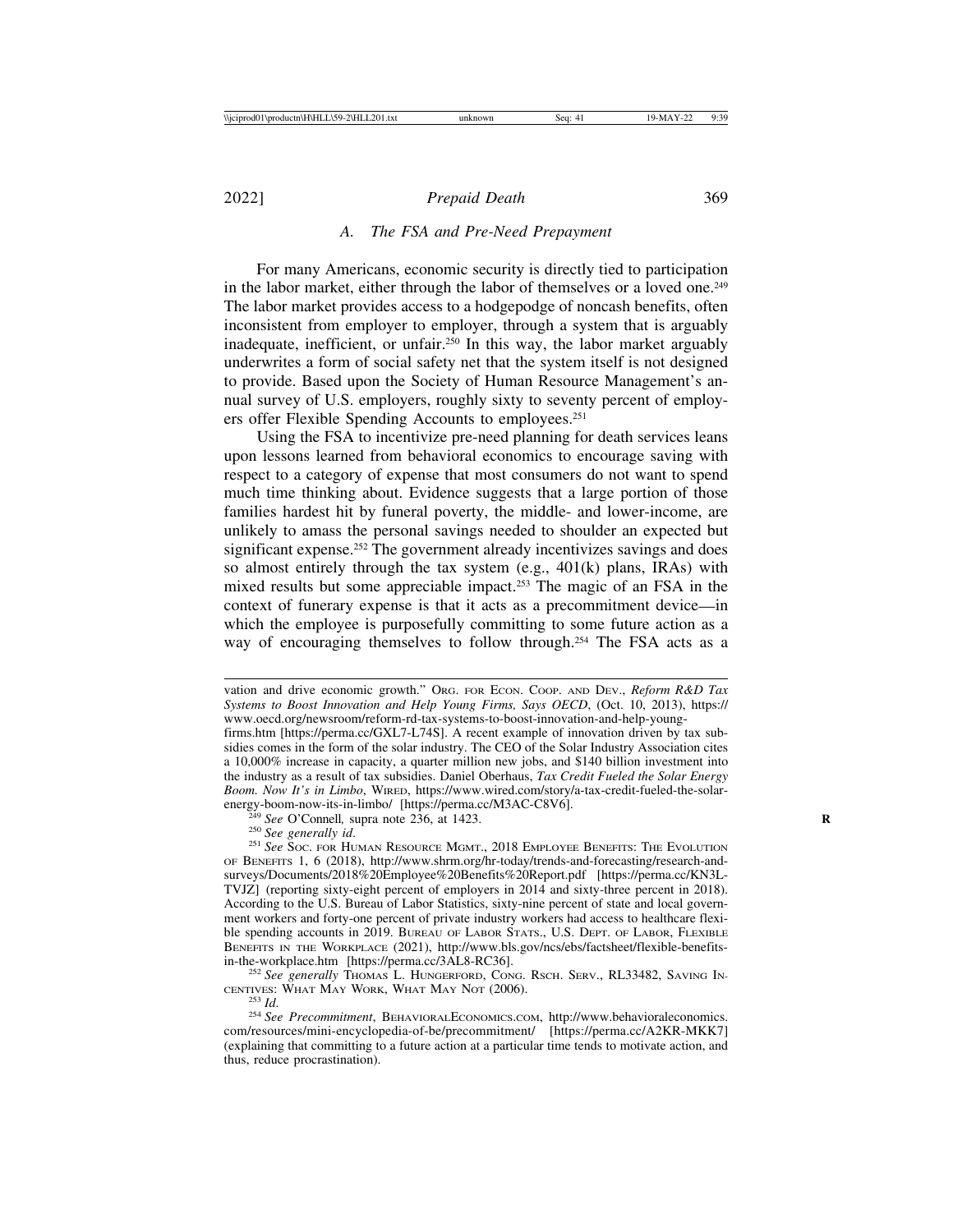bridge over the cognitive dissonance between the future self (long-term goals) and the present self (immediate desires), by creating a penalty (loss of committed, automatically withdrawn funds) if pre-need death care planning does not happen within a set period of time.<sup>255</sup> Further, research demonstrates that partitioning earnings for a specific purpose encourages rather than discourages savings.256 Additionally, incentives offered through employers may normalize conversations about death care saving and planning far ahead of retirement. As with all FSA accounts, limits placed on reimbursement for death care spending will blunt the upside-down nature of any tax subsidy and reduce any incentive for overspending. It may be worthwhile to set a lifetime limit (e.g., \$2,500 or \$5,000 per taxpayer) as delivery of a redundant benefit for a singular occurrence is unnecessary. FSA reimbursement may be permitted for both pre-need and at-need purchase of death care services for members of the same household, subject to these limits.

The illustration below demonstrates the way in which an FSA contribution for qualified death care service would benefit a taxpayer. This hypothetical taxpayer-employee earns \$60,000 annually (\$5,000 monthly). The taxpayer has elected to contribute \$3,600 towards death care FSA expenses (\$300 monthly). In doing so, the taxpayer has saved \$726.60 in taxes for the year (\$60.55 monthly).

<sup>255</sup> *See* T.C. Schelling, *Egonomics, or the Art of Self-Management*, 68 AM. ECON. REV. 290, 291 (1978) ("Many sophisticated people use unsophisticated budgeting devices, like weekly spending allowances and special funds for self-indulgent expenditures, often using two or three savings accounts, sometimes in separate banks, to achieve self-control through selfintimidation."). <sup>256</sup> Lee Anne Fennell, *Personalizing Precommitment*, 86 U. CHI. L. REV. 433, 440 (2019).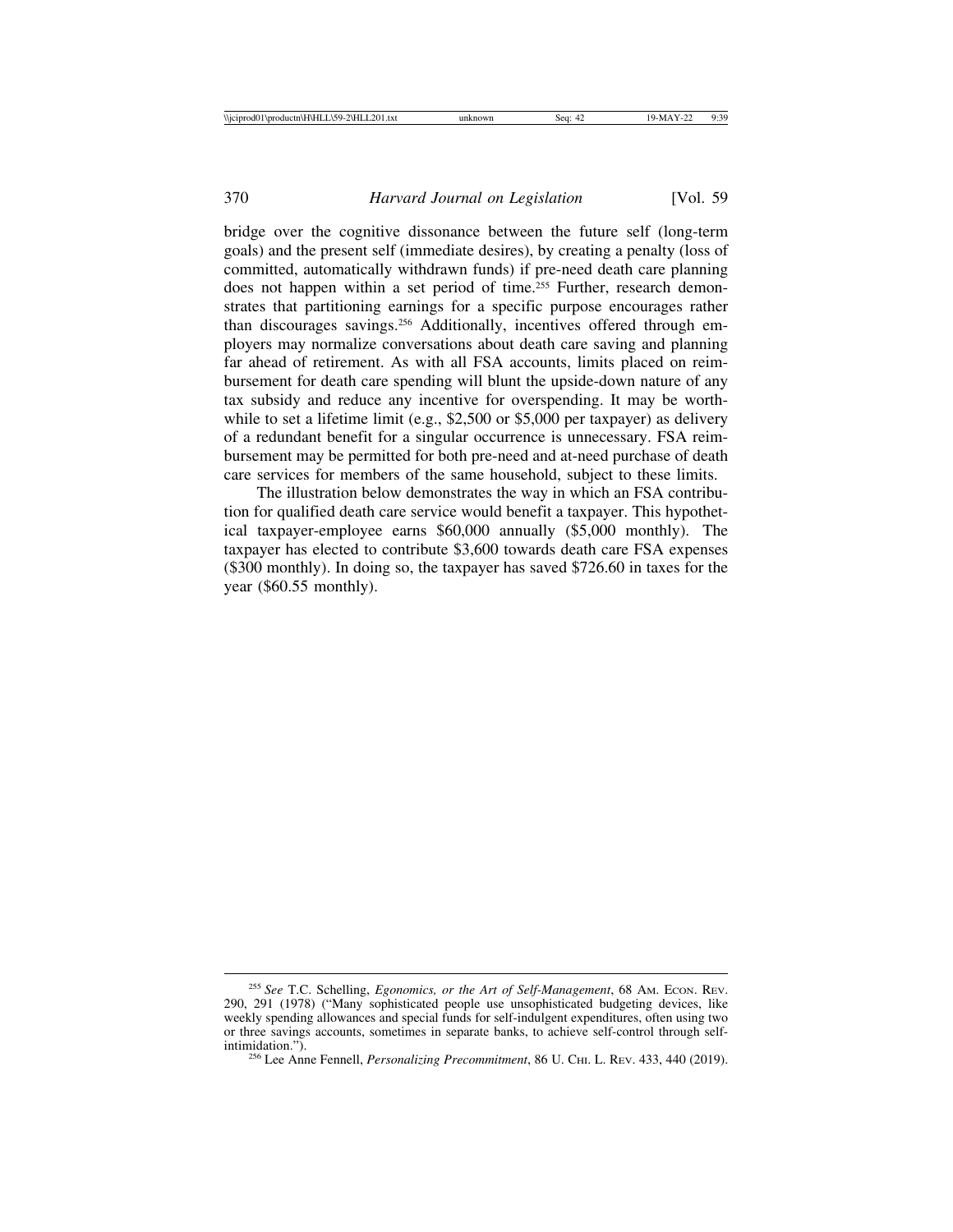|                                         | Without<br>§ 125 | With<br>§ 125 |
|-----------------------------------------|------------------|---------------|
| Salary                                  | \$5,000          | \$5,000       |
| Pre-tax Death Care                      |                  | \$300         |
| Taxable Income                          | \$5,000          | \$4,700       |
| Post-tax Death Care                     | \$300            |               |
| Social Security Tax of 6.2%             | \$310.00         | \$291.00      |
| Medicare Tax of 1.45%                   | \$72.50          | \$68.15       |
| Federal Withholding (9%)                | \$450.00         | \$423.00      |
| State Withholding (3.4%)                | \$170.00         | \$159.80      |
| Net Paycheck                            | \$3,697.50       | \$3,758.05    |
| <b>Total Taxes</b>                      | \$1,002.50       | \$941.95      |
| Decrease in Total Tax Liability Monthly |                  | \$60.55       |

The Joint Committee on Taxation publishes the Tax Expenditure Budget annually, setting forth an estimate of the revenue losses attributable to each federal tax expenditure.257 Although a revenue estimate is provided for Health Savings Accounts,<sup>258</sup> also authorized under section 125, no revenue estimate is calculated for an FSA (distinguished from the HSA as a plan that requires substantiation of the qualified expense through a plan administrator, trustee, or custodian).259 Although there is no departure point from which an estimate of FSA-eligible death care reimbursements may be calculated, this is an area that will take several years to develop with sufficient runway to

<sup>257</sup> JOINT COMM. ON TAX'N U.S. CONG., *Revenue Estimating*, https://www.jct.gov/operations/revenue-estimating/ [https://perma.cc/V557-JS3T].<br><sup>258</sup> The healthcare FSA has been available since 1978. Since that time, Congress has cre-

ated health savings accounts (HSAs), Archer medical savings accounts (MSAs), and health reimbursement accounts (HRAs). STAFF OF JOINT COMM. ON TAX'N, 110TH CONG., TAX EX-PENDITURES FOR HEALTHCARE 26-27 (2008). "HSAs are one of the lowest cost tax expenditures in the health care sector."  $Id$ .

<sup>&</sup>lt;sup>259</sup> Or rather, it would appear that the Joint Committee on Taxation has made a policy decision to fold FSA costs in with the exclusion for employer-provided healthcare benefits, which is the largest portion of total expenditures for health. JOINT COMM. ON TAX'N, ESTI-MATES OF FEDERAL TAX EXPENDITURES FOR FISCAL YEARS 2008-2012 14 (2008).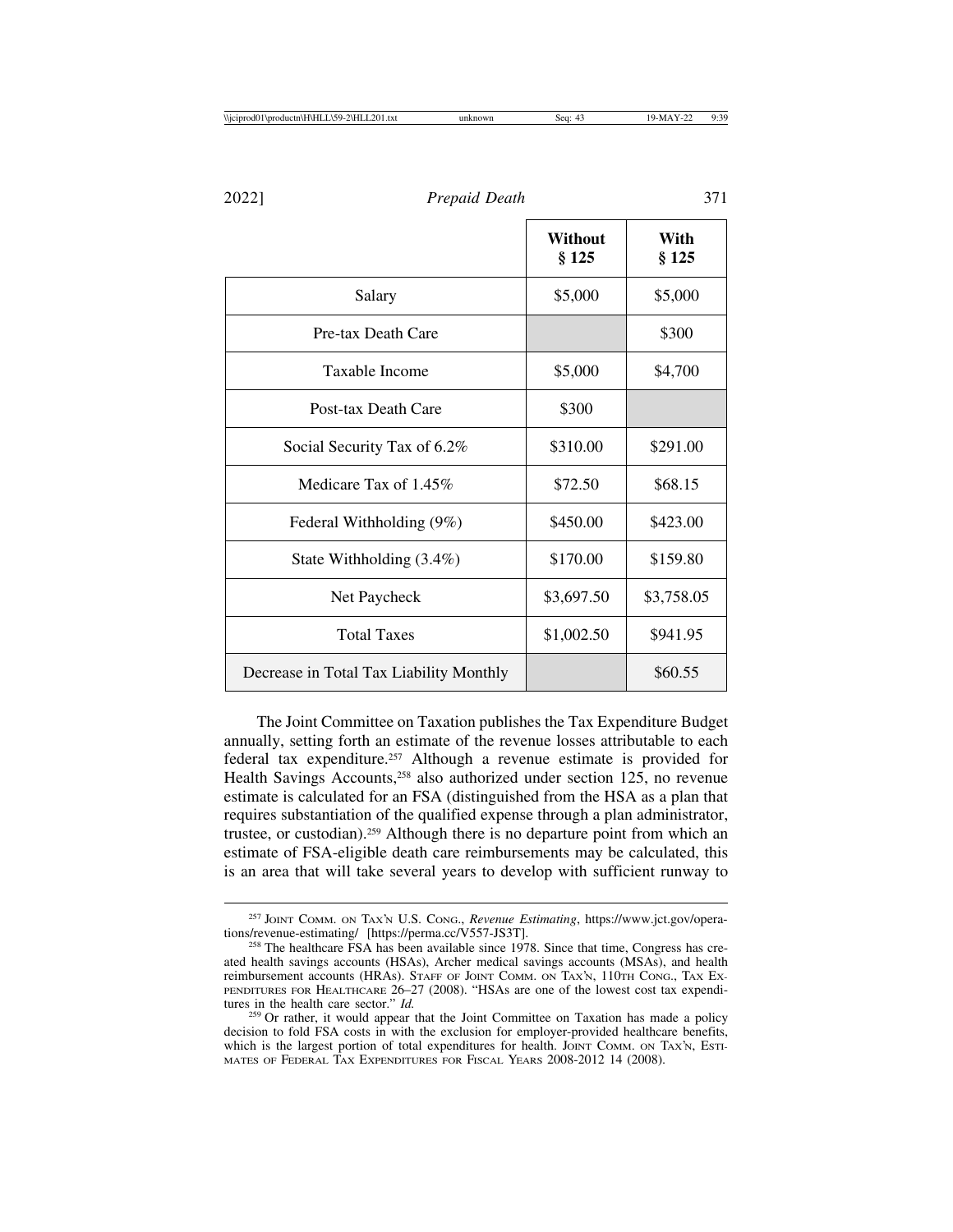produce estimates as interest rises. Suffice it to say that it is one small step in developing a social safety net for funerary expenses in the United States, substantially less costly than the COVID-19 reimbursement program instituted by FEMA in April 2021 whose projected costs may exceed \$5  $b$ illion<sup>260</sup>

#### *1. Two Paths Forward*

The infrastructure exists to allow employee contribution to an FSA account with reimbursement of qualified funerary expenses from pre-tax employee compensation. This is easily implemented through one of two approaches, each with advantages and disadvantages but neither impractical.

#### *a. The Death Care FSA*

The first option is the creation of a dedicated Death Care Flexible Spending Account (with a lifetime maximum of \$3,000 to \$5,000).<sup>261</sup> Consistent with the way in which these plans are currently administered, the Death Care FSA would be funded by the taxpayer with pre-tax earnings contributed to this earmarked account. Amounts contributed to this account would not be combinable with any other FSA account. The taxpayer would use the funds contributed to this account on a pre-tax basis to purchase "qualified" pre-need death care services directly from a provider.

This approach is consistent with the structure currently in effect, wherein medical and dependent care FSA accounts are maintained separately. It allows the consumer to more accurately budget dependent care, medical care, and death care expenses. Further, this approach provides freedom of choice: employers have the option of not offering this product<sup>262</sup> and employees may choose not to participate.<sup>263</sup> Offering the Death Care FSA as a new product is, in and of itself, a communication device that may subtly shift norms. Employees will become more educated as to why this product

<sup>260</sup> Deaths attributable to COVID-19 in the United States are estimated to exceed 600,000. FEMA established a program historically unprecedented in scope whereby survivors may be reimbursed up to \$9,000 per decedent for death care service costs incurred for any U.S. citizen, non-citizen national, or qualified alien who died on or after January 20, 2020 with COVID-19 listed as cause of death on a death certificate. No end date or cap has been placed on this program. Terrell, *supra* note 90.

<sup>&</sup>lt;sup>261</sup> An annual maximum and lifetime maximum would apply to contributions, e.g., \$1,000 or \$2,500 annual maximum paired with a \$5,000 lifetime maximum.<br><sup>262</sup> What is the benefit to employers of offering flexible spending accounts to employees?

Employers do not need to pay payroll tax (Medicare and Social Security) on the amounts contributed by each employee to the FSA. For every dollar an employee contributes to his, her, or their FSA, the employer is saving roughly seven to eight percent on payroll taxes. WAGE WORKS, FLEXIBLE BENEFIT ACCOUNTS (2017), https://www.wageworks.com/media/567696/<br>healthcare-fsa-product-guide-for-employers.pdf [https://perma.cc/9M73-9AK8].

<sup>&</sup>lt;sup>263</sup> By purchasing something with dollars from an FSA, and using pre-tax funds, an employee is saving between twenty-five and forty percent (depending upon their individual rate of tax). *Id.*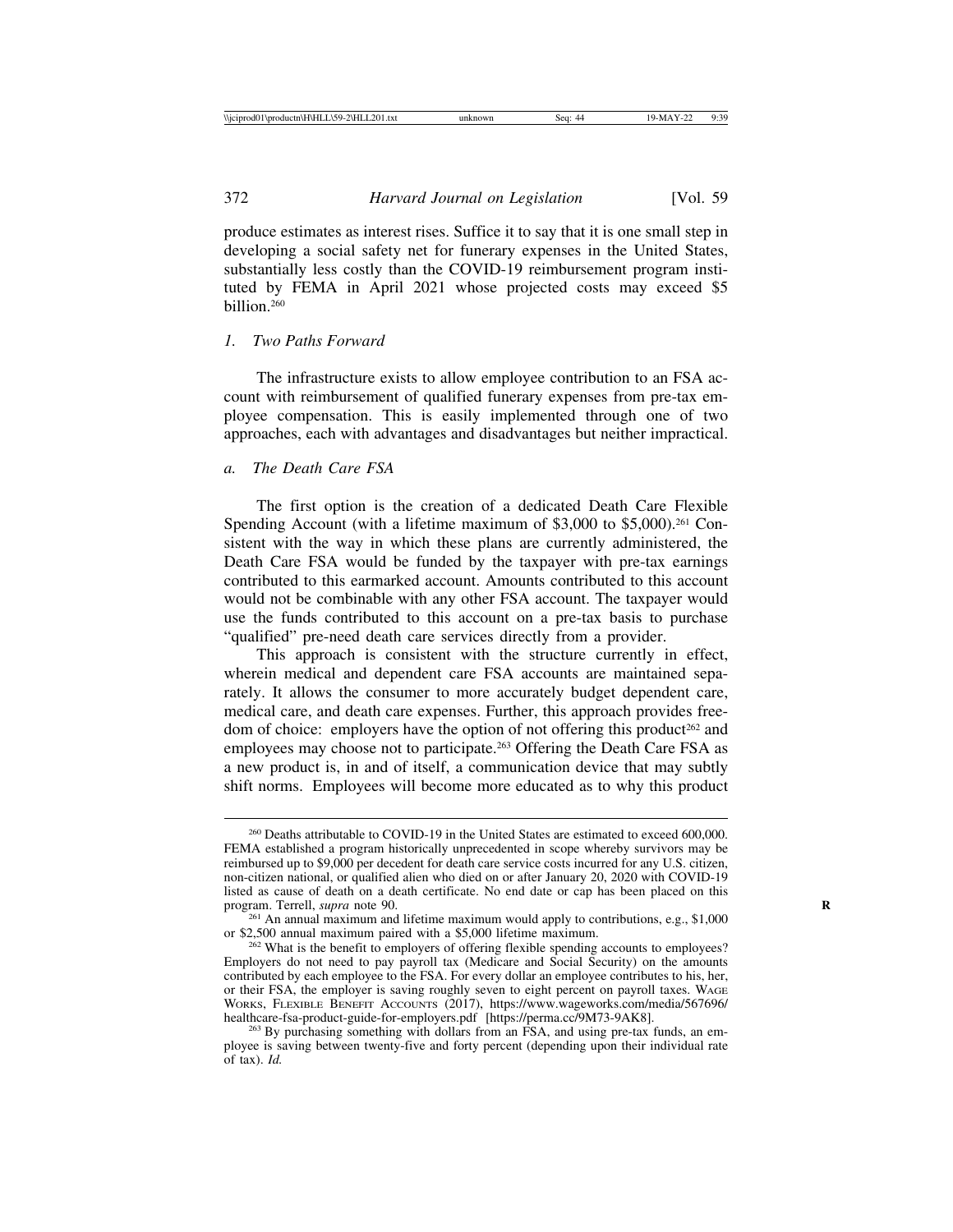is being offered through informational sessions that generally precede open enrollment periods.

The primary disadvantage with this approach is that death care expenses are not otherwise deductible elsewhere in the Internal Revenue Code, and section 125 defines a cafeteria plan as including benefits not includible in the gross income of an employee by reason of an express provision in the Code.264 Consequently, the language of section 125 would need to be amended, e.g., a sentence added at the end of section  $125(f)(1)$  providing that death care benefits in an amount up to \$5,000 per taxpayer per lifetime may be treated as qualified for purposes of flexible spending plan reimbursement. Additionally, revised language authorizing a Death Care FSA would likely need to be included in the proposed Treasury Regulations for section 125, which authorize and detail the administration of medical, adoption, and dependent-care FSAs.265

#### *b. Reimbursement as a Section 213 Expense*

The second option uses the healthcare FSA account in its present form. This approach requires only that death care or funerary expenses be added to the list of "qualified expenses" that may be reimbursed through the FSA.

There are many important policies being served by broadening the definition of section 213 "medical expense" to include pre-need prepayment of death care expenses (for the limited purpose of FSA reimbursement), including considerations that touch upon public health, consumer protection, environmental protection, and intergenerational equity. Disposition of a dead body is disposal of a special type of waste, with potential public health concerns if the waste is not disposed of properly.266 Further, the definitional change to "medical expense" would reflect an important normative change and the incentivization of death care expenses being borne by the decedent rather than the survivor. Pre-need planning facilitates the cultivation of an informed death care services consumer—in other words, a consumer who is not time-constrained or cost-insensitive. This type of approach to planning allows the consumer to contemplate the scope of services available, carefully consider pricing, and perhaps also investigate the environmental impacts of the potential services.

An interesting advantage of this second approach is structural: the "use it or lose it" nature of the FSA plan. Every year, there are employees who engage in frivolous year-end spending to avoid losing excess funds remain-

<sup>&</sup>lt;sup>264</sup> I.R.C. § 125(f)(1).<br><sup>265</sup> DiRusso, *supra* note 226, at 321 (discussing creation of a charitable flexible spending account). <sup>266</sup> Although decomposing bodies are only a negligible public health threat, any type of

waste (e.g., sewage, landfills, etc.) can create issues if they contaminate a water source. *Are Dead Bodies Dangerous?*, SLATE (Aug. 23, 1999, 7:15 PM), http://slate.com/news-and-politics/1999/08/are-dead-bodies-dangerous.html [https://perma.cc/TDF7-7KBG].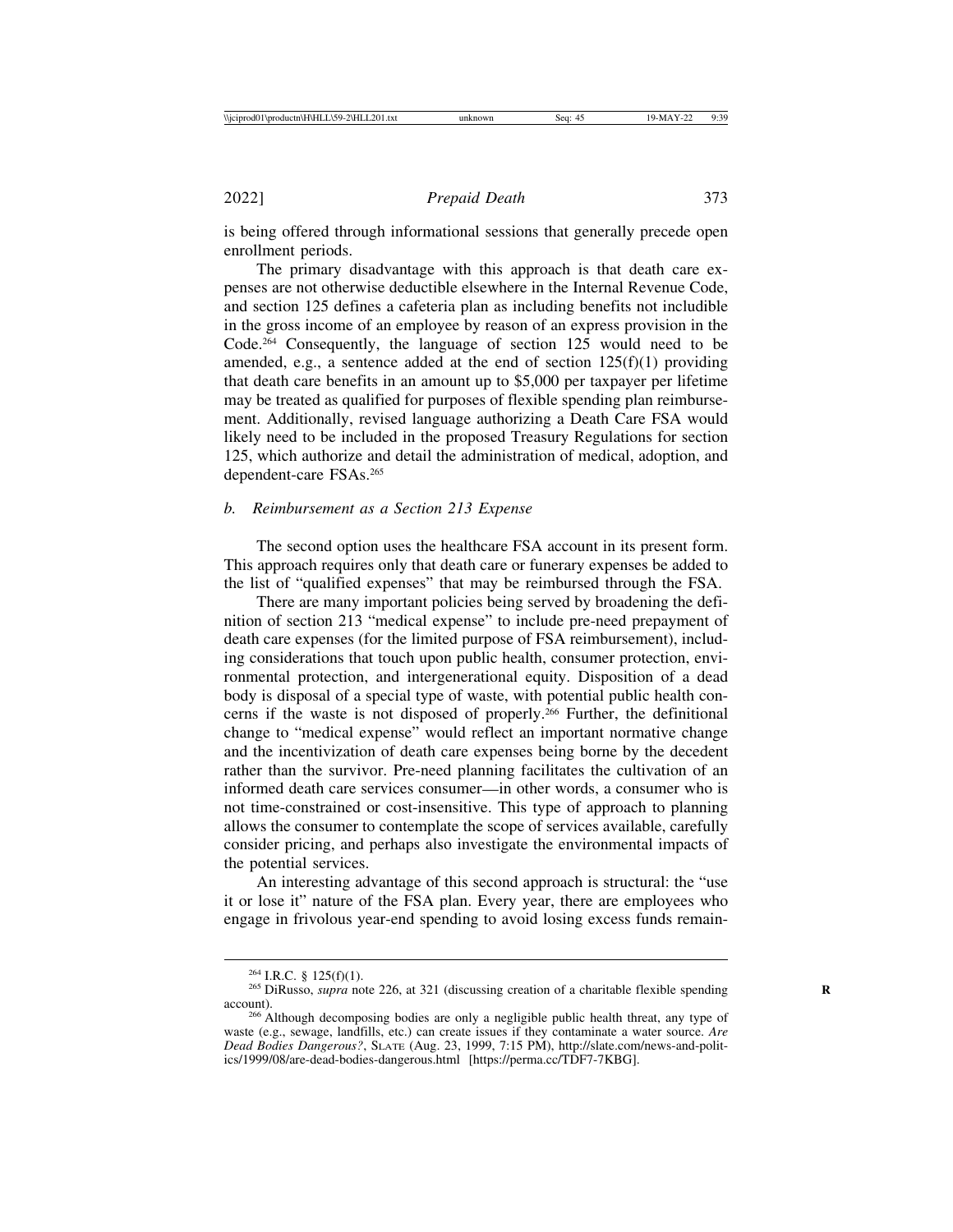ing in their FSA account on January 1.267 Death remains an unpalatable topic for many who may not opt into a Death Care FSA, but the threat of year-end waste in a healthcare FSA may direct a taxpayer's last-minute spending in the direction of pre-need prepayment of funerary expenses.268 And though it is possible that frivolous year-end spending may be shifted from healthcare expenses to death care expenses, this would still be desirable consumer behavior, because the shift from at-need to pre-need spending would be supported. The government has an interest in supporting public health, and a tax expenditure offered through an FSA for safe and proper disposal of human remains at the conclusion of medical care can be viewed as supporting good public health policy.

#### *2. Accompanying Reform*

The tenor and tone of this section is tentative to the extent that the proposal to implement FSA reimbursement requires an accompanying reform that is obvious but significant: pre-need prepayment for funerary expenses should only be "qualified" if the payment is irrevocable, transferrable, and paid pursuant to a written agreement.<sup>269</sup>

The approach taken in this Article is ultimately meant to be practical. There is no question that the death care marketplace will be excited by tax incentives to fuel prepayment spending but concerned by a mandate that all pre-need prepayment be fully transferrable. It is important that the incentive be crafted with appropriate consumer protections—in other words, the industry must accept the benefit along with sensible burdens.

Irrevocability of an expense paid through any type of FSA is necessary to ensure that the pre-tax funds are being used as intended. Funds must be transferrable without penalty to an equivalent plan offered by another funeral home or death care provider—portable within or to a different state because "life happens" in the span of time between prepayment and death, and there are many reasons a consumer would need to pivot to another provider (e.g., relocation, business failure, etc.). Concerns about administrative costs associated with plan management may be addressed through retention of a fixed nominal administrative transfer fee (e.g., \$250).270 While the death care services provider has an expectation of providing the prepaid contracted

<sup>267</sup> Press Release, Dept. of the Treasury, Treasury Modifies "Use-or-Lose" Rule for Health Flexible Spending Arrangements (Dec. 28, 2021), http://www.treasury.gov/presscenter/press-releases/Documents/103113FSA%20Fact%20Sheet.pdf [https://perma.cc/9U9X-677V]. <sup>268</sup> When an employee realizes they need to spend \$500 in their FSA before the end of the

year, perhaps pre-need purchase of a coral reef ball for cremated remains will be an appealing year-end (or holiday) purchase. ETERNAL REEFS, WHAT IS AN ETERNAL REEF? (2020), http:// www.eternalreefs.com/the-eternal-reefs-story/what-is-an-eternal-reef/ [https://perma.cc/

UM46-7CK8].<br><sup>269</sup> Frank, *supra* note 158, at 34 (noting there are a dozen states that do not require pre-<br>need death care contracts to be written).

 $270$  This fee should be a fixed amount rather than a percentage of total prepaid funds.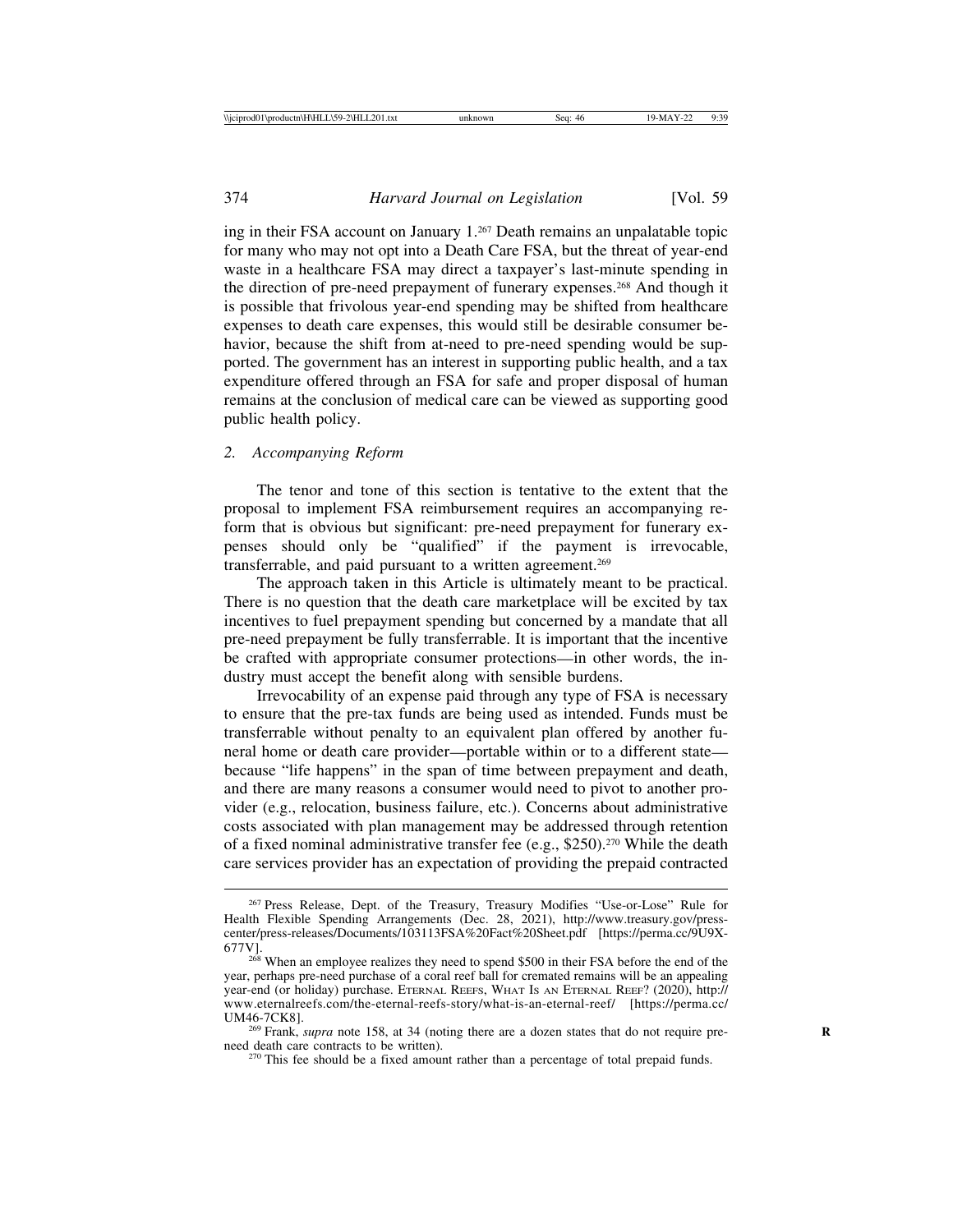good or service until date of death, no good or service has been provided and the provider is not entitled to any other payment. An accounting must be provided for interest or income earned through the deposit of prepaid funds held by the funeral provider, with interest and income also transferrable on request. Although prepayment and the contract may be transferable to another provider, barring unusual circumstances, it is likely that contracting providers will benefit from consumer inertia and most funds will not be transferred.271

The Funeral Rule is silent on pre-need prepayment arrangements, and imposing these standardized federal requirements for reimbursement through an FSA has a number of advantages.272 State regulations vary wildly on whether or not pre-need prepaid contracts are transferable, and a benefit of tax-favored FSA reimbursement (and reimbursement eligibility requirements) is its ability to "nudge" marketplace behaviors in a direction more favorable to the consumer.273 Reshaping consumer buying behavior in favor of pre-need planning and prepayment will dramatically shift the structure and composition of a marketplace employing approaches that have remained relatively static for a century.274

#### *B. Legal Enforceability of Pre-Need Planning, Generally*

The law of human remains is an idiosyncratic area of the law that legitimizes *remembering* (the person who once was) as a moral practice, with positive legal protections that guard the empty vessel<sup>275</sup> vacated by the living from being defiled or disrespected.276 Attempts to reform the law of human remains have focused largely on disputes over disposition of remains and

<sup>271</sup> HBS Working Knowledge, *When Customers Don't Care: Lessons from 'Consumer Inertia' and Gas Prices*, FORBES (June 20, 2019, 8:06 AM), http://www.forbes.com/sites/hbsworkingknowledge/2019/06/20/when-customers-dont-care-lessons-from-consumer-inertiaand-gas-prices/?sh=5cc07f8440bf [https://perma.cc/TK4P-7MVY] (noting the consumer inertia that exists in some industries, with consumers driven to remain with the same provider of services or goods by simple considerations such as habit or laziness).

<sup>&</sup>lt;sup>272</sup> Frank, *supra* note 158, at 34.<br><sup>273</sup> See THALER & SUNSTEIN, *supra* note 20, at 1–3.<br><sup>274</sup> Allie Volpe, *Disruption Comes for Death*, Vox (Mar. 23, 2019, 7:30 AM), https:// www.vox.com/the-goods/2019/5/23/18635971/cremation-sustainable-funeral-eco-friendly-alternatives-burial [https://perma.cc/9JQR-B8ER] (noting that the modern "model of caring for

and remembering the dead remained unchanged for over 100 years"). <sup>275</sup> Sheelagh McGuinness & Margaret Brazier, *Respecting the Living Means Respecting the Dead Too*, 28 OXFORD J. LEGAL STUD. 297, 314 (2008) (noting the issue of the deceased vessel is certainly more complex than this, in that "the dead are owed some degree of respect. If dead bodies were truly of no more account than say vegetables there would be no objection even to their use as dog meat").

<sup>&</sup>lt;sup>276</sup> Canadian and American cemeteries are technically open, public memorial places anyone can enter them. However, although certain ceremonies can take place there, cemeteries are not understood in mainstream culture as a social space where people gather or meet informally. . . . This validation of the attachment of private memory to human remains can be understood as granting some limited social space for the dead. Rachel Ariss, *Bring Out Your Dead: Law, Human Remains and Memory,* 19 NO. 1 CAN. J.L. & SOC'Y 33, 45 (2004).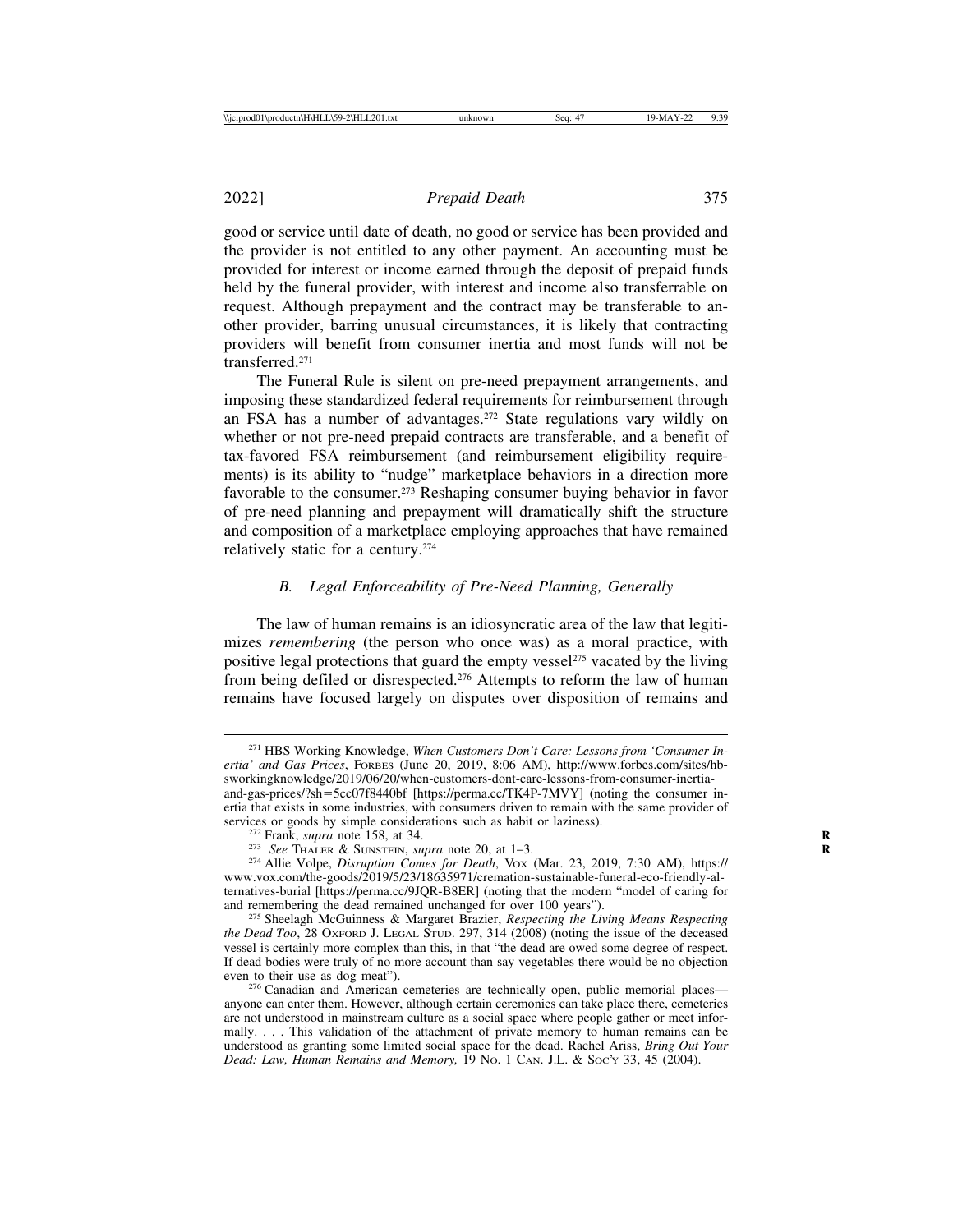redefining the meaning of family or bypassing the family paradigm entirely.<sup>277</sup> This Article suggests, but does not exhaustively consider, that carving an enforceable safe harbor for preplanned and prepaid death arrangements avoids unnecessary disputes entirely and creates certainty of outcome for the living.278

Those who take steps to engage in pre-need planning secured with prepayment have implicitly been led to believe that their plan will be enforceable after death and all clear instructions will govern.<sup>279</sup> And yet, such a strong systemic bias in favor of biological (or "traditional") family members exists that probate courts and funeral homes may disregard the clear death care instructions of the decedent in favor of the preferences of the next of kin.280 To the extent that morality is a form of meta-economics, connecting legal enforceability to death care prepayment makes sense.281 The United States affords great deference to the freedom of testation doctrine,<sup>282</sup> and law can reinforce this respect of the individual through enforceability of disposition planning into which the decedent has made a lifetime financial investment.283 Pre-need planning may be treated as "last wishes" (and merely ephemeral) unless and until it is supported by prepayment. Accepting prepayment subject to a contract or agreement to provide death care services creates a reasonable expectation that the contract or agreement will be enforceable after death, and if not, the Funeral Rule must be amended to require a mandatory disclosure that pre-need planning and prepayment may be wholly disregarded at time of death.

Giving priority to a pre-need funeral plan or contract (colloquially referred to as a "preneed") between the decedent and a specific funeral provider is not without precedent.284 Idaho has endorsed the pre-need funeral

<sup>277</sup> *See* Frances H. Foster, *Individualized Justice in Disputes over Dead Bodies*, 61 VAND. L. REV. 1351, 1364 (2008) (proposing an individualized justice system for disputes over

 $278$  The purpose of this discussion is to start a conversation to be continued in a future publication.

 $279$  "A funeral director was asked in a recent radio interview, 'What happens . . . if the deceased has left instructions for a very simple funeral, but the survivors insist on something more elaborate?' The funeral director answered, 'Well, at a time like that, who are you going to listen to?'" JESSICA MITFORD, AMERICAN WAY OF DEATH, 181-82 (1963).

<sup>&</sup>lt;sup>280</sup> See generally Hernandez, supra note 211.<br><sup>281</sup> Major Bruce D. Page, Jr., When Reliance Is Detrimental: Economic, Moral, and Policy *Arguments for Expectation Damages in Contracts Terminated for the Convenience of the Gov-*

<sup>&</sup>lt;sup>282</sup> See Shelly Kreiczer-Levy, *Property's Immortality*, 23 CARDOZO J. L. & GENDER 107, 108 (2016) ("The law of post mortem property transfers is founded on the principle of testa-

<sup>&</sup>lt;sup>283</sup> Pre-need planning and prepayment would ensure legal enforceability of death care instructions for those who feel uncomfortable with biological family potentially interfering with their last wishes. Kara Nowakowski, *Dying while Trans: A Critical Analysis of Respect After*

<sup>&</sup>lt;sup>284</sup> The sale of preneeds started in the 1930s and continues as a billion-dollar business today, often funded through the funeral trusts discussed in Section III of this Article. Walker, *supra* note 113. **R**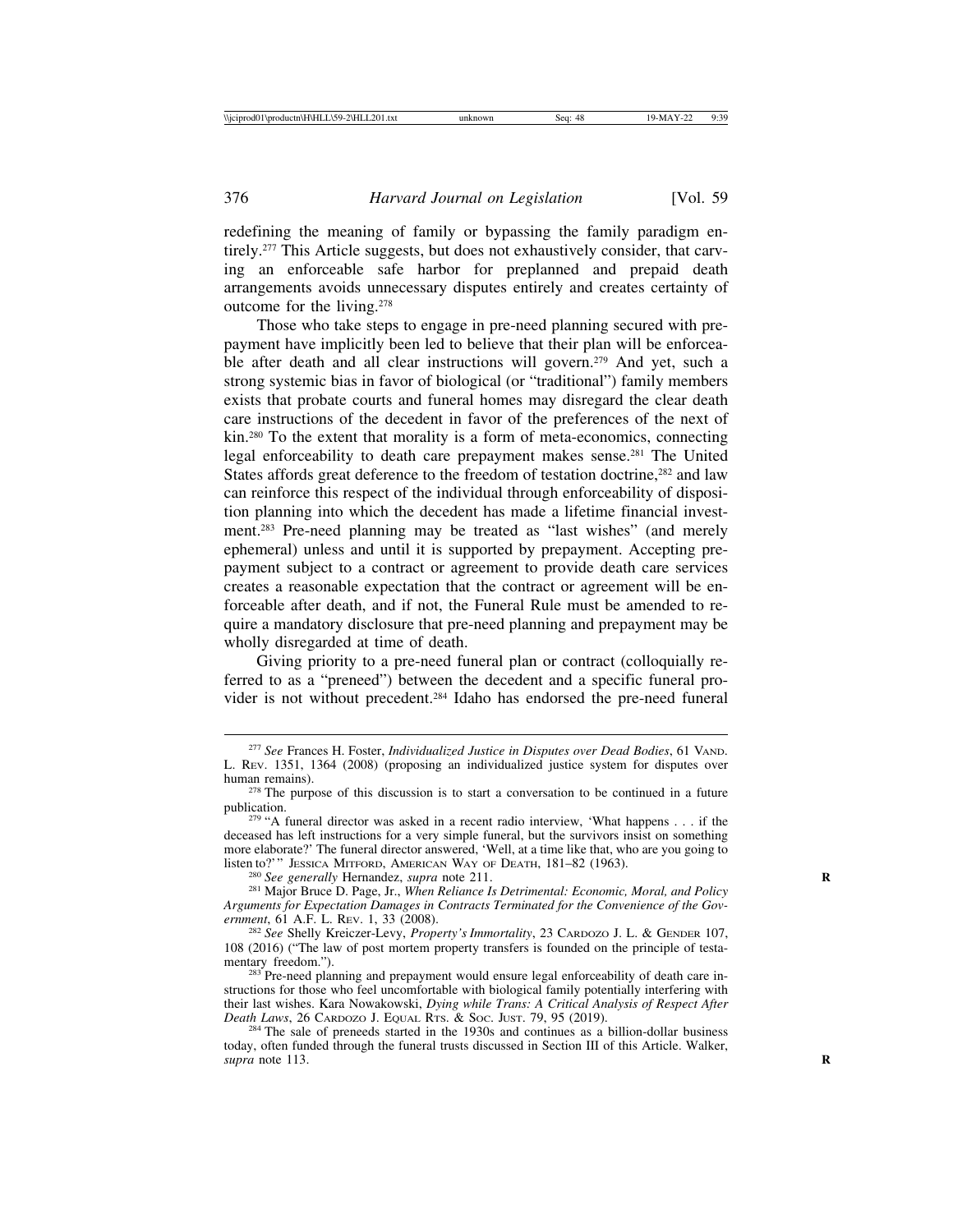plan that has been "funded in advance" in the Priority of Decision statute codified within the state, giving the highest priority in controlling disposition to the pre-need plan.285 California and Massachusetts similarly enforce the terms of a pre-need contract, provided that prepayment has been made.<sup>286</sup> When the decedent has engaged in pre-need planning and prepayment, any other result is profoundly inequitable.

#### VI. CONCLUSION

No one escapes death. For most of history, death was familiar, integral, and present. With the twentieth century came the rise of the funeral home and the institutionalization of death, and with the process moving outside of the home, modern society in the United States has allowed death to be rendered almost invisible. Interestingly, however, death has returned to contemporary society through the COVID-19 pandemic,<sup>287</sup> and the past year has exposed in stark relief the deeply intertwined issues of death sequestration, funeral poverty, and consumer vulnerability in a marketplace without accessible, reliable prepayment instruments to facilitate pre-need planning.

Perhaps all unique contributions to existing literature are the product of favorable timing: end-of-life planning is an idea now gaining traction with consumers and the government arguably grasps the need for a broadened social safety net that incentivizes emergency saving and/or assists with death care service. The issuance of large (historically unprecedented) COVID-19 FEMA reimbursement checks for funerary expenses has a certain undeniable appeal but will also reinforce existing taboo and death invisibility in a way that does not meaningfully address long-term issues. In a marketplace where some state regulatory authorities may have buckled to regulatory capture, this Article introduces the idea of federal tax incentives functioning as both a sword and shield within this marketplace, metaphorically changing the way that the game itself is played through tax-sheltered prepayment options, taxfavored savings options, and low-income taxpayer refundable tax credits.<sup>288</sup>

<sup>&</sup>lt;sup>285</sup> *See, e.g.*, 1994 Idaho Sess. Laws 423, §§ 1–4.<br><sup>286</sup> CAL. HEALTH & SAFETY CODE § 7100.1(a)(2) (Westlaw current through ch. 10 of 2022 Reg. Sess.); 239 MASS. CODE REGS. 3.09 (Westlaw current through Reg. No. 1464).

<sup>&</sup>lt;sup>287</sup> See generally Hviid Jacobsen & Petersen, *supra* note 126.<br><sup>288</sup> Tax-sheltered prepayment incentives are discussed in this Article. Tax-favored savings options and low-income taxpayer refundable credits will be explored in forthcoming publications.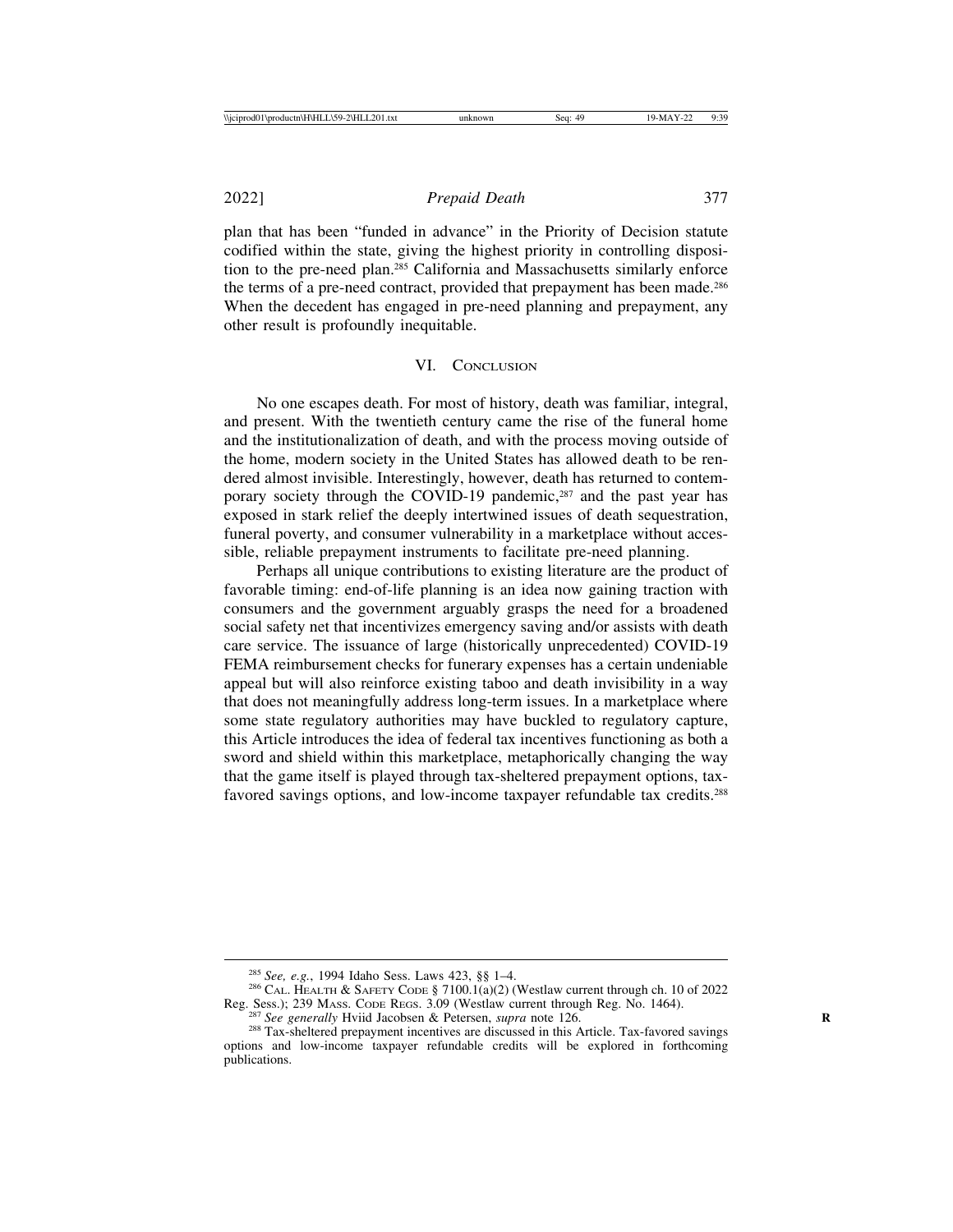| <b>State</b> | <b>Statute</b>                            | Writing<br>Requirement | <b>Transferability</b>                                                                      |
|--------------|-------------------------------------------|------------------------|---------------------------------------------------------------------------------------------|
| Alabama      | Ch. 482-3-005                             | Yes                    | Not specified                                                                               |
| Alaska       | Alaska Code<br>§45.50.471(24)             | Not specified          | Not specified                                                                               |
| Arizona      | Az. Code §32-<br>1391 et seq.             | Yes                    | Not specified                                                                               |
| Arkansas     | Ark. Code Sec.<br>23-40-101 to 126        | Yes                    | Yes, by either party;<br>if seller and<br>irrevocable no more<br>expensive for the<br>buyer |
| California   | Ca. Bus. & Prof.<br>Code §§7735-<br>7746  | Yes                    | Yes                                                                                         |
| Colorado     | Colo. Rev. Stat.<br>§§10-15-101 to<br>123 | Yes                    | Yes                                                                                         |
| Connecticut  | Conn. Gen. Stat.<br>§§42-200 to 207       | Yes                    | Yes                                                                                         |
| Delaware     | 5 Del. Code<br>§§34011 to 3411            | Not specified          | Not specified                                                                               |
| Florida      | Fl. Stat. Ann.<br>§§497.450 to<br>497.456 | Yes                    | Transferrable by<br>consumer                                                                |
| Georgia      | GA. Code Ann.,<br>$$10-14-7$              | Not specified          | Transferrable by<br>trustee of the<br>preneed escrow<br>account                             |
| Hawaii       | Haw. Rev. Stat.<br>§441-1 to 46           | Yes                    | Not specified                                                                               |
| Idaho        | Idaho Code §54-<br>1129 to 1138           | Yes                    | Yes                                                                                         |
| Illinois     | 38 IL ADC 610                             | Yes                    | Not specified                                                                               |
| Indiana      | Repealed in 2012                          |                        |                                                                                             |
| Iowa         | Reserved in 2020                          |                        |                                                                                             |
| Kansas       | Kansas Sec. 16-<br>300 to 336             | No                     | Not specified                                                                               |

#### APPENDIX ONE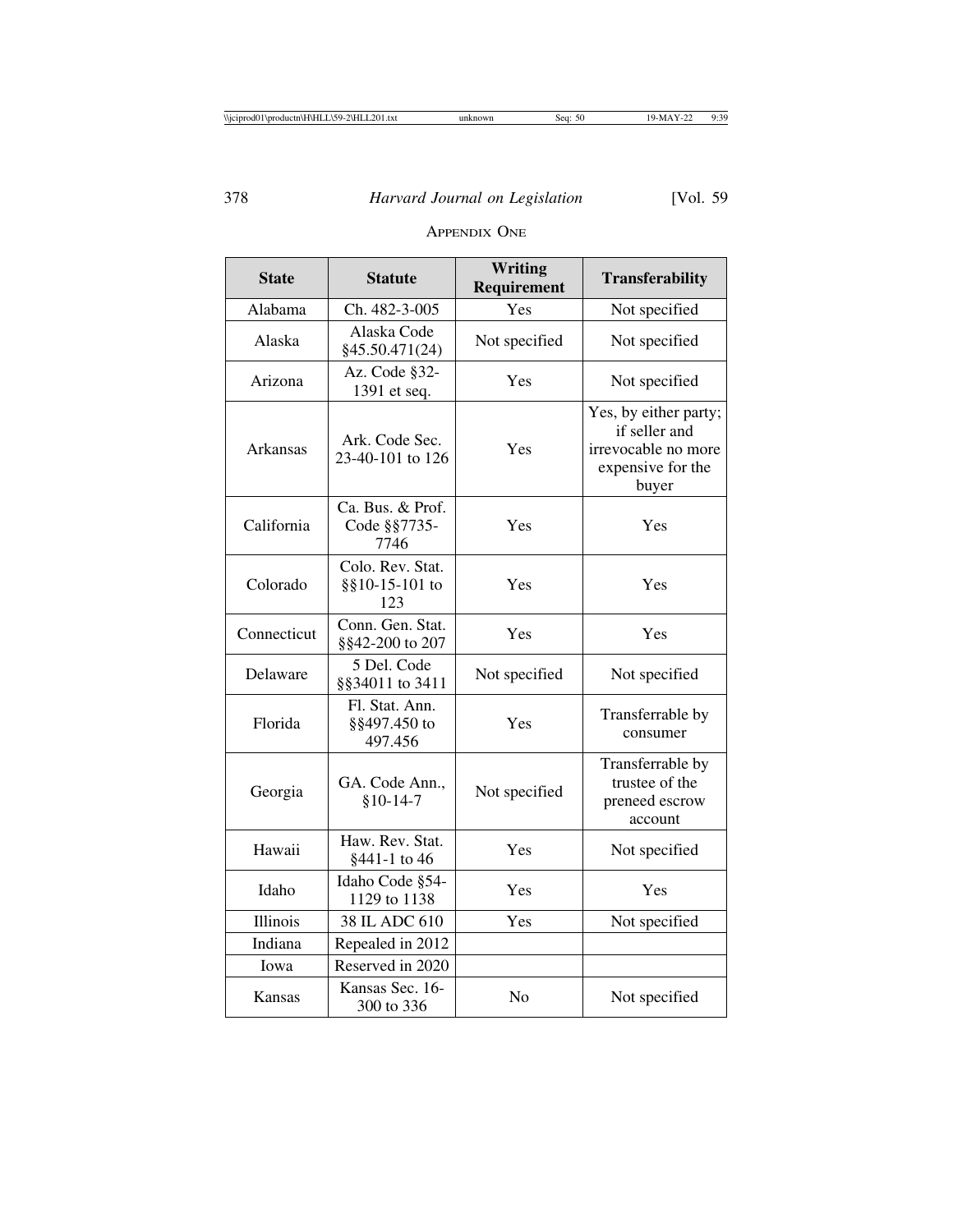APPENDIX ONE (CONT.)

| <b>State</b>  | <b>Statute</b>                                  | Writing<br>Requirement                                                                       | <b>Transferability</b>                                                                       |
|---------------|-------------------------------------------------|----------------------------------------------------------------------------------------------|----------------------------------------------------------------------------------------------|
| Kentucky      | Ky. Rev. Stat.<br>Ann. §367.932 to<br>.974      | No required<br>contract<br>provisions but<br>"records of<br>registrant must be<br>available" | Not specified                                                                                |
| Louisiana     | LA Rev. Stat. §<br>37:861 (2019) to<br>867      | Yes                                                                                          | Substitutions of<br>goods/services of<br>equal value allowed;<br>otherwise, not<br>specified |
| Maine         | Me. Rev. Stat.<br>Ann. tit. 32,<br>§§1401-02    | Yes                                                                                          | Not specified                                                                                |
| Maryland      | MD Health Occ<br>Code § 7-405<br>(2019)         | Yes                                                                                          | Yes, by seller to<br>another licensed<br>provider                                            |
| Massachusetts | Mass. Gen. Laws.<br>Ann. c.112, §83-<br>87      | Not specified                                                                                | Not specified                                                                                |
| Michigan      | Mich. Comp.<br>Laws. Ann.<br>§328.211 to .235   | If not, then<br>voidable by either<br>party                                                  | Yes, by either party<br>with appropriate<br>notice                                           |
| Minnesota     | Minn. Stat. Ann.<br>§149A.97                    | Yes                                                                                          | Consumer can make<br>substitutions;<br>provider not<br>specified                             |
| Mississippi   | Miss. Code Ann.<br>§§75-63-1 to 75-<br>$3 - 23$ | Yes                                                                                          | Yes, upon change of<br>ownership or<br>cessation of<br>performing funeral<br>services        |
| Missouri      | MO Rev Stat §<br>436.400 (2019) to<br>525       | Yes                                                                                          | Seemingly by<br>purchaser only                                                               |
| Montana       | Repealed                                        |                                                                                              |                                                                                              |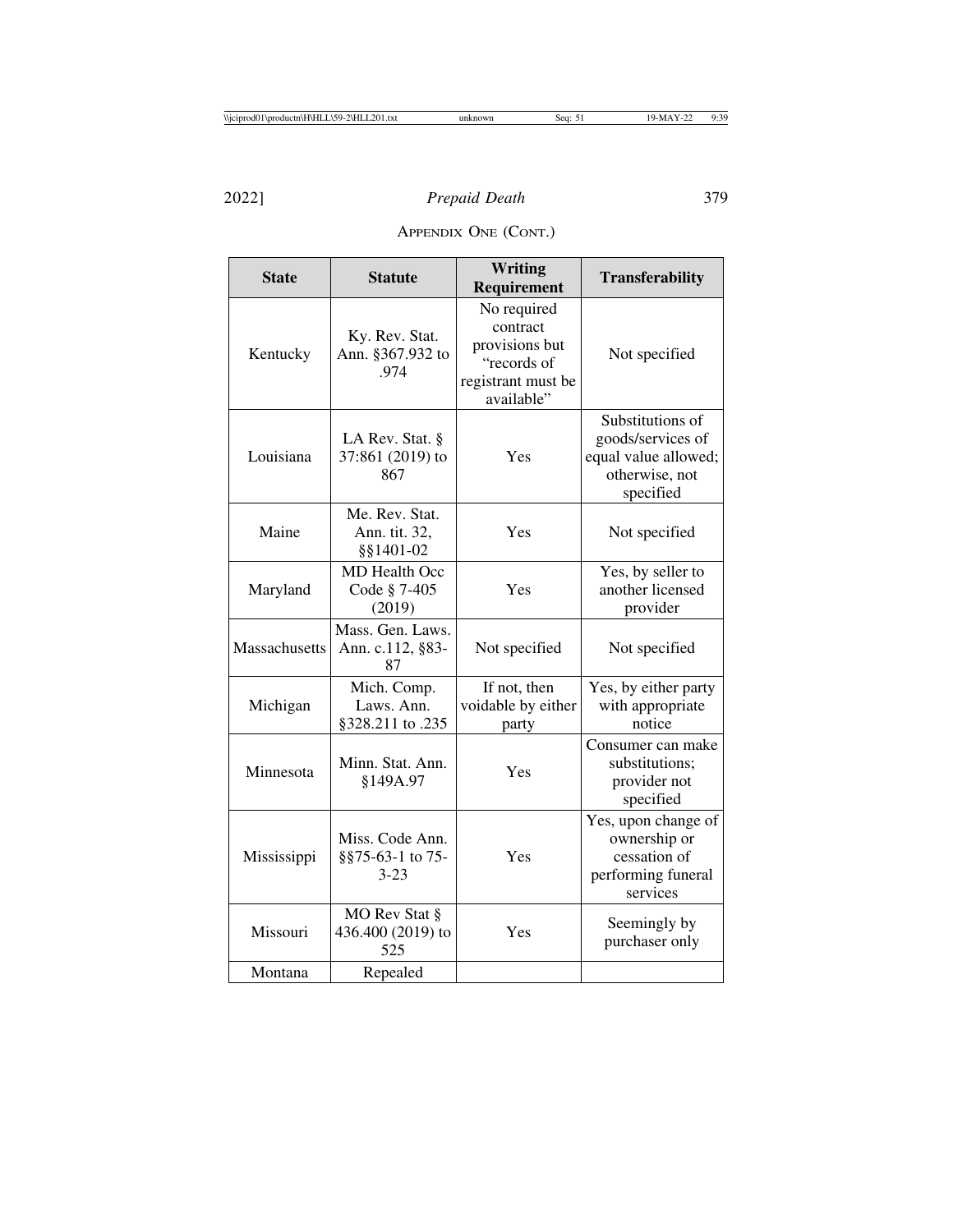## APPENDIX ONE (CONT.)

| <b>State</b>            | <b>Statute</b>                                                         | <b>Writing</b><br>Requirement | <b>Transferability</b>                                                                       |
|-------------------------|------------------------------------------------------------------------|-------------------------------|----------------------------------------------------------------------------------------------|
| Nebraska                | Neb. Rev. Stat<br>§§12-1102 to -<br>1121                               | Yes                           | Substitutions of<br>goods/services of<br>equal value allowed;<br>otherwise, not<br>specified |
| Nevada                  | NV Rev Stat §<br>689.265 (2020) to<br>.375; .715                       | Yes                           | Not specified                                                                                |
| <b>New</b><br>Hampshire | NH Rev Stat §<br>325:46-a (2020);<br>325;43                            | Yes                           | Yes by both                                                                                  |
| New Jersey              | Universal<br><b>Citation: NJ Rev</b><br>Stat § 45:7-83 to<br>90 (2019) | Yes                           | Not specified                                                                                |
| New Mexico              | NM Stat § 59A-<br>49-1 to 8 (2019)                                     | Not specified                 | Not specified                                                                                |
| New York                | NY. Gen. Bus.<br>Law §453; PBH §<br>3442 and 3428                      | Yes                           | Only upon sale or<br>dissolution of<br>provider's<br>organization and<br>with notice         |
| North<br>Carolina       | NC Gen Stat §<br>$90 - 210.60 - 7$<br>(2019)                           | No                            | Purchaser may<br>substitute licensee;<br>Provider can<br>transfer with notice                |
| North Dakota            | N.D. Cent. Code<br>§43-10.1-01 to -<br>08                              | Not specified                 | Yes, requirement                                                                             |
| Ohio                    | Ohio Rev. Code<br>§4717.32 to<br>4717.38                               | Yes                           | Yes                                                                                          |
| Oklahoma                | Ok. Stat. Ann. tit.<br>36, §§6121 to<br>6136                           | Yes                           | Not unless the<br>provider is sold                                                           |
| Oregon                  | ORS 97.923 to<br>97.949                                                | Yes-3 copies                  | Not specified                                                                                |